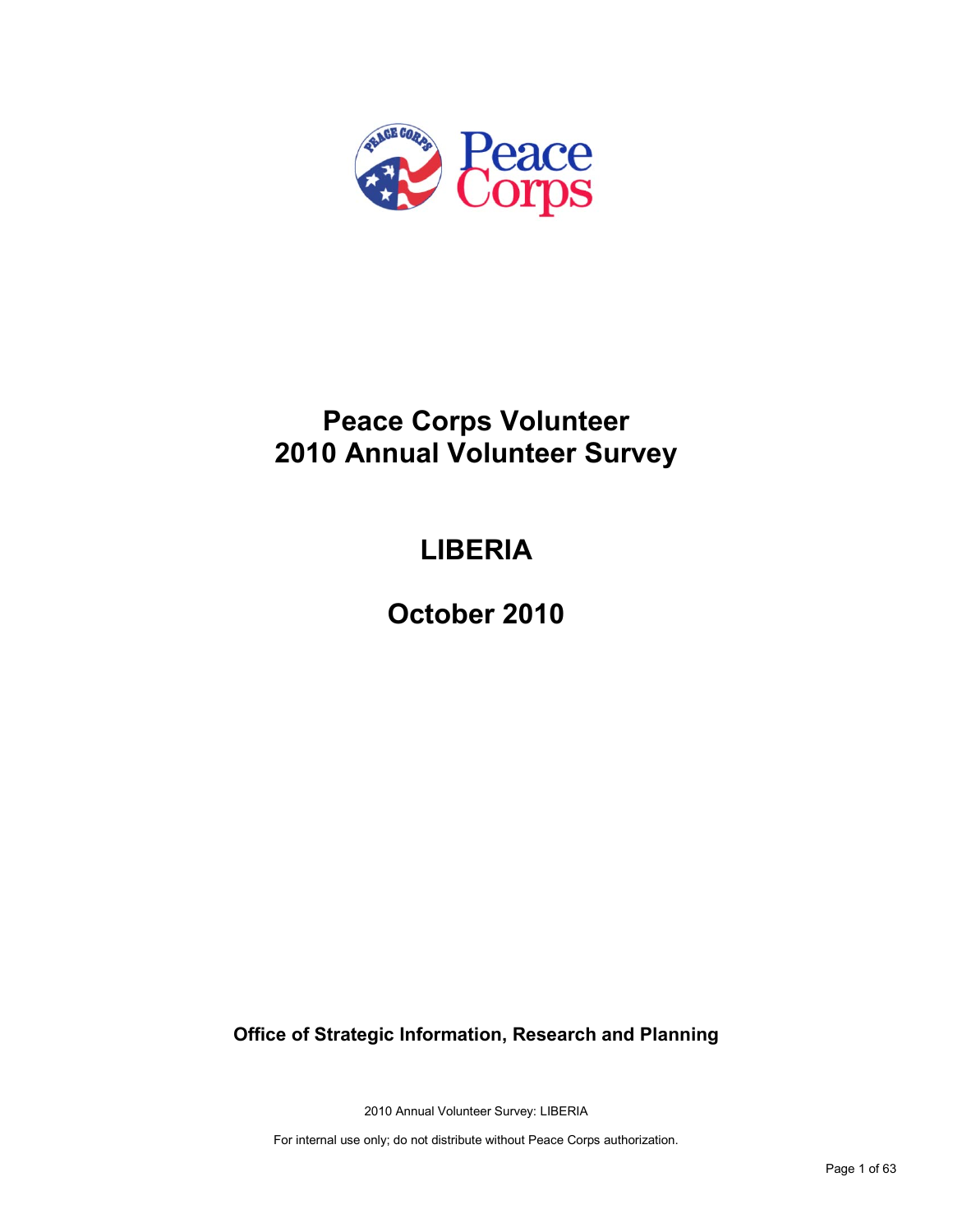# **Table of Contents**

| A.           |                                                   |     |
|--------------|---------------------------------------------------|-----|
| В.           |                                                   |     |
| C.           |                                                   |     |
| D.           |                                                   |     |
| Е.           |                                                   |     |
| F.           |                                                   | 20  |
| G.           |                                                   |     |
| Η.           |                                                   |     |
| $\mathbf{L}$ |                                                   | .50 |
| J.           | Overall Assessment of Your Peace Corps Service 57 |     |
| Κ.           | Demographics and Factors Affecting Extensions58   |     |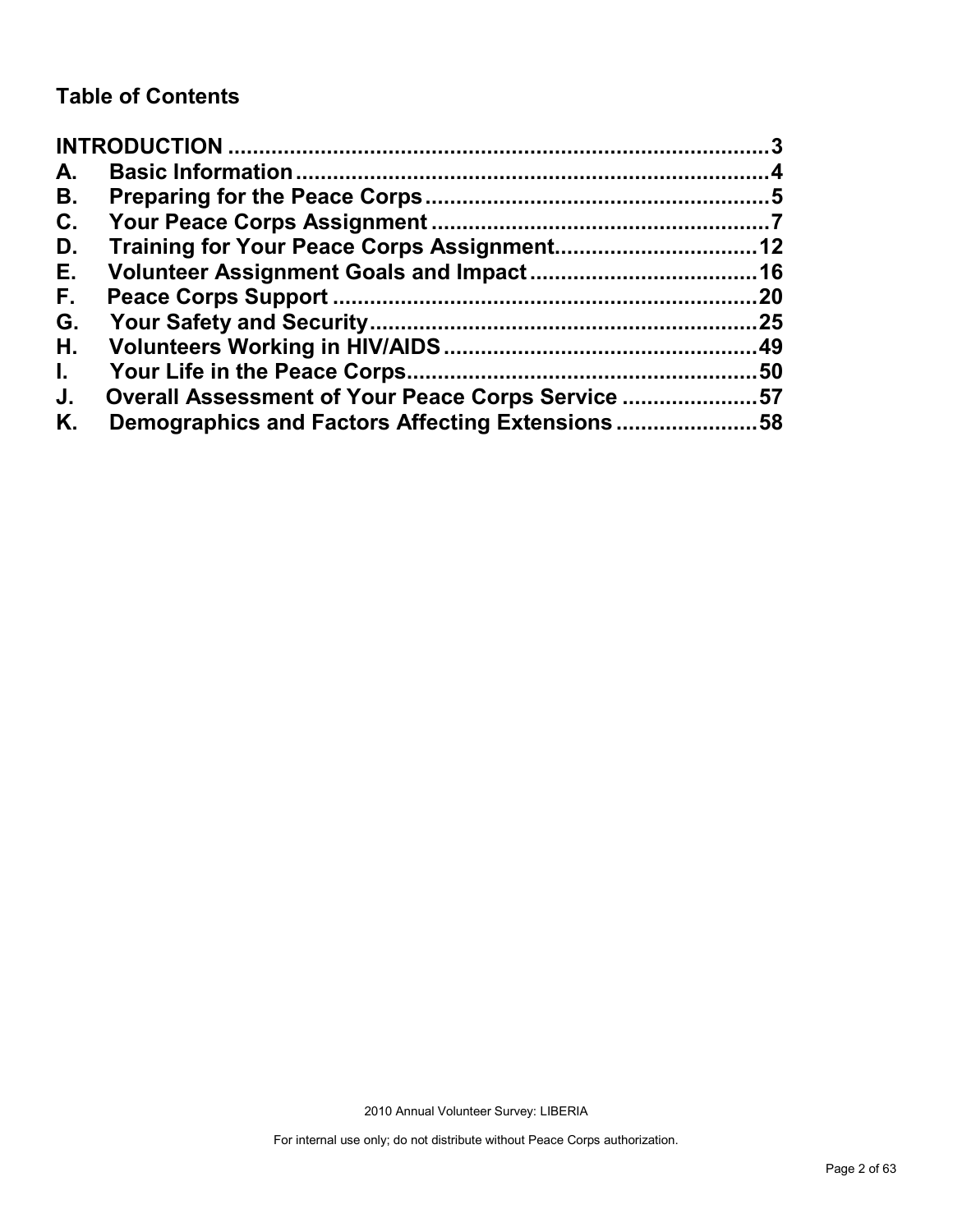# <span id="page-2-0"></span>**INTRODUCTION**

The Annual Volunteer Survey was conducted from June – August 2010 and 81 percent of the Volunteers (5, 239) responded, the highest number in the 35-year history of the survey. Most Volunteers (89 percent) completed the online version of the survey, and another 11 percent completed a paper version of the survey.

This report conveys the responses to the survey from Volunteers serving in one particular country. The report contains the tables and short narrative responses from the questions offering a finite set of possible responses. The results provide a picture of the activities, experiences and views of Peace Corps Volunteers in 2010, including areas where Volunteers confirm that their needs are being well met and where improvements may be needed.

A second report contains the Volunteers' extensive narrative responses to eight open-ended questions on the survey. The report, *2010 Annual Volunteer Survey Open Ended Responses,* is being distributed separately to the Regional and Country Directors.

# **ORGANIZATION OF THE REPORT**

The country report contains eleven sections, corresponding to the major sections of the survey questionnaire.

The tabular results are presented in the order in which the questions appeared in the 2010 AVS, which corresponds roughly to the phases of Volunteer service. Initial questions asked about preparing for Peace Corps. These were followed by questions about assignment activities and training. The final set of questions asked about extending service beyond two years.

The tables show the percent of post respondents that selected each choice and the total number of post respondents that answered the question. Most survey questions asked respondents to select one answer from a set of choices. The percentages for the "select one" responses add up to 100 percent. Questions that allowed Volunteers to "mark all that apply" result in percentages that total to more than 100 percent. This is because each percentage equals the number of respondents selecting that choice divided by the number of respondents who answered the question.

The 2010 AVS included most questions from earlier annual and biennial surveys. A dozen open-ended questions were excluded this year to reduce the reporting burden and internet connection costs to Volunteers.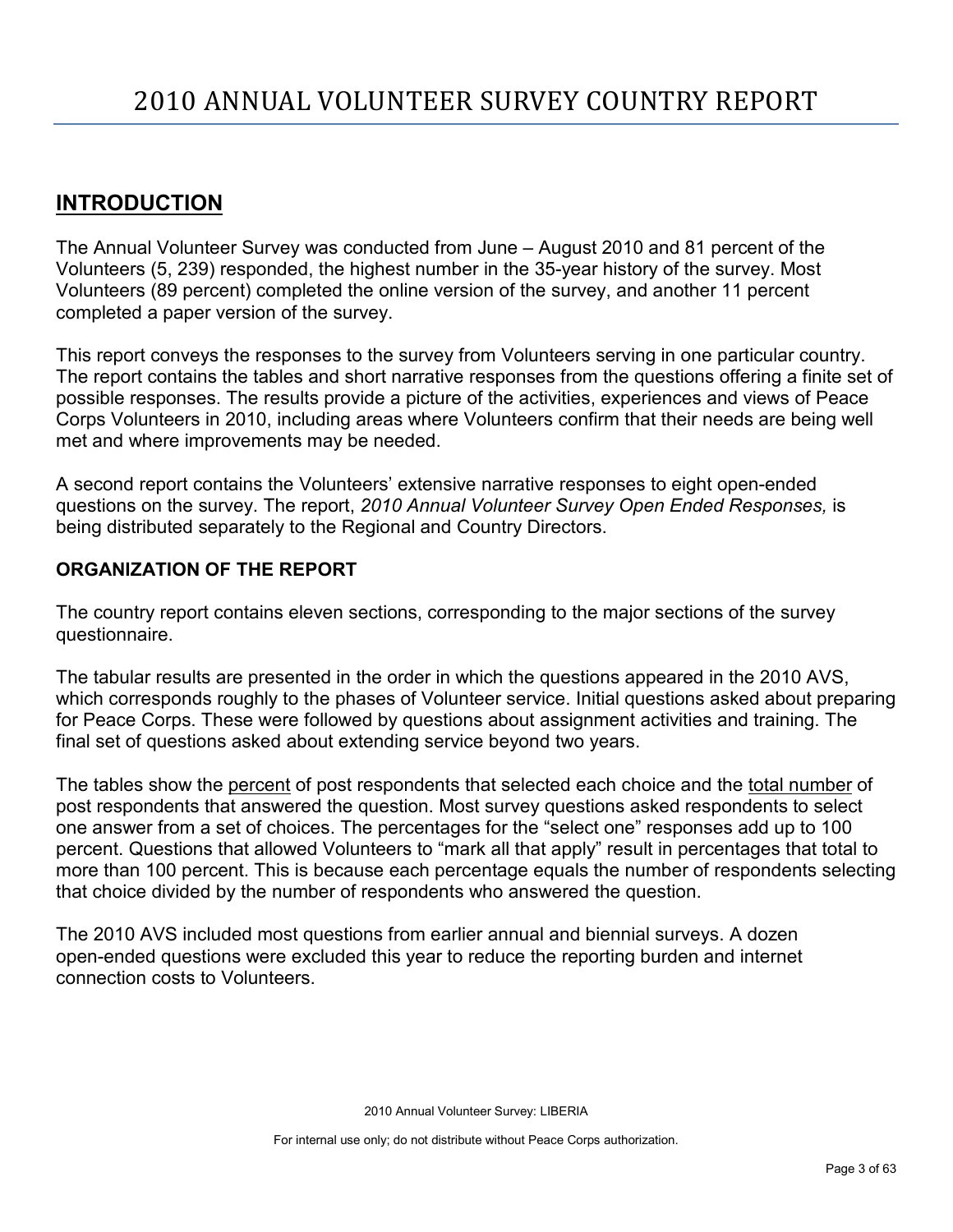Key questions were added to gather more information about:

- Experiences with insensitive comments and behavior based on race, ethnicity, age, gender, or sexual orientation
- Observations or comments about harassment/discrimination experiences (added to the online 2010 AVS after the survey began)
- Reasons that might influence whether or not to extend Volunteer service beyond two years

A crosswalk between the 2009 and 2010 questions is posted on the OSIRP intranet under 2010 AVS Reports "Reference Documents." Earlier surveys and global, regional and post reports are also on the OSIRP Intranet.

# **HOW TO USE THE INFORMATION**

Posts are encouraged to share the results with staff and Volunteers. These reports are an excellent way to initiate a dialogue with staff and Volunteers at post about what is working well and areas for improvement. In the past, posts have found it useful to share the results with their Volunteers, via the VAC, monthly newsletters, summary bulletins, and presentations at PST and IST.

Please consider comparing these 2010 results with your 2006, 2008 and 2009 survey results to identify trends and changes over time. You may also want to compare your country's results with the regional and global numbers.

# <span id="page-3-0"></span>**A. Basic Information**

This section reports on the overall response rate and percentages of online and paper surveys completed, as well as the Volunteers' descriptions of their project and site. Results are more representative of all Volunteers at post when the response rate is above 50 percent.

The 2010 Annual Volunteer Survey response rate for LIBERIA was 100%.

| <b>Completed Online and Paper Surveys</b> |         |        |  |  |  |
|-------------------------------------------|---------|--------|--|--|--|
|                                           | Percent | Number |  |  |  |
|                                           |         |        |  |  |  |

|        | Percent | Number |
|--------|---------|--------|
| Online | 38%     |        |
| Paper  | 63%     | 5      |
| Total  | 100%    | R      |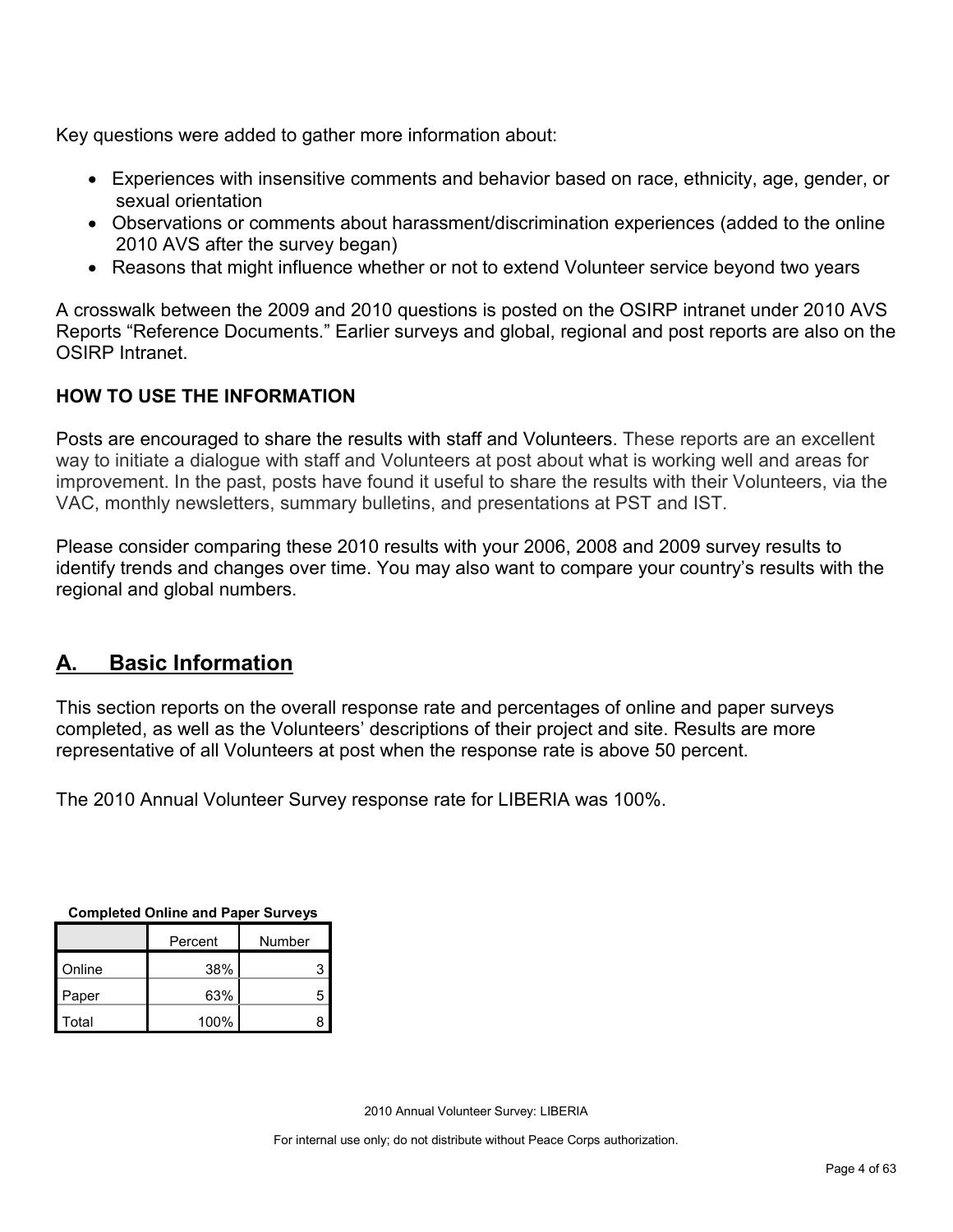| A2: How many months have you been in country? |  |
|-----------------------------------------------|--|
|-----------------------------------------------|--|

|                   | Percent | Number |
|-------------------|---------|--------|
| 6 months or less  |         |        |
| 7 to 12 months    | 100%    |        |
| 13 to 20 months   |         |        |
| 21 to 27 months   |         |        |
| 28 months or more |         |        |
| ʻotal             | 100%    |        |

# **A3: Please select your project.**

|                            | Percent | Number |
|----------------------------|---------|--------|
| <b>Secondary Education</b> | 100%    |        |
| Other. Please specify      |         |        |
| otal <sup>.</sup>          | 100%    |        |

# **A3. Description of "other" project**

|       | Percent | Number |  |
|-------|---------|--------|--|
|       | 100%    |        |  |
| Total | 100%    |        |  |

#### **A4: Please choose the best description of your assigned site.**

|                                           | Percent | Number |
|-------------------------------------------|---------|--------|
| Rural town (pop. 2,000 + 25,000)          | 75%     |        |
| Village/rural area (pop. under 2,000)     | 25%     |        |
| Capital of the country                    |         |        |
| City (pop. over 25,000) - not the capital |         |        |
| Outer island (regardless of size)         |         |        |
| Total                                     | 100%    |        |

# <span id="page-4-0"></span>**B. Preparing for the Peace Corps**

This section reports Volunteers' motivations in applying and accepting a Peace Corps assignment, as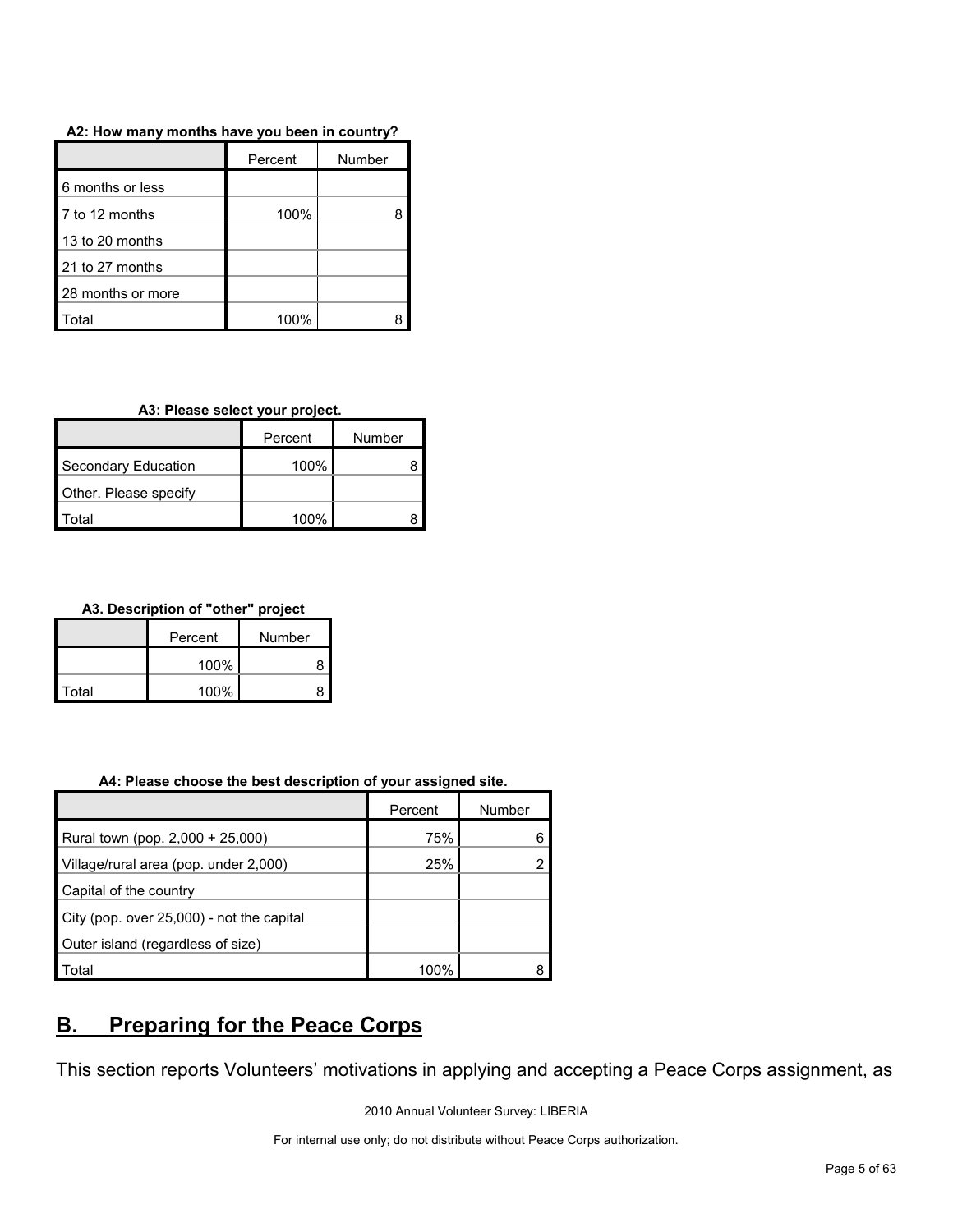well as how prepared they are currently to meet the challenges of service.

|                                                     |                      | % Selected This | <b>Total PCVs</b> |
|-----------------------------------------------------|----------------------|-----------------|-------------------|
|                                                     | <b>PCV Responses</b> | Choice          | Responding        |
| Peace Corps campus or community information session | 4                    | 50%             |                   |
| Peace Corps website                                 | 4                    | 50%             |                   |
| Returned Peace Corps Volunteer whom you met or      | 4                    | 50%             |                   |
| know personally                                     |                      |                 |                   |
| Personal interest in the Peace Corps                | 2                    | 25%             |                   |
| Americorps service                                  |                      | 13%             |                   |
| Peace Corps recruiter                               |                      | 13%             |                   |
| Other: Please specify                               |                      | 13%             |                   |
| Article or book about the Peace Corps               |                      |                 |                   |
| Family member/s who served in the Peace Corps       |                      |                 |                   |
| Peace Corps material in the mail                    |                      |                 |                   |
| Radio, TV, or print advertisement                   |                      |                 |                   |
| Returned Peace Corps Volunteer who spoke to your    |                      |                 |                   |
| school or group about the Peace Corps               |                      |                 |                   |
| Social media (Facebook, Twitter, etc.               |                      |                 |                   |
| Total                                               |                      |                 | 8                 |

**B1: What prompted you to apply to the PC? Mark all that apply.**

Percents may total to more than 100% since Volunteers were asked to "Mark all that apply."

#### **B1.OTHER: Description of other reasons for applying to**

| <b>Peace Corps</b>                             |                |               |  |  |  |  |
|------------------------------------------------|----------------|---------------|--|--|--|--|
|                                                | <b>PERCENT</b> | <b>NUMBER</b> |  |  |  |  |
| Open-ended results. Not responsive to request. |                |               |  |  |  |  |
|                                                |                |               |  |  |  |  |
|                                                |                |               |  |  |  |  |
| .ාta≀                                          | 100%           |               |  |  |  |  |

# **B2: How important were the following factors in accepting a PC assignment?**

|                   |               | Somewhat  |           |       |
|-------------------|---------------|-----------|-----------|-------|
|                   | Not Important | important | Important | Total |
| Different culture | 25%           |           | 75%       |       |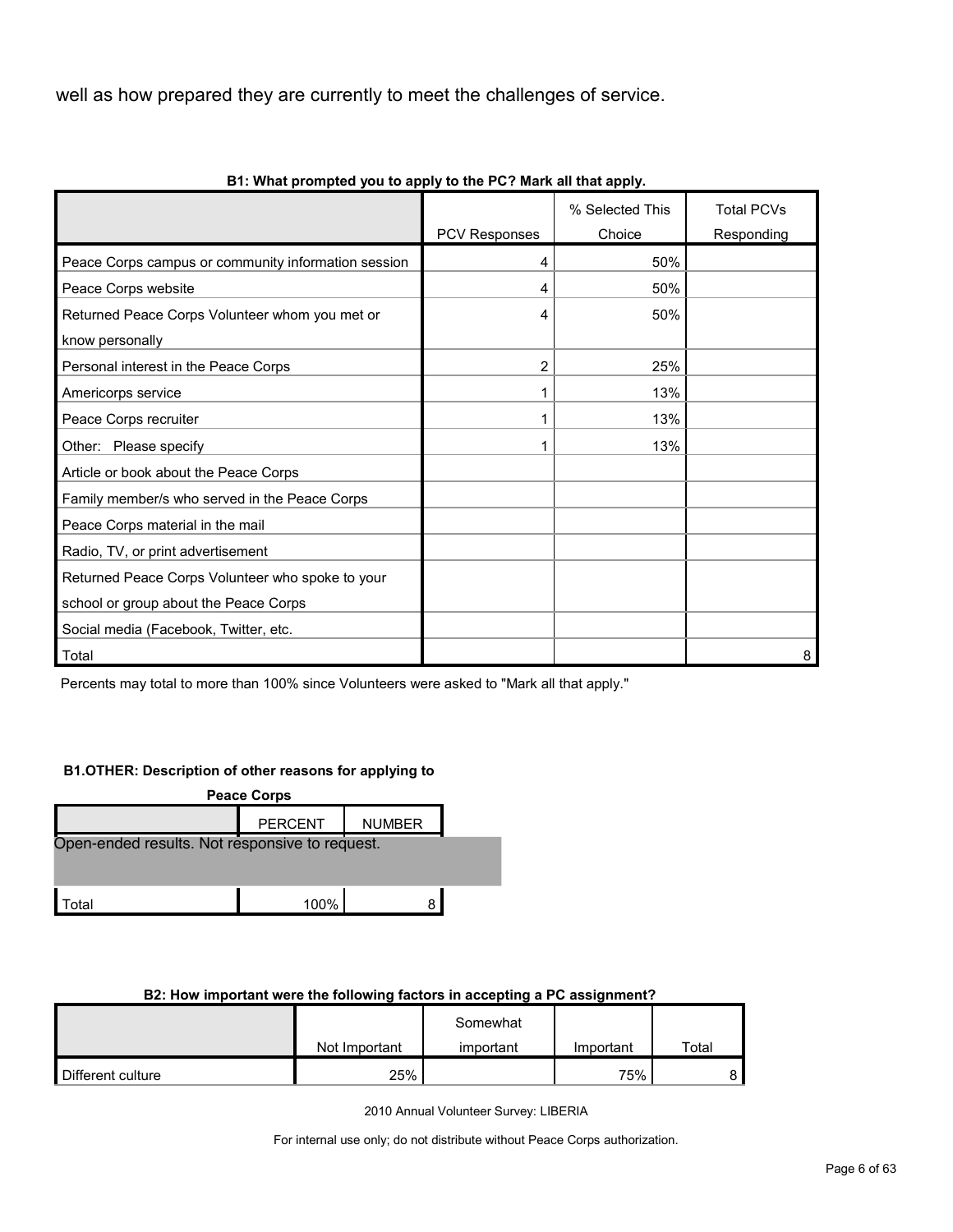| Work experience                | 13% | 50% | 38% | 8 |
|--------------------------------|-----|-----|-----|---|
| Help others                    | 13% | 13% | 75% | 8 |
| International experience       | 14% | 14% | 71% |   |
| Language                       | 13% | 13% | 75% | 8 |
| Personal growth                | 25% |     | 75% | 8 |
| U. S. job market               | 63% | 25% | 13% | 8 |
| Serve my country               | 63% | 13% | 25% | 8 |
| Travel/adventure               |     | 13% | 88% | 8 |
| Please specify below<br>Other: |     |     |     |   |

#### **B2.OTHER: Description of other factor/s in**

**accepting a PC assignment**

|       | <b>PERCENT</b> | <b>NUMBER</b> |
|-------|----------------|---------------|
|       | 100%           |               |
| Total | 100%           |               |

# **B3: How prepared do you feel today to meet the challenges of PC service?**

|    | Not at all | Minimally | Adequately | Considerabl∨ | Exceptionally | Total |
|----|------------|-----------|------------|--------------|---------------|-------|
| B3 |            |           |            | 38%          | 63%           |       |

# <span id="page-6-0"></span>**C. Your Peace Corps Assignment**

This section reports Volunteers' work on their primary assignment and their secondary activities. The term "primary assignment" refers to the Volunteers' assignment which is part of an overall project plan designed by the host country partners and in-country Peace Corps staff.

| UT. WHICH DESCRESCHIDES THE TOCUS OF YOUL DITHICITY ASSIGNMENT WORK : |         |        |
|-----------------------------------------------------------------------|---------|--------|
|                                                                       | Percent | Number |
| Math/science teaching                                                 | 75%     |        |
| English teaching                                                      | 25%     |        |
| Business education/advising                                           |         |        |
| Urban & regional planning/municipal development                       |         |        |
| Other: Please specify                                                 |         |        |
| Youth development                                                     |         |        |

**C1: Which best describes the focus of your primary assignment/work?**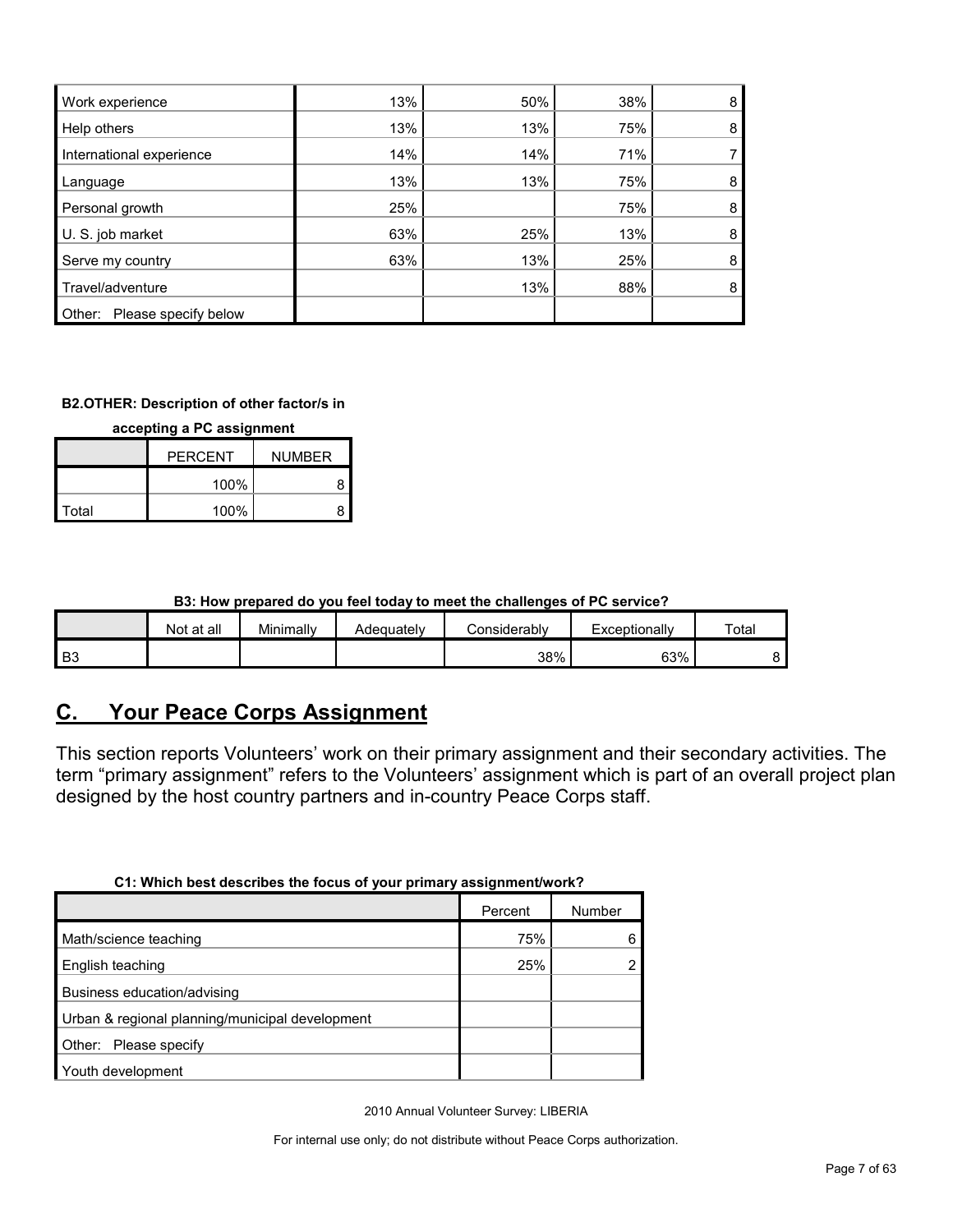| Water sanitation                              |      |   |
|-----------------------------------------------|------|---|
| <b>HIV/AIDS</b>                               |      |   |
| Health extension                              |      |   |
| Forestry/parks                                |      |   |
| Environmental education                       |      |   |
| Other education                               |      |   |
| Teacher training                              |      |   |
| Agroforestry                                  |      |   |
| Information & communications technology (ICT) |      |   |
| NGO development                               |      |   |
| Community development                         |      |   |
| Agriculture/fish/livestock                    |      |   |
| Total                                         | 100% | 8 |

# **C1.OTHER: Description of "other" primary**

#### **assignment/work focus**

|       | <b>PFRCFNT</b> | <b>NUMBER</b> |
|-------|----------------|---------------|
|       | 100%           |               |
| Total | 100%           |               |

# **C2: Are you a Masters International**

| student? |  |
|----------|--|
|          |  |

|       | Percent | Number |
|-------|---------|--------|
| No    | 100%    | 8      |
| Yes   |         |        |
| Total | 100%    | я      |

# **C3: Which of the following activities does your primary assignment/work include?**

|                    |                      | % Involved in | <b>Total PCVs</b> |
|--------------------|----------------------|---------------|-------------------|
|                    | <b>PCV Responses</b> | Activity      | Responding        |
| Working with youth | 4                    | 50%           |                   |
| Girls' education   | 3                    | 38%           |                   |
| Literacy           | 3                    | 38%           |                   |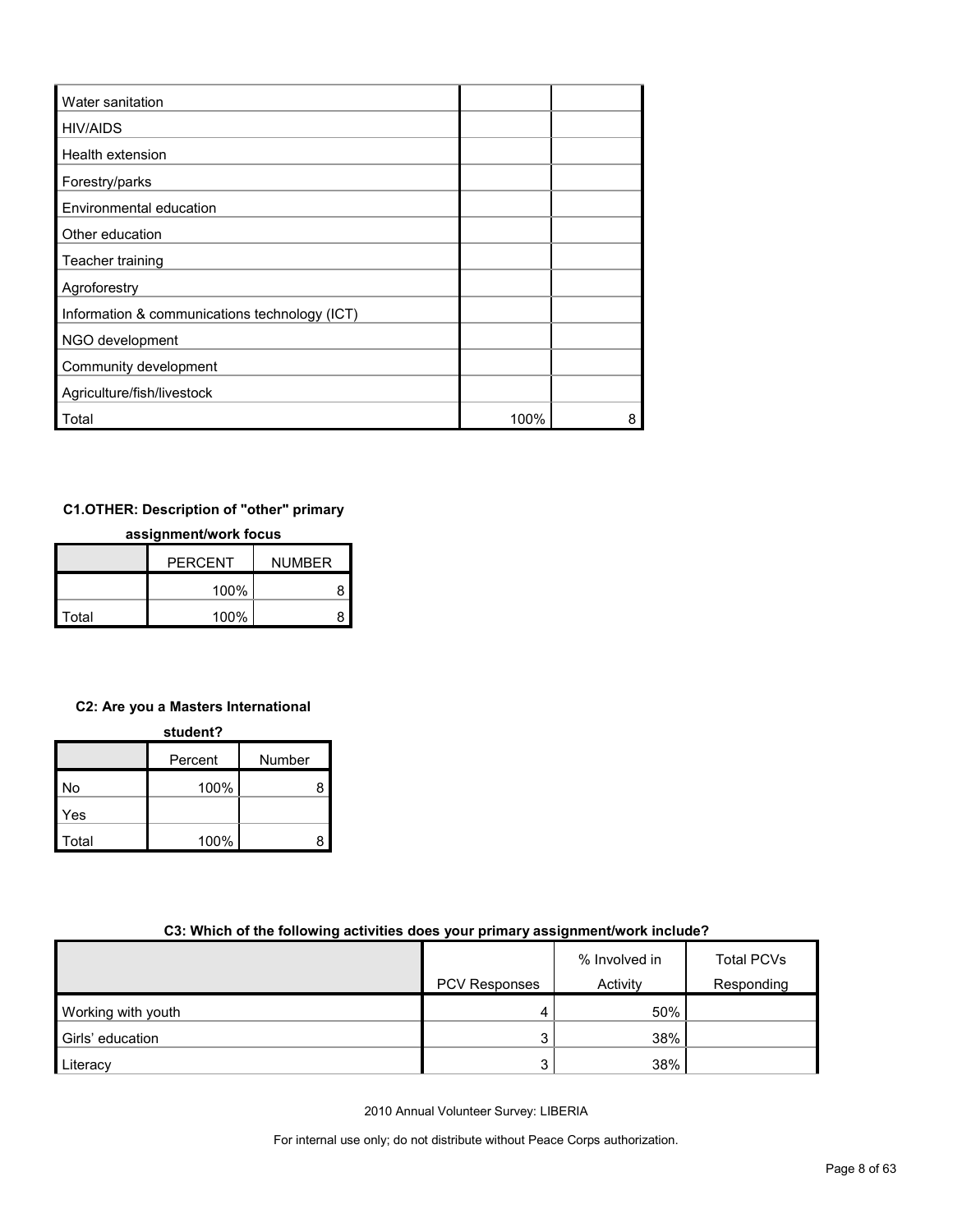| English teaching                                                                     | $\overline{c}$ | 25% |   |
|--------------------------------------------------------------------------------------|----------------|-----|---|
| Library development                                                                  | 2              | 25% |   |
| <b>HIV/AIDS</b>                                                                      | 1              | 13% |   |
| WID/GAD                                                                              | 1              | 13% |   |
| Working with special groups (e.g., disabled, elderly,<br>ethnic minorities, orphans) | 1              | 13% |   |
| World Wise Schools/ Correspondence Match                                             | 1              | 13% |   |
| Other: Please specify                                                                | 1              | 13% |   |
| Arts                                                                                 |                |     |   |
| Biodiversity conservation                                                            |                |     |   |
| <b>Business advertising</b>                                                          |                |     |   |
| Child survival                                                                       |                |     |   |
| Community food security (production/marketing)                                       |                |     |   |
| Environment work                                                                     |                |     |   |
| Household food security                                                              |                |     |   |
| Income generation                                                                    |                |     |   |
| Information and communications technology (ICT)                                      |                |     |   |
| Microenterprise development                                                          |                |     |   |
| Mobilize host country nationals (HCNs) to volunteer                                  |                |     |   |
| Natural resources management                                                         |                |     |   |
| Nutrition education                                                                  |                |     |   |
| Sports/fitness                                                                       |                |     |   |
| Rural development                                                                    |                |     |   |
| Urban development/municipal development                                              |                |     |   |
| Water and sanitation                                                                 |                |     |   |
| Working with NGO(s)                                                                  |                |     |   |
| Total                                                                                |                |     | 8 |

Percents may total to more than 100% since Volunteers were asked to "Mark all that apply."

#### **C3.OTHER: Description of other primary assignment/work**

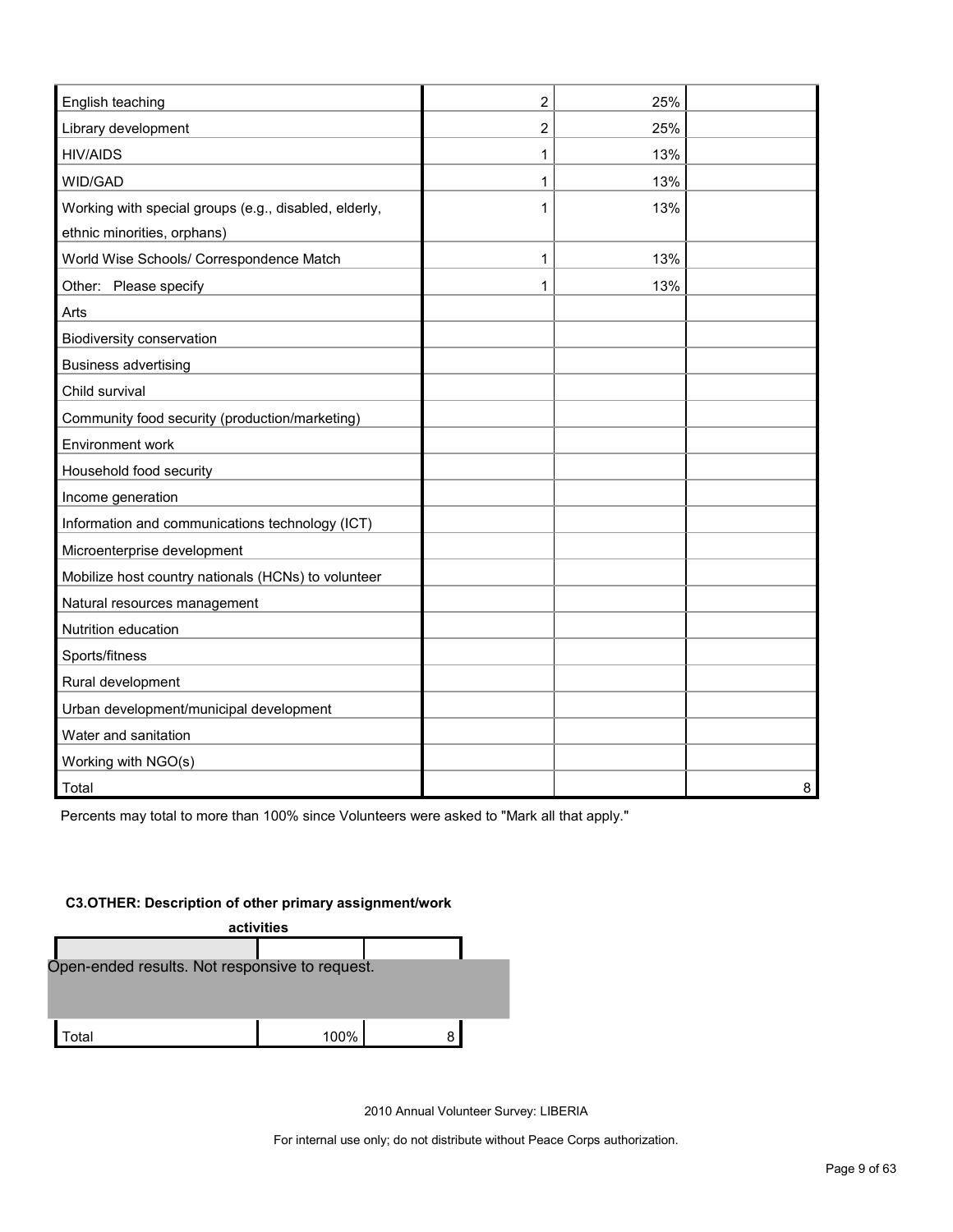|           | None | 1-10 hrs | 11-20 hrs | 21-30 hrs | 31-40 hrs | More than 40 hrs | Total |
|-----------|------|----------|-----------|-----------|-----------|------------------|-------|
| C4Hrs6arp |      | 13%      | 50%       | 38%       |           |                  |       |

**C4: Hours Spent on Primary Assignment During Average Work Week**

# **C4: How many hours do you spend on your primary assignment during an average work week?**

|      | All Volunteers | Average     | Lowest reported | Highest reported | Did not answer |
|------|----------------|-------------|-----------------|------------------|----------------|
| l C4 |                | 10<br>I J.I |                 | 30               |                |

# **C5: Which of the following do your secondary activities (other than your primary assignment work) include?**

|                                                 |                      | % Involved in | <b>Total PCVs</b> |
|-------------------------------------------------|----------------------|---------------|-------------------|
|                                                 | <b>PCV Responses</b> | Activity      | Responding        |
| Income generation                               | 3                    | 43%           |                   |
| Literacy                                        | 3                    | 43%           |                   |
| Working with NGO(s)                             | 3                    | 43%           |                   |
| English teaching                                | $\overline{2}$       | 29%           |                   |
| <b>HIV/AIDS</b>                                 | $\overline{2}$       | 29%           |                   |
| Information and communications technology (ICT) | $\overline{2}$       | 29%           |                   |
| Sports/fitness                                  | $\overline{2}$       | 29%           |                   |
| Rural development                               | $\overline{c}$       | 29%           |                   |
| Arts                                            | 1                    | 14%           |                   |
| Biodiversity conservation                       | 1                    | 14%           |                   |
| <b>Business advertising</b>                     | 1                    | 14%           |                   |
| Child survival                                  | 1                    | 14%           |                   |
| Community food security (production/marketing)  | 1                    | 14%           |                   |
| Girls' education                                | 1                    | 14%           |                   |
| Household food security                         | 1                    | 14%           |                   |
| Library development                             | 1                    | 14%           |                   |
| Microenterprise development                     | 1                    | 14%           |                   |
| Nutrition education                             | 1                    | 14%           |                   |
| Urban development/municipal development         | 1                    | 14%           |                   |
| Water and sanitation                            | 1                    | 14%           |                   |
| WID/GAD                                         | 1                    | 14%           |                   |
| Working with youth                              | 1                    | 14%           |                   |

2010 Annual Volunteer Survey: LIBERIA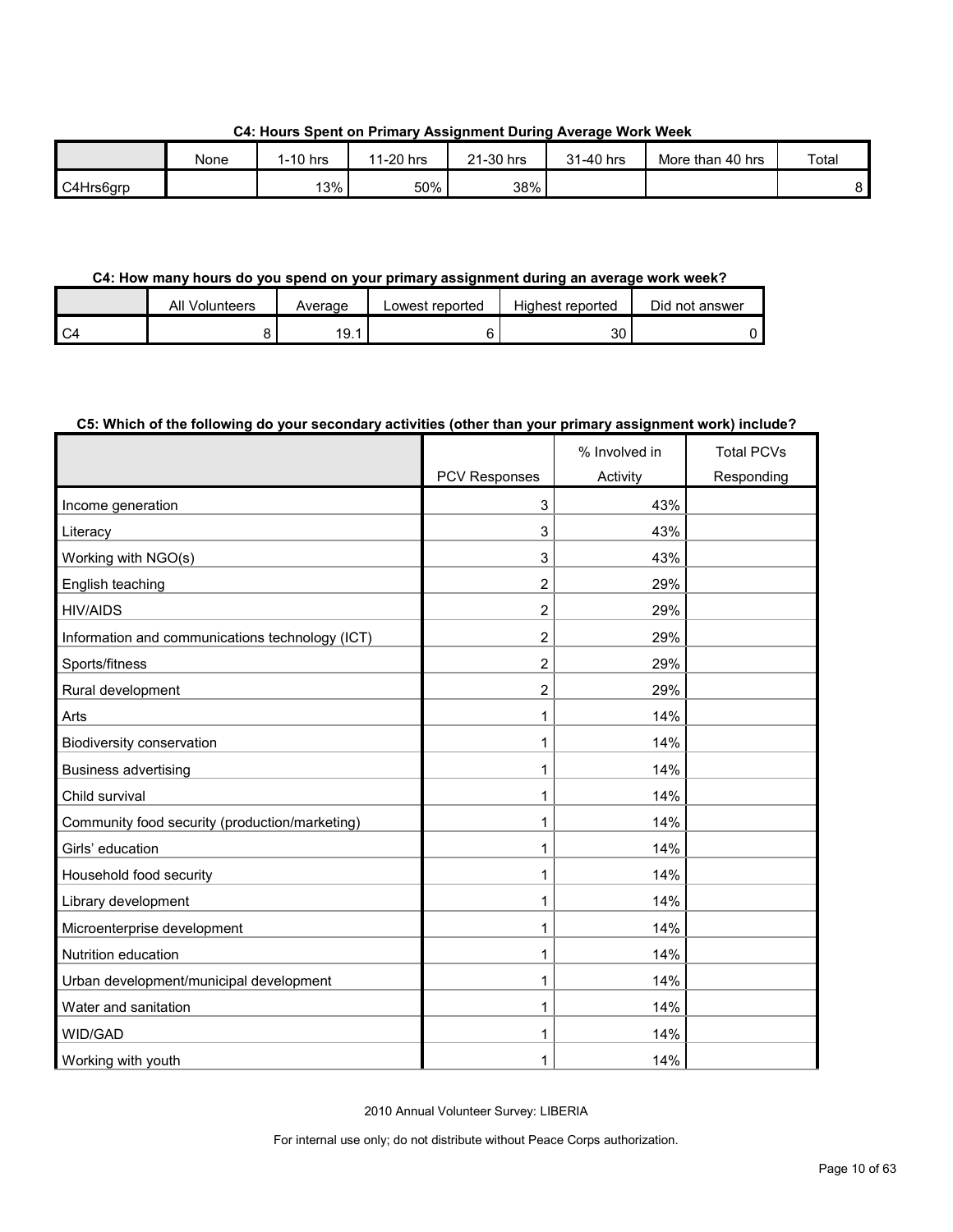| World Wise Schools/ Correspondence Match              | 14% |  |
|-------------------------------------------------------|-----|--|
| Environment work                                      |     |  |
| Mobilize host country nationals (HCNs) to volunteer   |     |  |
| Natural resources management                          |     |  |
| Working with special groups (e.g., disabled, elderly, |     |  |
| ethnic minorities, orphans)                           |     |  |
| Other: Please specify                                 |     |  |
| Total                                                 |     |  |

Percents may total to more than 100% since Volunteers were asked to "Mark all that apply."

# **C5.OTHER: Description of other secondary**

| activities |            |       |  |  |  |  |
|------------|------------|-------|--|--|--|--|
|            | Column N % | Count |  |  |  |  |
|            | 100%       |       |  |  |  |  |
| Total      | 100%       |       |  |  |  |  |

# **C5: No Secondary Activities**

|                         | Percent | Number |
|-------------------------|---------|--------|
| <b>NA</b>               | 88%     |        |
| No secondary activities | 13%     |        |
| `otal                   | 100%    |        |

#### **C6: Hours Spent on Secondary Activities During Average Work Week**

|           | None | $1-10$ hrs | $1-20$ hrs<br>44 | $\angle$ 1-30 hrs | 31-40 hrs | More than 40 hrs | Total |
|-----------|------|------------|------------------|-------------------|-----------|------------------|-------|
| C6Hrs6grp |      | 100%       |                  |                   |           |                  |       |

#### **C6. How many hours do you spend on secondary activities during an average work week?**

|      | All Volunteers | Average | Lowest reported | Highest reported | Did not answer |
|------|----------------|---------|-----------------|------------------|----------------|
| l C6 |                | ັ.      |                 |                  |                |

2010 Annual Volunteer Survey: LIBERIA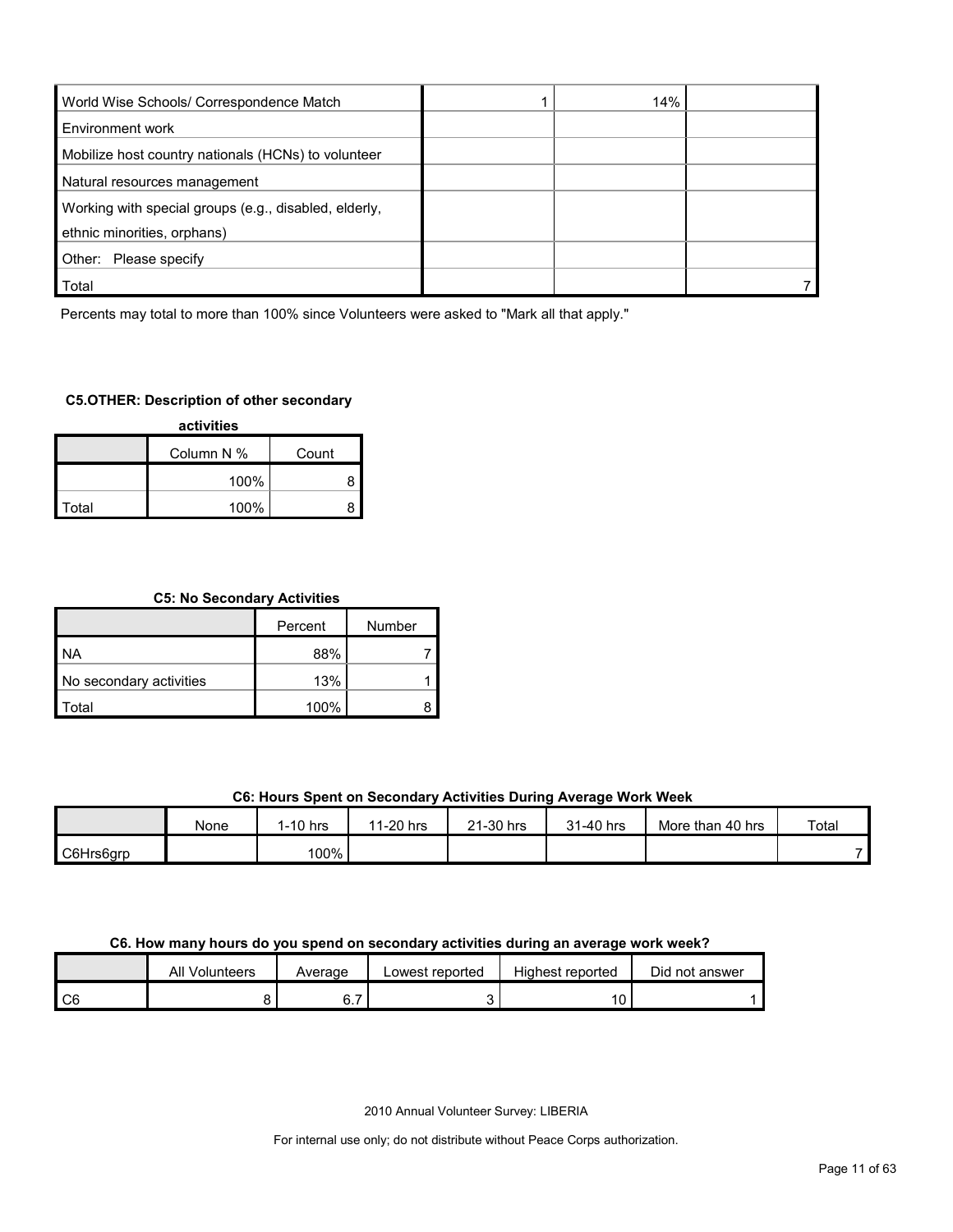|  |  | C7: How personally satisfying is your--? |  |  |  |
|--|--|------------------------------------------|--|--|--|
|--|--|------------------------------------------|--|--|--|

|                              | Not at all | Minimally | Adeauatelv | Considerablv | Exceptionally | Total |
|------------------------------|------------|-----------|------------|--------------|---------------|-------|
| Primary assignment           |            | 13%       | 63%        | 13%          | 13%           |       |
| Secondary project activities |            |           | 50%        | 25%          | 25%           |       |

NOTE: See the Open-Ended Responses report for Volunteer comments (C8) about their satisfaction with the work they do

# <span id="page-11-0"></span>**D. Training for Your Peace Corps Assignment**

This section reports Volunteers' assessment of the effectiveness of Pre-Service Training (PST) and In-Service Training at post. In-Service Training (IST) includes: Reconnect, Technical IST, Mid-Service and Close of Service Conferences, project management/leadership conferences, and other post-sponsored training sessions.

# **D1: How many weeks of PST did you have before you were sworn in?**

|                   | Less than 8 |         |         |          |              |          | More than 12 |       |
|-------------------|-------------|---------|---------|----------|--------------|----------|--------------|-------|
|                   | weeks       | २ weeks | 9 weeks | 10 weeks | weeks<br>-44 | 12 weeks | weeks        | Total |
| D <sub>1GRP</sub> | 88%         |         |         |          |              | $13\%$   |              | 8     |

# **D2: How effective was your Pre-Service Training (PST) in preparing you to--**

|                                                     | Not effective | Poor | Adequate | Effective | Very effective |
|-----------------------------------------------------|---------------|------|----------|-----------|----------------|
| Manage cultural differences                         |               | 13%  | 50%      |           | 13%            |
| Deal with adjustment issues                         |               |      | 50%      |           | 13%            |
| Work with counterparts/community partners           |               | 13%  | 50%      |           | 13%            |
| Use language needed in work and social interactions |               | 13%  | 38%      |           | 13%            |
| Perform technical aspects of your work              |               |      | 38%      |           | 13%            |
| Work on your project goals and objectives           |               |      | 50%      |           | 13%            |
| Conduct a participatory community needs             |               |      | 38%      |           |                |
| assessment (e.g., PACA)                             |               |      |          |           |                |
| Monitor your project goals and outcomes             |               |      | 38%      |           | 13%            |
| Maintain your physical health                       |               |      | 38%      | 13%       | 13%            |
| Maintain your mental/emotional health               |               |      | 50%      |           | 13%            |
| Maintain your personal safety and security          |               |      | 57%      |           | 14%            |

# **D2: How effective was your Pre-Service Training (PST) in preparing you to--**

|                             | NA/No training | ™otal |
|-----------------------------|----------------|-------|
| Manage cultural differences | 25%            |       |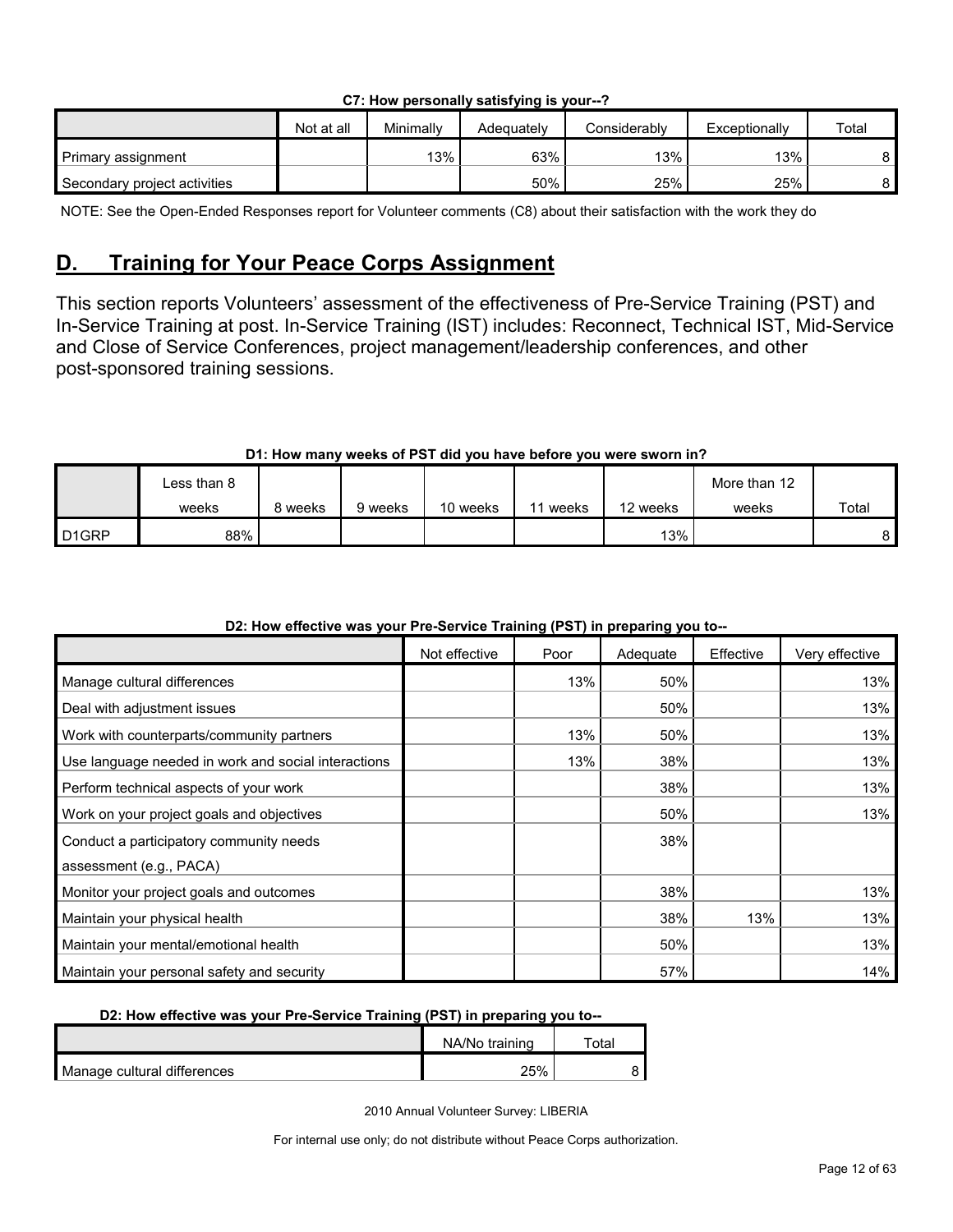| Deal with adjustment issues                         | 38% | 8 |
|-----------------------------------------------------|-----|---|
| Work with counterparts/community partners           | 25% | 8 |
| Use language needed in work and social interactions | 38% | 8 |
| Perform technical aspects of your work              | 50% | 8 |
| Work on your project goals and objectives           | 38% | 8 |
| Conduct a participatory community needs assessment  | 63% |   |
| (e.g., PACA)                                        |     |   |
| Monitor your project goals and outcomes             | 50% | 8 |
| Maintain your physical health                       | 38% | 8 |
| Maintain your mental/emotional health               | 38% | 8 |
| Maintain your personal safety and security          | 29% |   |

# **D2: How effective was your Pre-Service Training (PST) in preparing you to-- (excluding "NA/No training" responses)**

|                                            | Not effective | Poor | Adequate | Effective | Very effective | Total |
|--------------------------------------------|---------------|------|----------|-----------|----------------|-------|
| Manage cultural differences                |               | 17%  | 67%      |           | 17%            | 6     |
| Deal with adjustment issues                |               |      | 80%      |           | 20%            | 5     |
| Work with counterparts/community partners  |               | 17%  | 67%      |           | 17%            | 6     |
| Use language needed in work and social     |               | 20%  | 60%      |           | 20%            | 5     |
| interactions                               |               |      |          |           |                |       |
| Perform technical aspects of your work     |               |      | 75%      |           | 25%            | 4     |
| Work on your project goals and objectives  |               |      | 80%      |           | 20%            | 5     |
| Conduct a participatory community needs    |               |      | 100%     |           |                | 3     |
| assessment (e.g., PACA)                    |               |      |          |           |                |       |
| Monitor your project goals and outcomes    |               |      | 75%      |           | 25%            | 4     |
| Maintain your physical health              |               |      | 60%      | 20%       | 20%            | 5     |
| Maintain your mental/emotional health      |               |      | 80%      |           | 20%            | 5     |
| Maintain your personal safety and security |               |      | 80%      |           | 20%            | 5     |

**D3: How many days of PC-sponsored training have you had since you were sworn in?**

|                    | None | I-5 davs | $6-10$ davs | 11-15 days | 16-20 days | 21-39 days | $40+ days$ | Total |
|--------------------|------|----------|-------------|------------|------------|------------|------------|-------|
| D <sub>3</sub> GRP | 50%  | 38%      | 13%         |            |            |            |            |       |

# **D4: How effective was your In-Service Training (IST) in preparing you to--**

2010 Annual Volunteer Survey: LIBERIA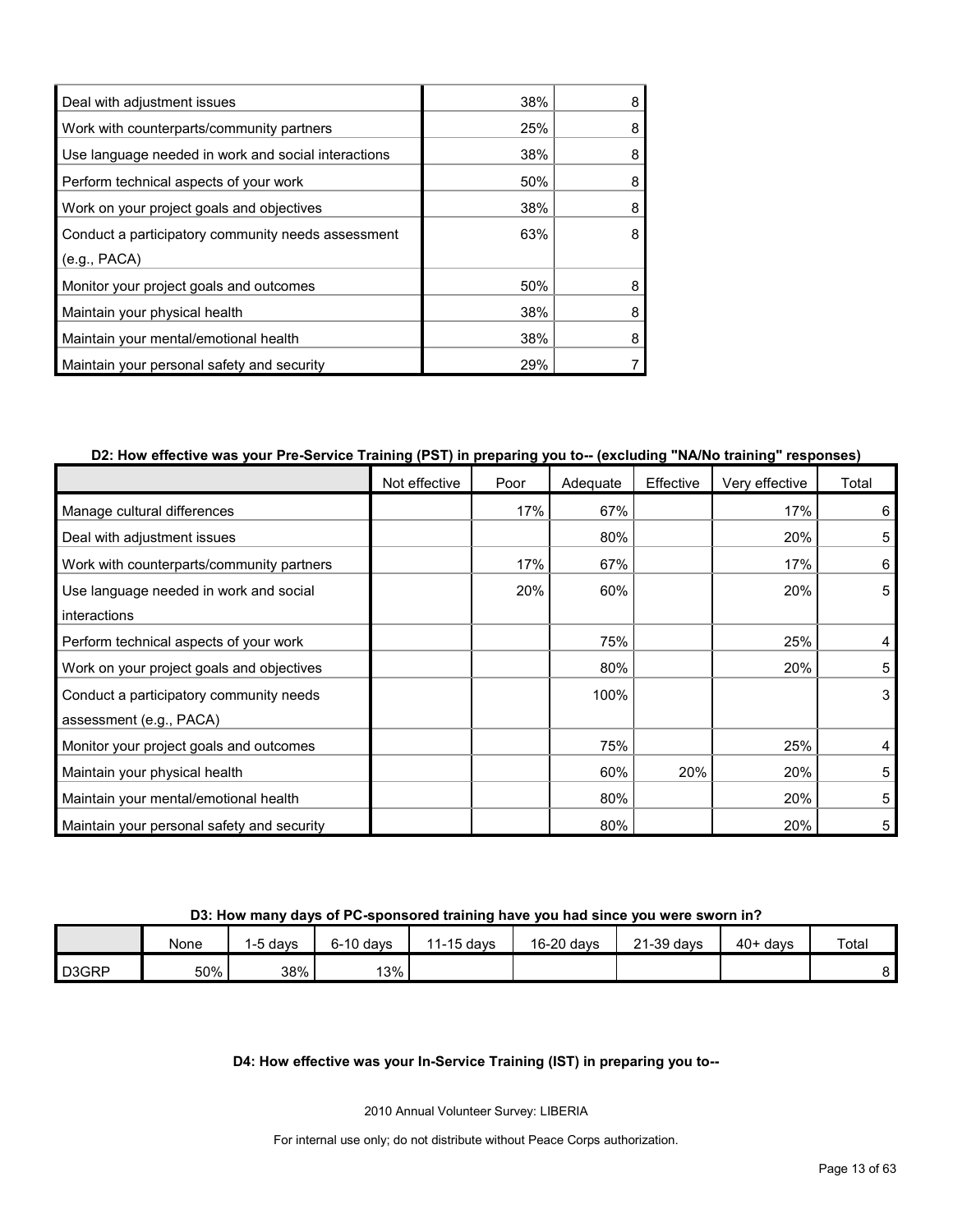|                                                     | Not effective | Poor | Adequate | Effective | Very effective |
|-----------------------------------------------------|---------------|------|----------|-----------|----------------|
| Manage cultural differences                         |               |      | 13%      |           |                |
| Deal with adjustment issues                         |               |      | 13%      |           |                |
| Build and strengthen working relationships with     |               |      | 13%      |           |                |
| counterparts/community partners                     |               |      |          |           |                |
| Use language needed in work and social interactions |               |      | 13%      |           |                |
| Perform technical aspects of your work              |               |      | 13%      |           |                |
| Work on your project goals and objectives           |               |      | 13%      |           |                |
| Conduct a participatory community needs             |               |      |          |           |                |
| assessment (e.g., PACA)                             |               |      |          |           |                |
| Monitor project goals and outcomes                  |               |      |          |           |                |
| Maintain your physical health                       |               |      |          |           |                |
| Maintain your mental/emotional health               |               |      |          |           |                |
| Maintain your personal safety and security          |               |      |          |           |                |

# **D4: How effective was your In-Service Training (IST) in preparing you to--**

|                                                     | NA/No training | Total |
|-----------------------------------------------------|----------------|-------|
| Manage cultural differences                         | 88%            | 8     |
| Deal with adjustment issues                         | 88%            | 8     |
| Build and strengthen working relationships with     | 88%            | 8     |
| counterparts/community partners                     |                |       |
| Use language needed in work and social interactions | 88%            | 8     |
| Perform technical aspects of your work              | 88%            | 8     |
| Work on your project goals and objectives           | 88%            | 8     |
| Conduct a participatory community needs assessment  | 100%           | 8     |
| (e.g., PACA)                                        |                |       |
| Monitor project goals and outcomes                  | 100%           | 8     |
| Maintain your physical health                       | 100%           | 8     |
| Maintain your mental/emotional health               | 100%           | 8     |
| Maintain your personal safety and security          | 100%           | 8     |

# **D4: How effective was your In-Service Training (IST) in preparing you to-- (excluding "NA/No training" responses)**

|                             | Not effective | Poor | Adequate | Effective | Verv effective | Total |
|-----------------------------|---------------|------|----------|-----------|----------------|-------|
| Manage cultural differences |               |      | 100%     |           |                |       |
| Deal with adiustment issues |               |      | 100%     |           |                |       |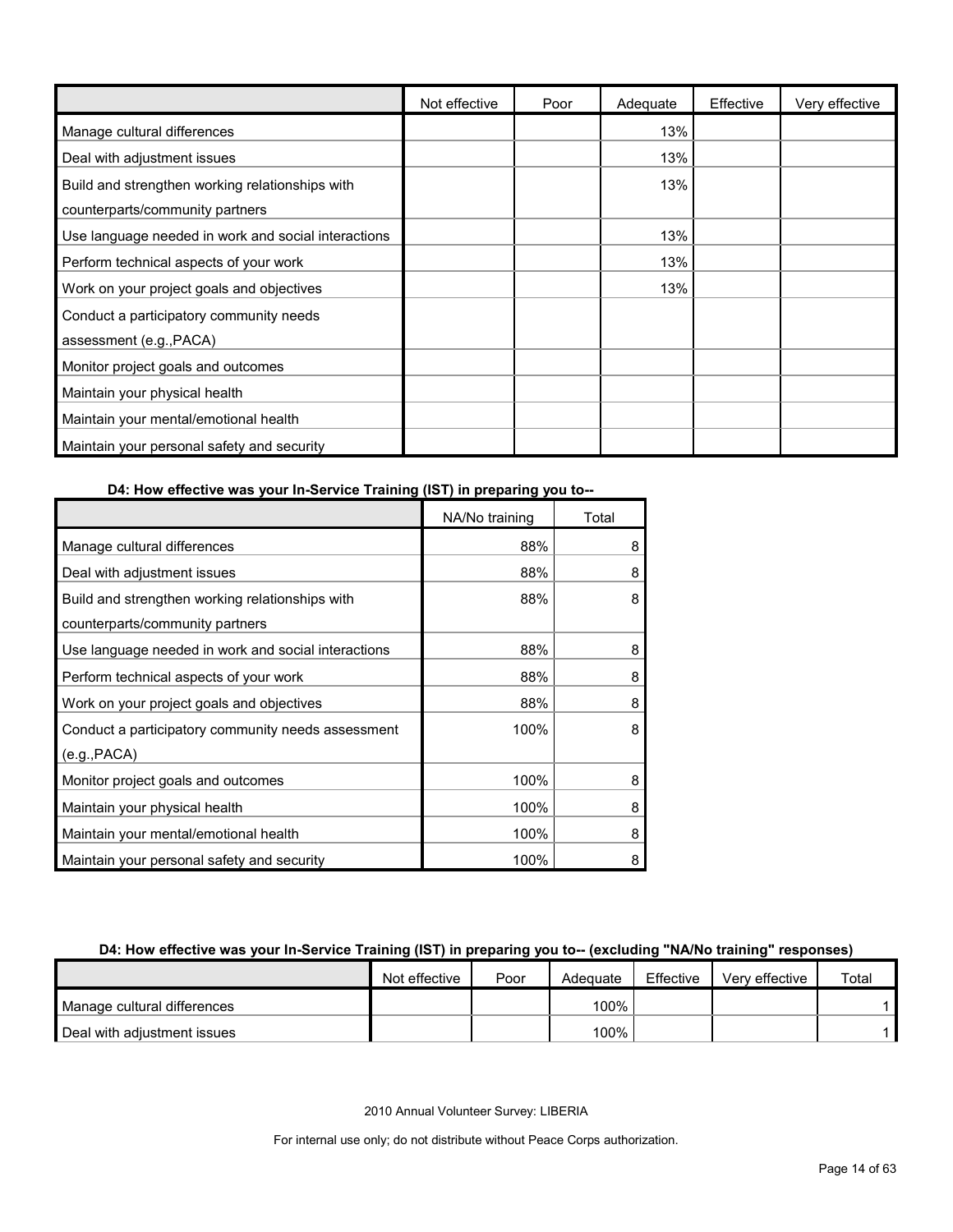| Build and strengthen working relationships with | 100% |  |
|-------------------------------------------------|------|--|
| counterparts/community partners                 |      |  |
| Use language needed in work and social          | 100% |  |
| interactions                                    |      |  |
| Perform technical aspects of your work          | 100% |  |
| Work on your project goals and objectives       | 100% |  |
| Conduct a participatory community needs         |      |  |
| assessment (e.g., PACA)                         |      |  |
| Monitor project goals and outcomes              |      |  |
| Maintain your physical health                   |      |  |
| Maintain your mental/emotional health           |      |  |
| Maintain your personal safety and security      |      |  |

# **D5: Please list other types of training you have**

**had that were sponsored by someone other** 



**D6: How well can you communicate in the language used by most local people in your** 

| community?     |            |        |            |      |           |       |  |  |  |
|----------------|------------|--------|------------|------|-----------|-------|--|--|--|
|                | Not at all | Poorlv | Adequately | Well | Verv well | Total |  |  |  |
| D <sub>6</sub> | 13%        |        | 25%        | 25%  | 38%       |       |  |  |  |

| Local language proficiency (D6) by Time in Country (A2) |  |  |  |
|---------------------------------------------------------|--|--|--|
|---------------------------------------------------------|--|--|--|

|                       | Not at all | Poorly | Adequately | Well | Very well | Total |
|-----------------------|------------|--------|------------|------|-----------|-------|
| 6 months or less      |            |        |            |      |           |       |
| <b>7</b> to 12 months | 13%        |        | 25%        | 25%  | 38%       |       |
| 13 to 20 months       |            |        |            |      |           |       |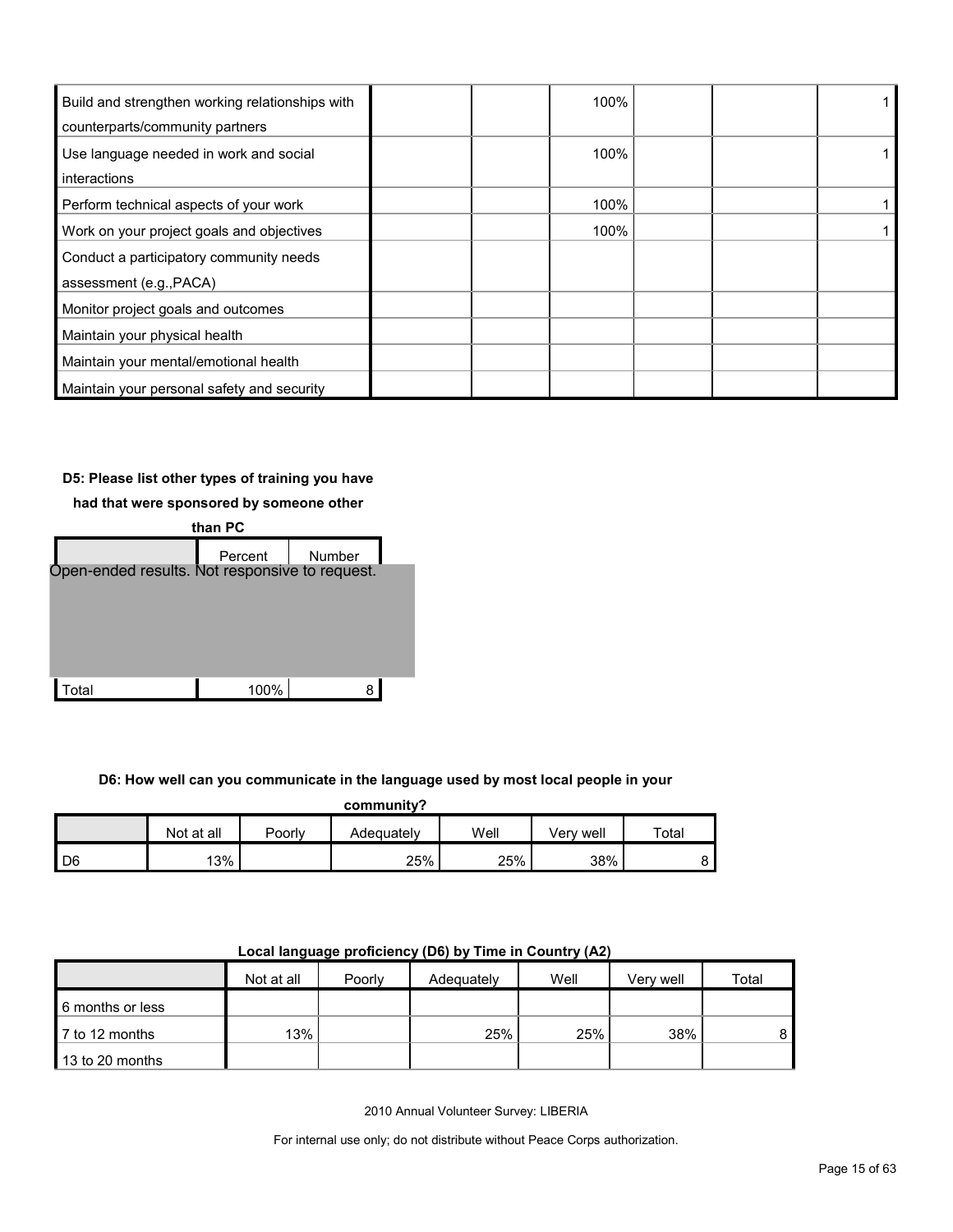| 21 to 27 months   |     |     |     |     |  |
|-------------------|-----|-----|-----|-----|--|
| 28 months or more |     |     |     |     |  |
| Total             | 13% | 25% | 25% | 38% |  |

# <span id="page-15-0"></span>**E. Volunteer Assignment Goals and Impact**

This section reports Volunteers' self-assessments of their impact on the individuals and organizations in the communities in which they serve. The results address the extent to which Volunteers' work and other community interaction have achieved the following three goals:

Goal 1: To help the people of interested countries in meeting their need for trained men and women by transferring skills to, and building capacity of, host country partners

Goal 2: To help promote a better understanding of Americans on the part of the peoples served

Goal 3: To help Americans understand the people and cultures of other countries

|                                                    | Not at all | Minimally | Adequately | Considerably | Exceptionally |
|----------------------------------------------------|------------|-----------|------------|--------------|---------------|
| Meets the objectives of the project plan           |            | 25%       | 13%        | 50%          | 13%           |
| Builds local capacity for sustainability (goal 1)  |            | 38%       | 38%        | 25%          |               |
| Involves local people in planning and implementing | 13%        | 50%       | 25%        | 13%          |               |
| activities                                         |            |           |            |              |               |
| Complements other local development activities     | 13%        | 38%       | 25%        | 25%          |               |
| Transfers skills to host country individuals and   |            | 38%       | 13%        | 25%          | 25%           |
| organizations (goal 1)                             |            |           |            |              |               |
| Mobilizes host country individuals to volunteer    | 29%        | 43%       | 14%        | 14%          |               |
| Helps promote a better understanding of Americans  |            |           | 25%        | 50%          | 25%           |
| on the part of the peoples served (goal 2)         |            |           |            |              |               |
| Helps promote a better understanding of other      |            | 13%       | 50%        | 38%          |               |
| peoples on the part of Americans (goal 3)          |            |           |            |              |               |

# **E1: To what extent does your Volunteer work assignment address the following?**

# **E1: To what extent does your Volunteer work assignment address the following?**

|                                                    | ΝA | Total |
|----------------------------------------------------|----|-------|
| Meets the objectives of the project plan           |    |       |
| Builds local capacity for sustainability (goal 1)  |    |       |
| Involves local people in planning and implementing |    |       |
| activities                                         |    |       |
| Complements other local development activities     |    |       |
| Transfers skills to host country individuals and   |    |       |
| organizations (goal 1)                             |    |       |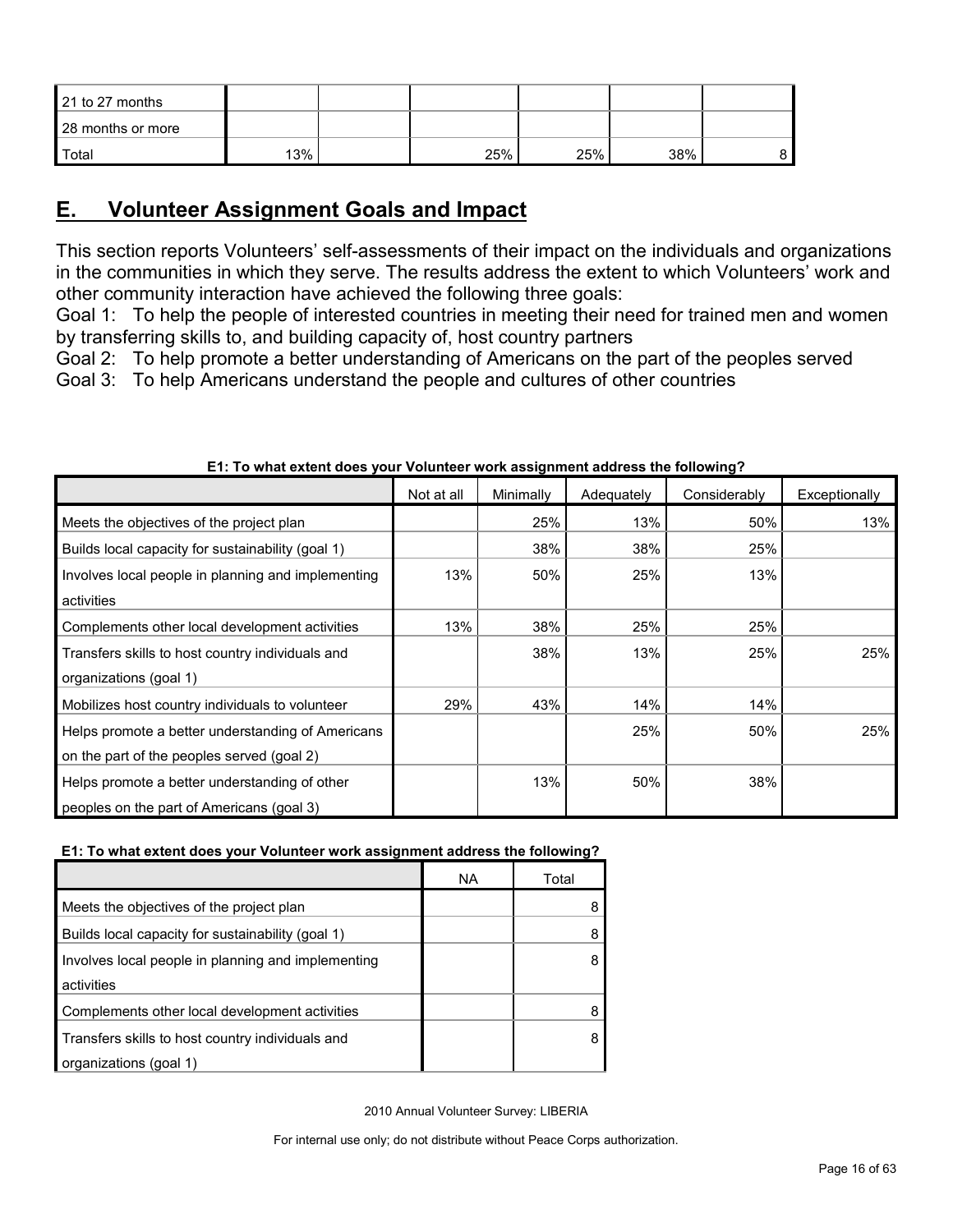| Mobilizes host country individuals to volunteer       |  |
|-------------------------------------------------------|--|
| Helps promote a better understanding of Americans on  |  |
| the part of the peoples served (goal 2)               |  |
| Helps promote a better understanding of other peoples |  |
| on the part of Americans (goal 3)                     |  |

# **E1: To what extent does your Volunteer work assignment address the following? (excluding "NA" responses)**

|                                                       | Not at all | Minimally | Adequately | Considerably |
|-------------------------------------------------------|------------|-----------|------------|--------------|
| Meets the objectives of the project plan              |            | 25%       | 13%        | 50%          |
| Builds local capacity for sustainability (goal 1)     |            | 38%       | 38%        | 25%          |
| Involves local people in planning and implementing    | 13%        | 50%       | 25%        | 13%          |
| activities                                            |            |           |            |              |
| Complements other local development activities        | 13%        | 38%       | 25%        | 25%          |
| Transfers skills to host country individuals and      |            | 38%       | 13%        | 25%          |
| organizations (goal 1)                                |            |           |            |              |
| Mobilizes host country individuals to volunteer       | 29%        | 43%       | 14%        | 14%          |
| Helps promote a better understanding of Americans on  |            |           | 25%        | 50%          |
| the part of the peoples served (goal 2)               |            |           |            |              |
| Helps promote a better understanding of other peoples |            | 13%       | 50%        | 38%          |
| on the part of Americans (goal 3)                     |            |           |            |              |

# **E1: To what extent does your Volunteer work assignment address the following?**

|                                                       | Exceptionally | Total |
|-------------------------------------------------------|---------------|-------|
| Meets the objectives of the project plan              | 13%           | 8     |
| Builds local capacity for sustainability (goal 1)     |               | 8     |
| Involves local people in planning and implementing    |               | 8     |
| activities                                            |               |       |
| Complements other local development activities        |               | 8     |
| Transfers skills to host country individuals and      | 25%           | 8     |
| organizations (goal 1)                                |               |       |
| Mobilizes host country individuals to volunteer       |               | 7     |
| Helps promote a better understanding of Americans on  | 25%           | 8     |
| the part of the peoples served (goal 2)               |               |       |
| Helps promote a better understanding of other peoples |               | 8     |
| on the part of Americans (goal 3)                     |               |       |

**(excluding "NA" responses)**

2010 Annual Volunteer Survey: LIBERIA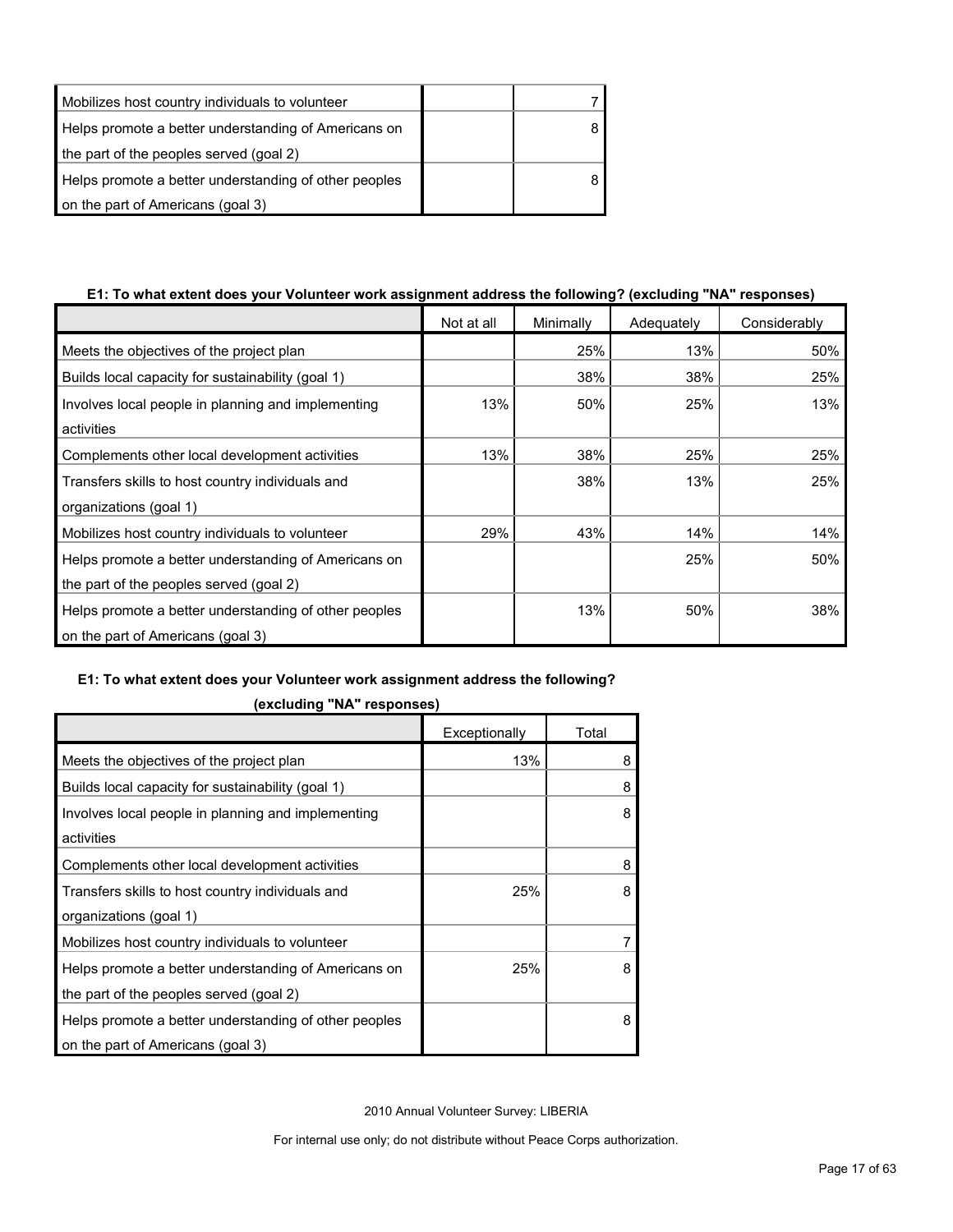| capacities?                                      |                                                                        |        |     |     |     |  |  |  |  |
|--------------------------------------------------|------------------------------------------------------------------------|--------|-----|-----|-----|--|--|--|--|
|                                                  | Minimally<br>Not at all<br>Considerably<br>Exceptionally<br>Adequately |        |     |     |     |  |  |  |  |
| Your counterpart/community partner               |                                                                        | $50\%$ | 13% | 25% |     |  |  |  |  |
| An organization other than your host institution | 25%                                                                    | 25%    | 25% | 13% |     |  |  |  |  |
| Members of your host community                   |                                                                        | 25%    | 38% | 13% | 13% |  |  |  |  |
| Other Peace Corps Volunteers                     |                                                                        | 13%    | 13% | 50% | 13% |  |  |  |  |

#### **E2: How effective have you been in transferring knowledge and skills to help the following persons or groups build their**

# **E2: How effective have you been in transferring knowledge and skills to help the**

|                                                  | ΝA  | Total |  |
|--------------------------------------------------|-----|-------|--|
| Your counterpart/community partner               | 13% |       |  |
| An organization other than your host institution | 13% |       |  |
| Members of your host community                   | 13% |       |  |
| <b>Other Peace Corps Volunteers</b>              | 13% |       |  |

#### **following persons or groups build their capacities?**

# **E2: How effective have you been in transferring knowledge and skills to help the following persons or groups build**

**their capacities? (excluding "NA" responses)**

|                                                  | Not at all | Minimally | Adequately | Considerably |
|--------------------------------------------------|------------|-----------|------------|--------------|
| Your counterpart/community partner               |            | 57%       | 14%        | 29%          |
| An organization other than your host institution | 29%        | 29%       | 29%        | 14%          |
| Members of your host community                   |            | 29%       | 43%        | 14%          |
| <b>Other Peace Corps Volunteers</b>              |            | 14%       | 14%        | 57%          |

#### **E2: How effective have you been in transferring knowledge and skills to help the**

#### **following persons or groups build their capacities? (excluding "NA" responses)**

|                                                  | Exceptionally | Total |
|--------------------------------------------------|---------------|-------|
| Your counterpart/community partner               |               |       |
| An organization other than your host institution |               |       |
| Members of your host community                   | 14%           |       |
| <b>Other Peace Corps Volunteers</b>              | 14%           |       |

2010 Annual Volunteer Survey: LIBERIA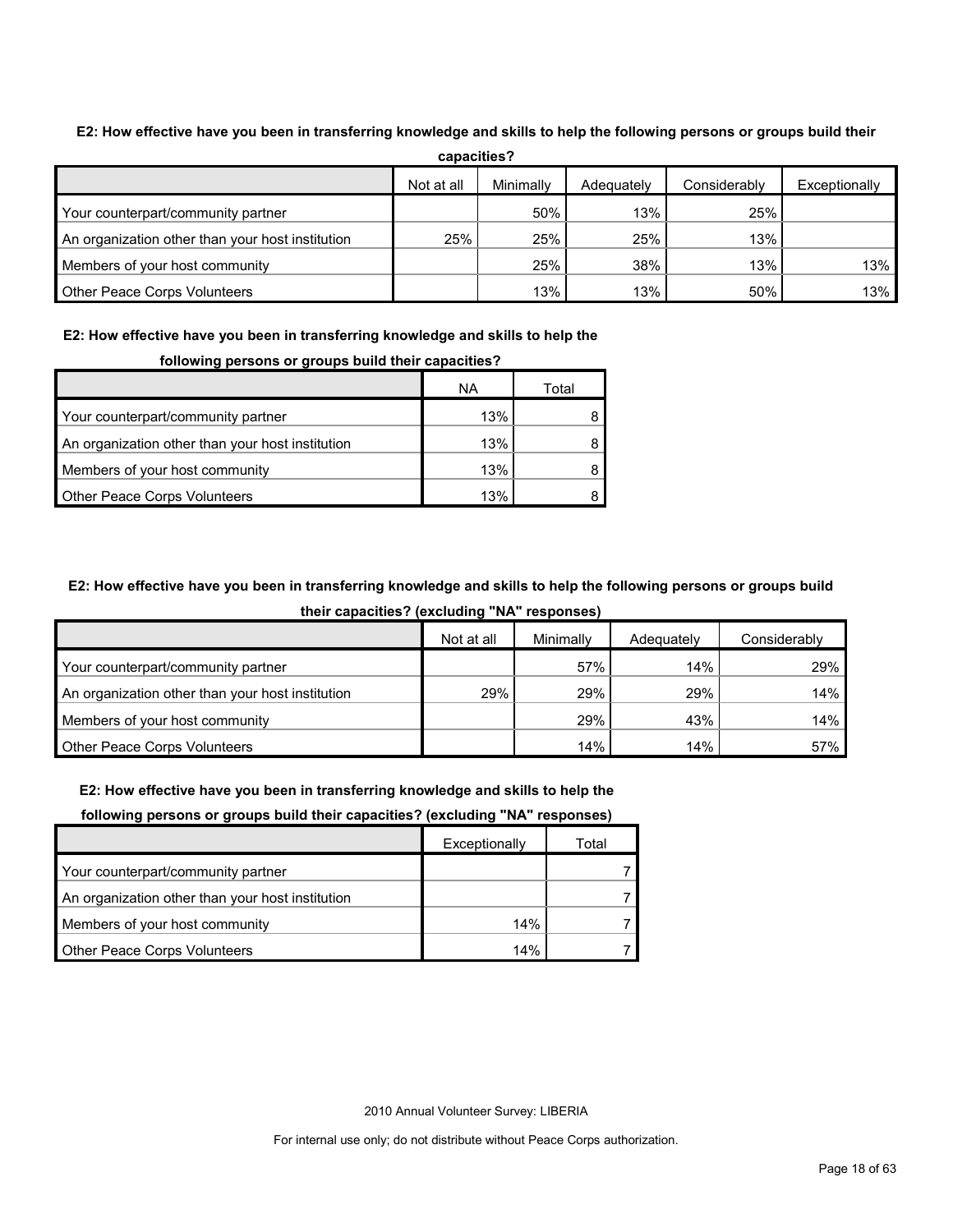#### **E2.TEXT: Description of others to whom**

**you are transferring skills to help build their** 



# **E3: Based on your contact with host country nationals, to what extent have they gained a better understanding of**

| Americans? |            |           |            |              |               |                   |       |
|------------|------------|-----------|------------|--------------|---------------|-------------------|-------|
|            | Not at all | Minimally | Adeauatelv | Considerably | Exceptionally | Too early to tell | Total |
| E3         |            |           | 38%        | 50%          | 13%           |                   |       |

# **E3: Based on your contact with host country nationals, to what extent have they gained a better**

| understanding of Americans? (excluding "Too early to tell" responses) |
|-----------------------------------------------------------------------|
|-----------------------------------------------------------------------|

|          | Not at all | Minimally | Adequatelv | Considerabl∨ | Exceptionally | Totai |
|----------|------------|-----------|------------|--------------|---------------|-------|
| ᄃ៝<br>∽∟ |            |           | 38%        | 50%          | 13%           |       |

### **E4: In which of the following third goal activities have you participated during your PC service? Mark all that**

| apply.                                                       |               |              |                                 |  |
|--------------------------------------------------------------|---------------|--------------|---------------------------------|--|
|                                                              | PCV Responses | % Doing This | <b>Total PCVs</b><br>Responding |  |
| Electronic updates                                           |               | 100%         |                                 |  |
| While on home leave, spoke at a school or community<br>group | 6             | 86%          |                                 |  |
| Hard copy/paper update                                       | 5             | 71%          |                                 |  |
| <b>Hosting American visitors</b>                             | 4             | 57%          |                                 |  |
| Enrollment in the CWWS/CMS program                           | 3             | 43%          |                                 |  |
| Personal website or blog                                     | 3             | 43%          |                                 |  |
| Pen pal program/letter exchange                              | 2             | 29%          |                                 |  |
| Peace Corps Week activities                                  |               |              |                                 |  |
| Podcasted/created a slide show or video posted online        |               |              |                                 |  |
| Posted to PC Digital Library                                 |               |              |                                 |  |

2010 Annual Volunteer Survey: LIBERIA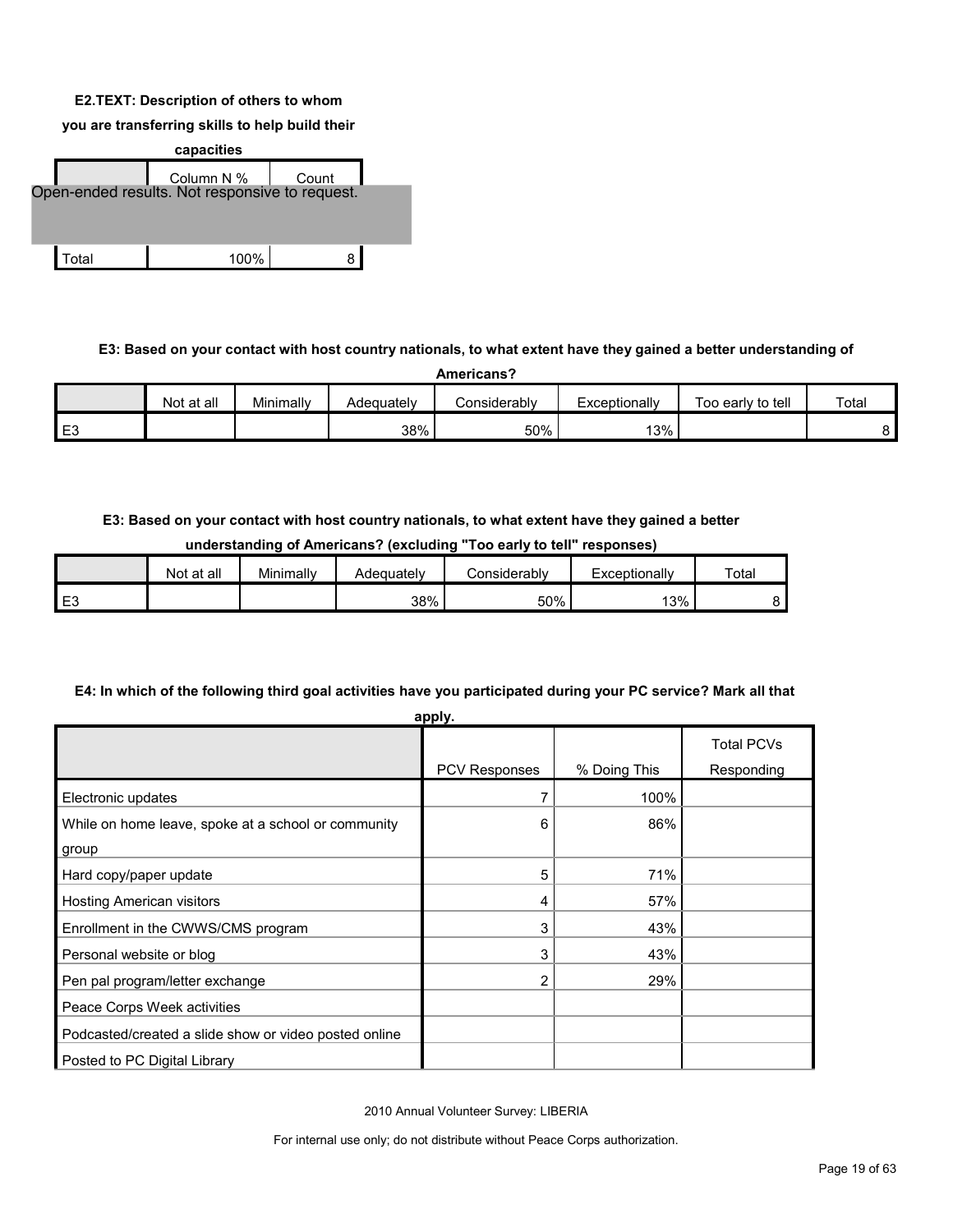| Other please specify |  |  |
|----------------------|--|--|
| Total                |  |  |

Percents may total to more than 100% since Volunteers were asked to "Mark all that apply."

#### **E4.TEXT: Description of "others" third goal**

| activities |                     |   |  |  |  |
|------------|---------------------|---|--|--|--|
|            | Column N %<br>Count |   |  |  |  |
|            | 100%                | 8 |  |  |  |
| Total      | 100%                | 8 |  |  |  |

#### **E4: When asked about third goal activities, Volunteer answered "No**

|                      |     | No third goal |       |
|----------------------|-----|---------------|-------|
|                      | NA  | activities    | ™otal |
| No Goal 3 activities | 88% | 13%           |       |

# **involvement in third goal activities."**

#### **E5: Based on your contact with Americans, to what extent have they gained a better understanding of host country**

| nationals? |
|------------|
|------------|

|                | at all<br>Not | Minimally | Adequately | Considerably | Exceptionally | Too early to tell | Total |
|----------------|---------------|-----------|------------|--------------|---------------|-------------------|-------|
| E <sub>5</sub> |               |           | 25%        | 63%          |               | 13%               |       |

#### **E5: Based on your contact with Americans, to what extent have they gained a better understanding of host**

**country nationals? (excluding "Too early to tell" responses)**

|                | Not at all | Minimally | Adequatelv | ≿onsiderablv | Exceptionally | Total |
|----------------|------------|-----------|------------|--------------|---------------|-------|
| E <sub>5</sub> |            |           | 29%        | 71%          |               |       |

# <span id="page-19-0"></span>**F. Peace Corps Support**

This section reports Volunteers' satisfaction with in-country Peace Corps staff support and how the Volunteers communicate with the post.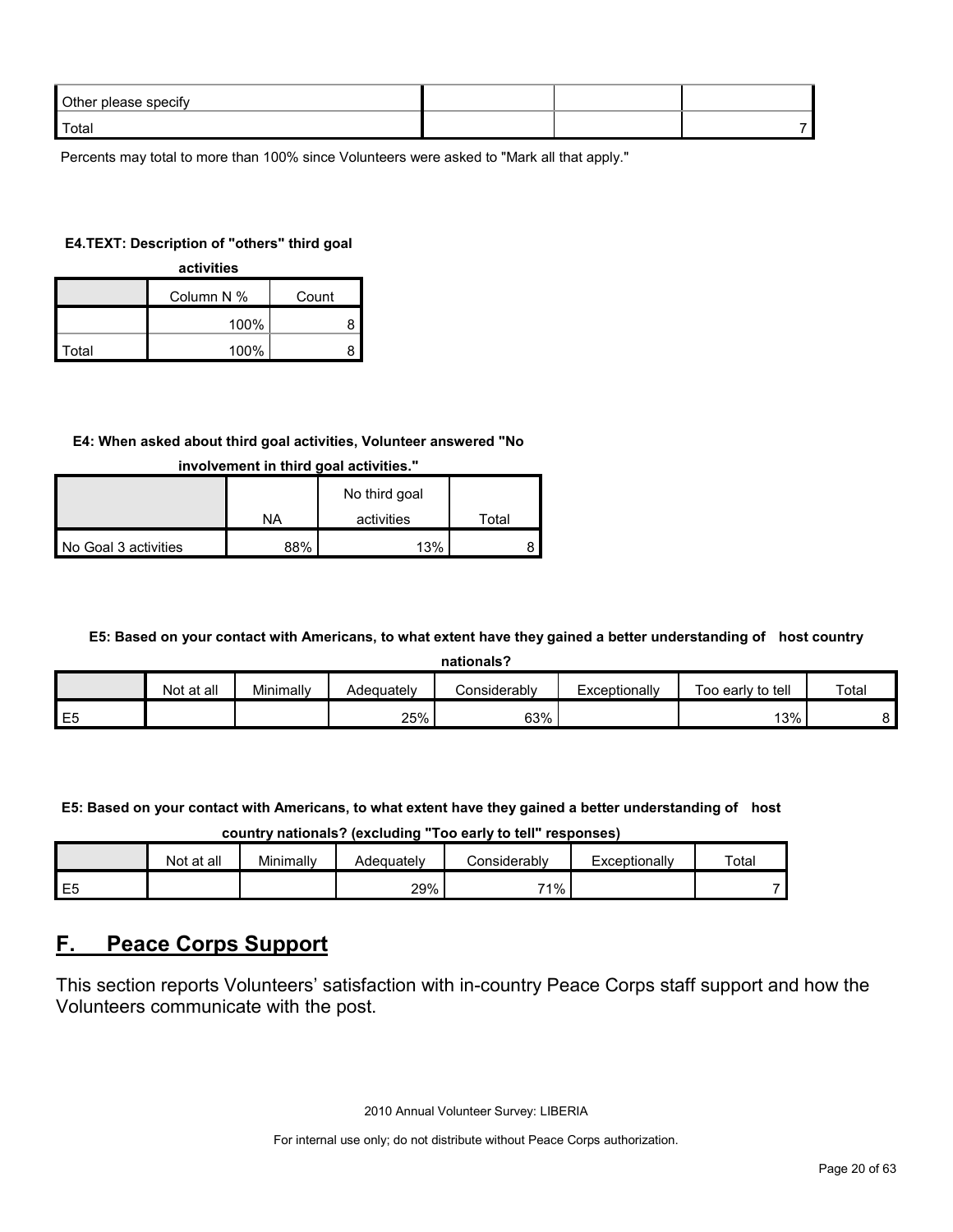**F1: How prepared for your arrival were the host people with whom you would be working?**

|      | Not at all | Minimally | Adequately | ≿onsiderablv | Exceptionally | Total |
|------|------------|-----------|------------|--------------|---------------|-------|
| l F1 |            | 25%       | 38%        | 25%          | 13%           |       |

# **F2: To what extent is your CD aware of Volunteer issues and concerns through interactions with PCVs?**

|                  | Not at all | Minimally | Adequatelv | ≿onsiderablv | Exceptionally | Total |
|------------------|------------|-----------|------------|--------------|---------------|-------|
| I F^<br><u>.</u> |            | 38%       | 38%        | 13%          | '3%           |       |

# **F3: How satisfied are you with the health care you received from your PCMO(s)?**

|              | Not at all | Minimally | Adequately | Considerably | Exceptionally | Not Used | Total |
|--------------|------------|-----------|------------|--------------|---------------|----------|-------|
| $\mathbf{r}$ |            |           |            | 13%          | 88%           |          |       |

# **F3: How satisfied are you with the health care you received from your PCMO(s)?(excluding "Not used"**

**responses)**

|      | Not at all | Minimally | Adeauatelv | Considerabl∨ | Exceptionally | Total |
|------|------------|-----------|------------|--------------|---------------|-------|
| l F3 |            |           |            | 13%          | 88%           |       |

|                             | Not at all | Minimally | Adequately | Considerably | Exceptionally | <b>NA</b> | Total |
|-----------------------------|------------|-----------|------------|--------------|---------------|-----------|-------|
| Administrative/logistical   |            | 13%       | 25%        | 50%          | 13%           |           | 8     |
| Cross-cultural              |            | 13%       | 63%        |              |               | 25%       | 8     |
| Emotional                   |            | 25%       | 13%        | 25%          |               | 38%       | 8     |
| Feedback on my work reports |            | 13%       | 25%        |              |               | 63%       | 8     |
| Job assignment              |            | 25%       | 38%        | 38%          |               |           | 8     |
| Language learning           |            | 13%       | 38%        |              |               | 50%       | 8     |
| Medical                     |            |           | 13%        | 25%          | 63%           |           | 8     |
| Safety and security         |            |           | 38%        | 38%          | 25%           |           | 8     |
| Site selection/preparation  |            | 13%       | 50%        | 25%          | 13%           |           | 8     |
| Technical skills            |            | 13%       | 13%        | 25%          |               | 50%       | 8     |

### **F4: How satisfied are you with the following support provided by in-country PC staff?**

2010 Annual Volunteer Survey: LIBERIA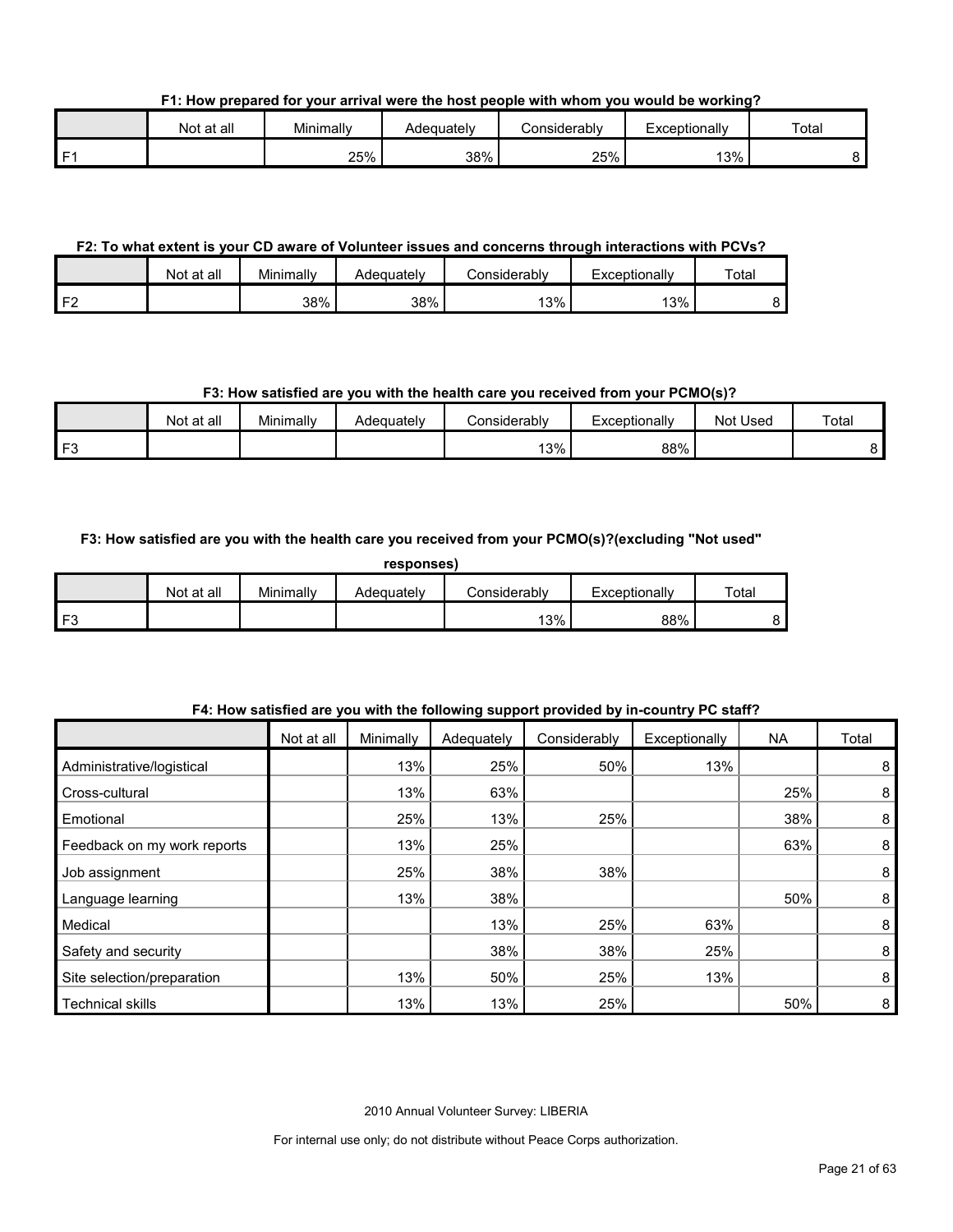|                             | Not at all | Minimally | Adequately | Considerably | Exceptionally | Total |
|-----------------------------|------------|-----------|------------|--------------|---------------|-------|
| Administrative/logistical   |            | 13%       | 25%        | 50%          | 13%           | 8     |
| Cross-cultural              |            | 17%       | 83%        |              |               | 6     |
| Emotional                   |            | 40%       | 20%        | 40%          |               | 5     |
| Feedback on my work reports |            | 33%       | 67%        |              |               | 3     |
| Job assignment              |            | 25%       | 38%        | 38%          |               | 8     |
| Language learning           |            | 25%       | 75%        |              |               | 4     |
| Medical                     |            |           | 13%        | 25%          | 63%           | 8     |
| Safety and security         |            |           | 38%        | 38%          | 25%           | 8     |
| Site selection/preparation  |            | 13%       | 50%        | 25%          | 13%           | 8     |
| <b>Technical skills</b>     |            | 25%       | 25%        | 50%          |               | 4     |

**F4: How satisfied are you with the following support provided by in-country PC staff? (excluding "NA" responses)**

**F5: What level of PC support have you received to help cope with stress from issues such as HIV/AIDS, food insecurity, etc. in your community? (Including PCVs w/no need for support)**

|    |            |                 | Adequate | Considerable | Exceptional | NA/I have no     |       |
|----|------------|-----------------|----------|--------------|-------------|------------------|-------|
|    | No support | Minimal support | support  | support      | support     | need for support | Total |
| F5 |            |                 |          |              |             | 100%             |       |

# **F5: What level of PC support have you received to help cope with stress from issues such as HIV/AIDS, food insecurity,**

|  | etc. in your community? (excluding "NA/No need for support" responses) |  |  |  |  |
|--|------------------------------------------------------------------------|--|--|--|--|
|--|------------------------------------------------------------------------|--|--|--|--|

|    |            |                 |                  | Considerable | Exceptional |       |
|----|------------|-----------------|------------------|--------------|-------------|-------|
|    | No support | Minimal support | Adequate support | support      | support     | Total |
| F5 |            |                 |                  |              |             |       |

#### **F6a: How would you rate your interaction with the Country Director (CD)**

|                          | Inadequate | Adequate | Total |
|--------------------------|------------|----------|-------|
| <b>CD Responsiveness</b> | 14%        | 86%      |       |
| CD Informative content   | 14%        | 86%      |       |
| CD Comfort level         | 25%        | 75%      |       |
| CD Site visits           | 0%         | 100%     |       |

2010 Annual Volunteer Survey: LIBERIA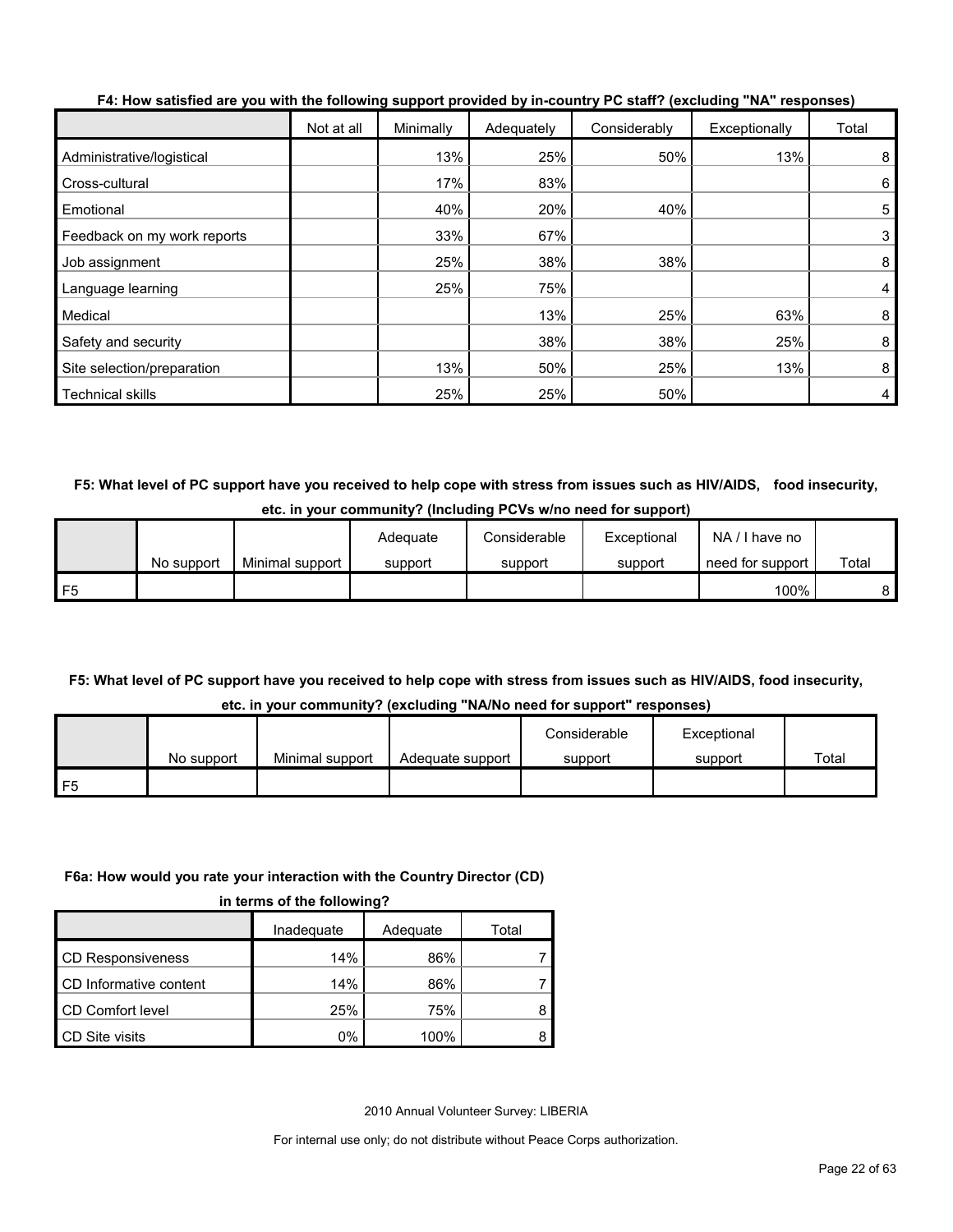|                                | Inadequate | Adequate | Total |
|--------------------------------|------------|----------|-------|
| <b>PTO Responsiveness</b>      | 13%        | 88%      |       |
| <b>PTO</b> Informative content | 13%        | 88%      |       |
| <b>PTO Comfort level</b>       | 13%        | 88%      |       |
| <b>PTO Site visits</b>         | 14%        | 86%      |       |

# **F6b: How would you rate your interaction with the PTO in terms of --?**

#### **F6c: How would you rate your interaction with the APCD/Program Manager in**

**terms of --?**

|                               | Inadequate | Adequate | Total |
|-------------------------------|------------|----------|-------|
| <b>APCD/PM Responsiveness</b> | 13%        | 88%      |       |
| APCD/PM Informative content   | 13%        | 88%      |       |
| <b>APCD/PM Comfort level</b>  | $0\%$      | 100%     |       |
| <b>APCD/PM Site visits</b>    | 0%         | 100%     |       |

# **F6d: How would you rate your interaction with the PCMO in terms of --?**

|                            | Inadequate | Adequate | Total |
|----------------------------|------------|----------|-------|
| <b>PCMO Responsiveness</b> | $0\%$      | 100%     |       |
| PCMO Informative content   | $0\%$      | 100%     |       |
| PCMO Comfort level         | 0%         | 100%     |       |
| <b>PCMO Site visits</b>    | 0%         | 100%     |       |

#### **F6e: How would you rate your interaction with the Safety and Security**

**Coordinator (SSC) in terms of --?**

|                           | Inadequate | Adequate | Total |
|---------------------------|------------|----------|-------|
| <b>SSC Responsiveness</b> | $0\%$      | 100%     |       |
| SSC Informative content   | 13%        | 88%      |       |
| <b>SSC Comfort level</b>  | $0\%$      | 100%     |       |
| <b>SSC Site visits</b>    | 0%         | 100%     |       |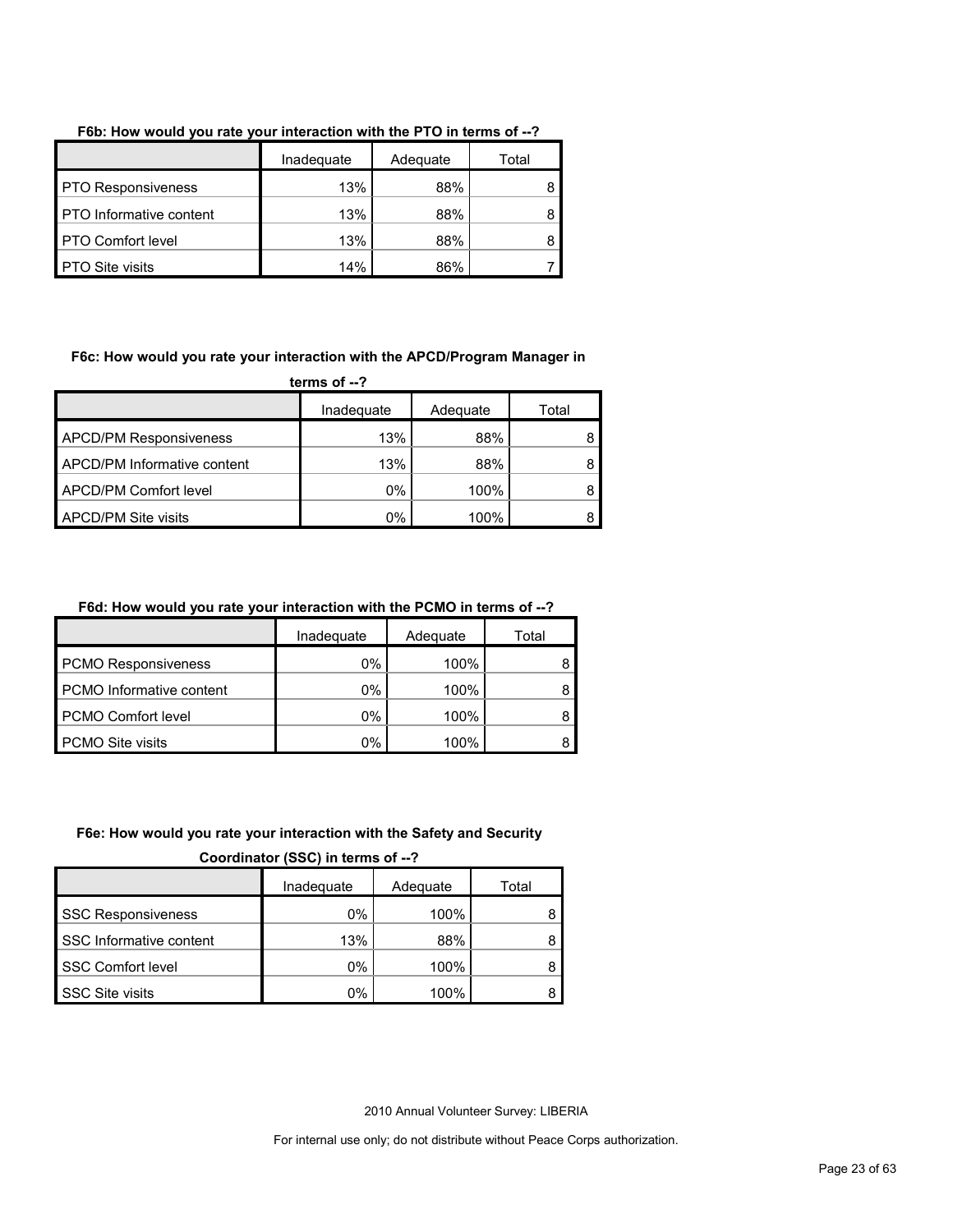#### **F6f: How would you rate your interaction with the Training Manager in terms**

|                              | of $-2$    |          |       |
|------------------------------|------------|----------|-------|
|                              | Inadequate | Adequate | Total |
| <b>TrMngr Responsiveness</b> | 0%         | 100%     |       |
| TrMngr Informative content   | 0%         | 100%     |       |
| <b>TrMngr Comfort level</b>  | 0%         | 100%     |       |
| <b>TrMngr Site visits</b>    | $0\%$      | 100%     |       |

#### **F6g: How would you rate your interaction with administrative staff in terms**

|                             | of --?     |          |       |
|-----------------------------|------------|----------|-------|
|                             | Inadequate | Adequate | Total |
| <b>Admin Responsiveness</b> | 0%         | 100%     |       |
| Admin Informative content   | 0%         | 100%     |       |
| Admin Comfort level         | 0%         | 100%     |       |
| Admin Site visits           | 0%         | 100%     |       |

#### **F7: What is the best method for you to communicate with your Peace**

| <b>Corps office?</b>               |         |        |
|------------------------------------|---------|--------|
|                                    | Percent | Number |
| Cell phone                         | 88%     |        |
| Text messaging (SMS)               | 13%     |        |
| Other: Please specify below        |         |        |
| Telephone not at residence or work |         |        |
| Telephone at residence or work     |         |        |
| Letters/postal service             |         |        |
| In-person visits                   |         |        |
| Fax                                |         |        |
| Email                              |         |        |
| Total                              | 100%    | 8      |

### **F7.OTHER: Description of "other" best**

**method to communicate with post**

| PFRCFNT | <b>NUMBER</b> |  |
|---------|---------------|--|
|         |               |  |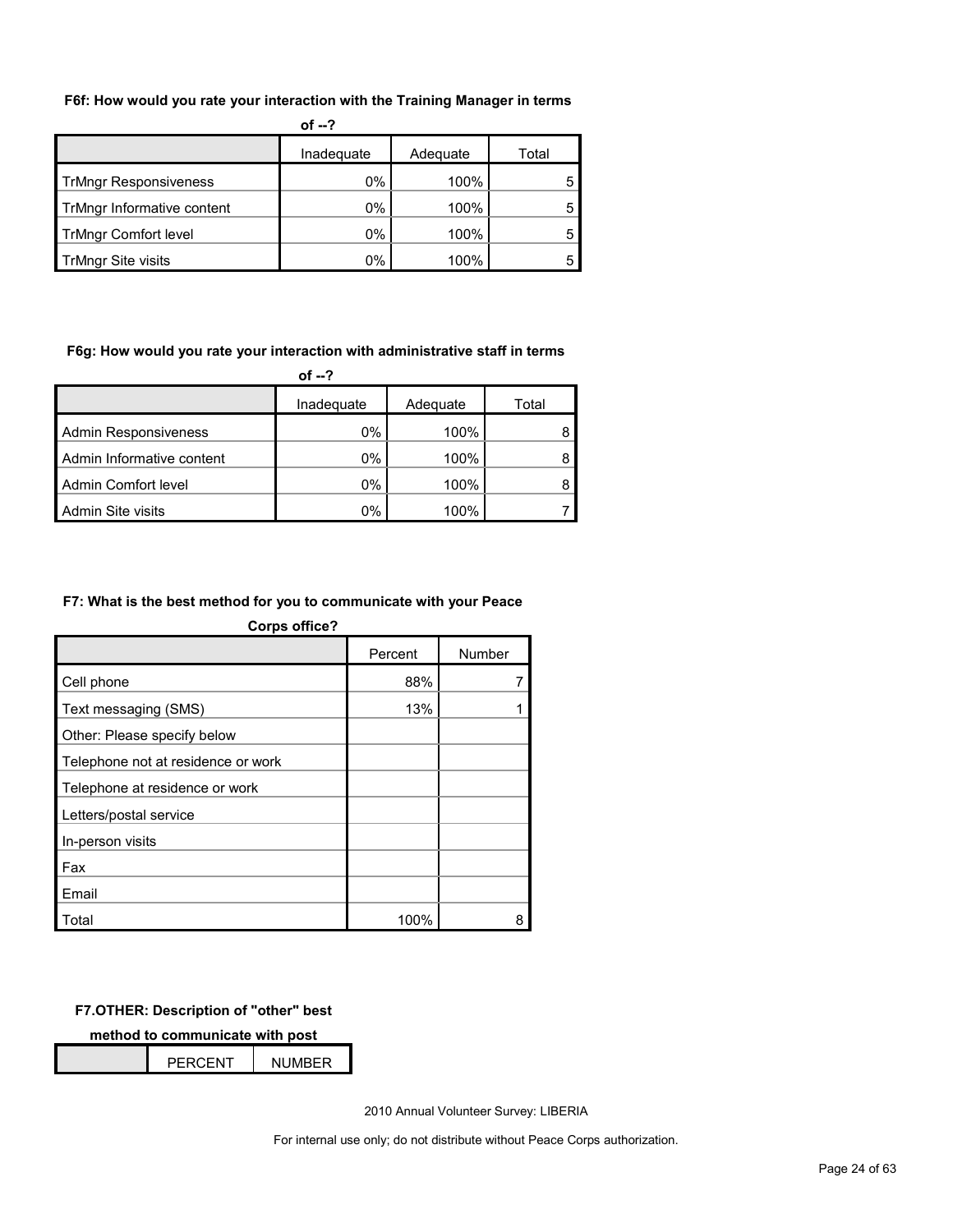|              | 100% |  |
|--------------|------|--|
| <b>Total</b> | 100% |  |

**F8: In general, how do you rate the effectiveness of your communication resources for contacting your** 

**PC staff in-country?**

|      | Not effective | Poor | Adequate | Effective | Verv effective | $\tau$ otai |
|------|---------------|------|----------|-----------|----------------|-------------|
| l F8 |               |      | 25%      | 50%       | 25%            |             |

# <span id="page-24-0"></span>**G. Your Safety and Security**

This section reports on how safe Volunteers feel. Volunteers' experiences with various types of insensitive remarks or behaviors, harassment or discrimination, and crime are summarized, as well as whether harassment and crime events were reported to Peace Corps.

#### **G1: How safe do you feel...?**

|                                    | Not at All Safe | Often Unsafe | Adequately Safe | Usually Safe | Verv Safe | Total          |
|------------------------------------|-----------------|--------------|-----------------|--------------|-----------|----------------|
| Where you live                     |                 |              | 13%             | 50%          | 38%       | 8 I            |
| Where you work                     |                 |              |                 | 25%          | 75%       | 8              |
| When you travel in-country         |                 |              | 25%             | 75%          |           | 8 <sup>1</sup> |
| City where main Peace Corps office |                 | 13%          | 38%             | 50%          |           | 8              |
| is located                         |                 |              |                 |              |           |                |

**G2: Have you encountered insensitive comments or behavior toward you based on your race, ethnicity, age, gender, or sexual orientation from any of the following sources?**

|                         | Yes  | No   | NA.  | Total |
|-------------------------|------|------|------|-------|
| Host/home stay family   | 25%  | 13%  | 63%  | 8     |
| Community members       | 100% |      |      | 8     |
| <b>Other Volunteers</b> |      | 100% |      | 8     |
| PC in-country staff     |      | 100% |      | 8     |
| Other                   |      |      | 100% |       |

2010 Annual Volunteer Survey: LIBERIA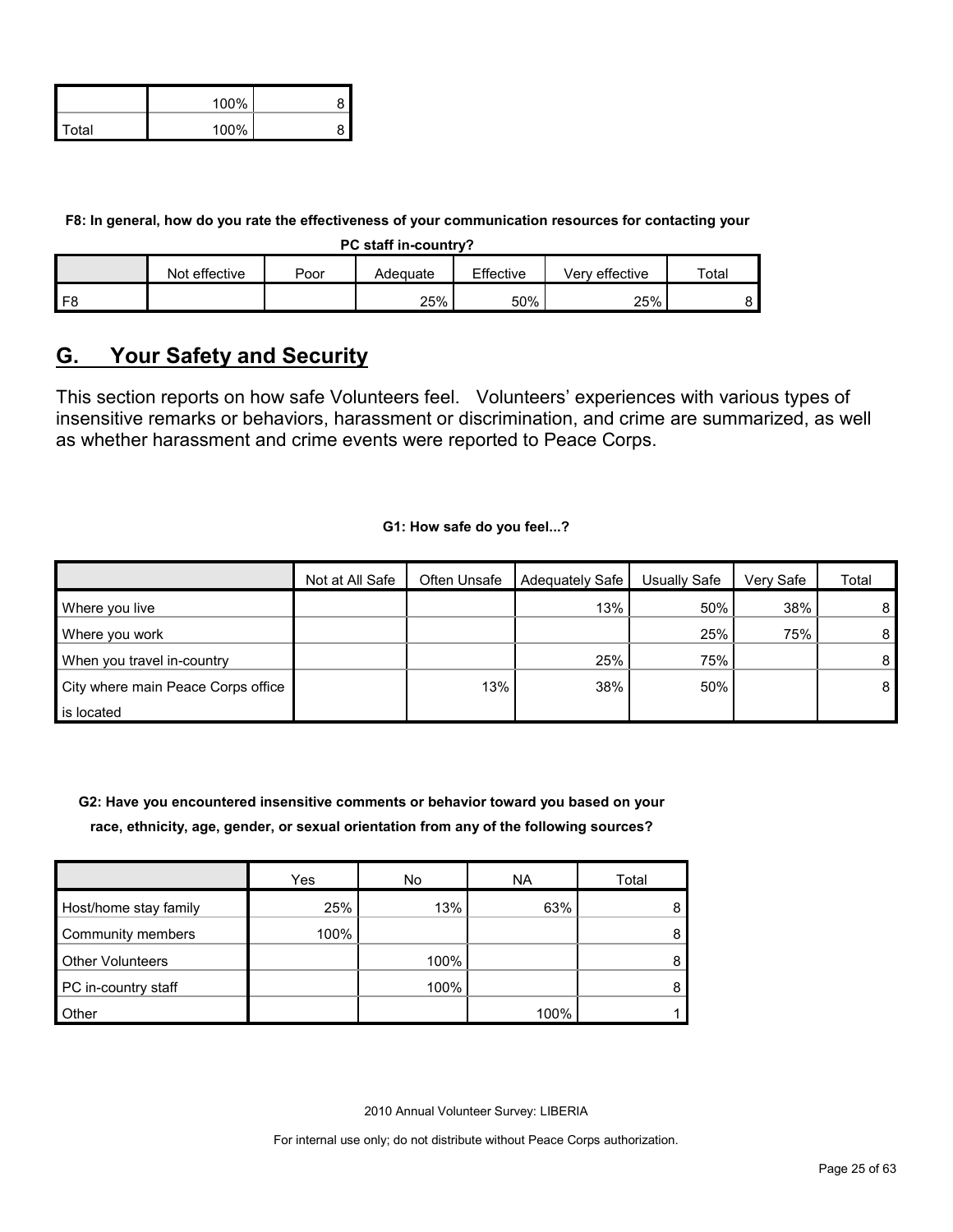**G2: Have you encountered insensitive comments or behavior toward you** 

**based on your race, ethnicity, age, gender, or sexual orientation from any of** 

|                         | Yes  | No   | Total |
|-------------------------|------|------|-------|
| Host/home stay family   | 67%  | 33%  |       |
| Community members       | 100% |      |       |
| <b>Other Volunteers</b> |      | 100% |       |
| PC in-country staff     |      | 100% |       |
| Other                   |      |      |       |

#### **the following sources? (excluding "NA" responses)**

#### **G2.OTHER: Description of "other" sources**

#### **of insensitive comments/behavior**

|       | <b>PERCENT</b> | <b>NUMBER</b> |
|-------|----------------|---------------|
|       | 100%           |               |
| Total | 100%           |               |

NOTE: See Open-Ended Responses Report

for comments Volunteers wrote in response to

Question G3 to explain their

harassment/discrimination answers.

|                              | None | Once | 2-5 times | 6-10 times | 11-25 times | 26+ times | Total |
|------------------------------|------|------|-----------|------------|-------------|-----------|-------|
| Age H/D                      | 60%  |      |           | 40%        |             |           | 5     |
| Anti-American H/D            | 33%  | 17%  | 33%       |            |             | 17%       | 6     |
| Disability H/D               | 100% |      |           |            |             |           | 5     |
| Gender H/D                   | 100% |      |           |            |             |           | 5     |
| Racial/color H/D             | 17%  |      |           |            |             | 83%       | 6     |
| Religious H/D                | 60%  |      | 20%       |            | 20%         |           | 5     |
| Sexual orientation H/D       | 100% |      |           |            |             |           | 5     |
| Sexual harassment (physical) | 83%  | 17%  |           |            |             |           | 6     |
| Sexual harassment (verbal)   | 80%  |      | 20%       |            |             |           | 5     |

# **G3: Please indicate the number of times you experienced the following types of discrimination/harassment: PERCENTAGES**

#### **G3: Please indicate the number of times you experienced the following types of discrimination/harassment: NUMBERS**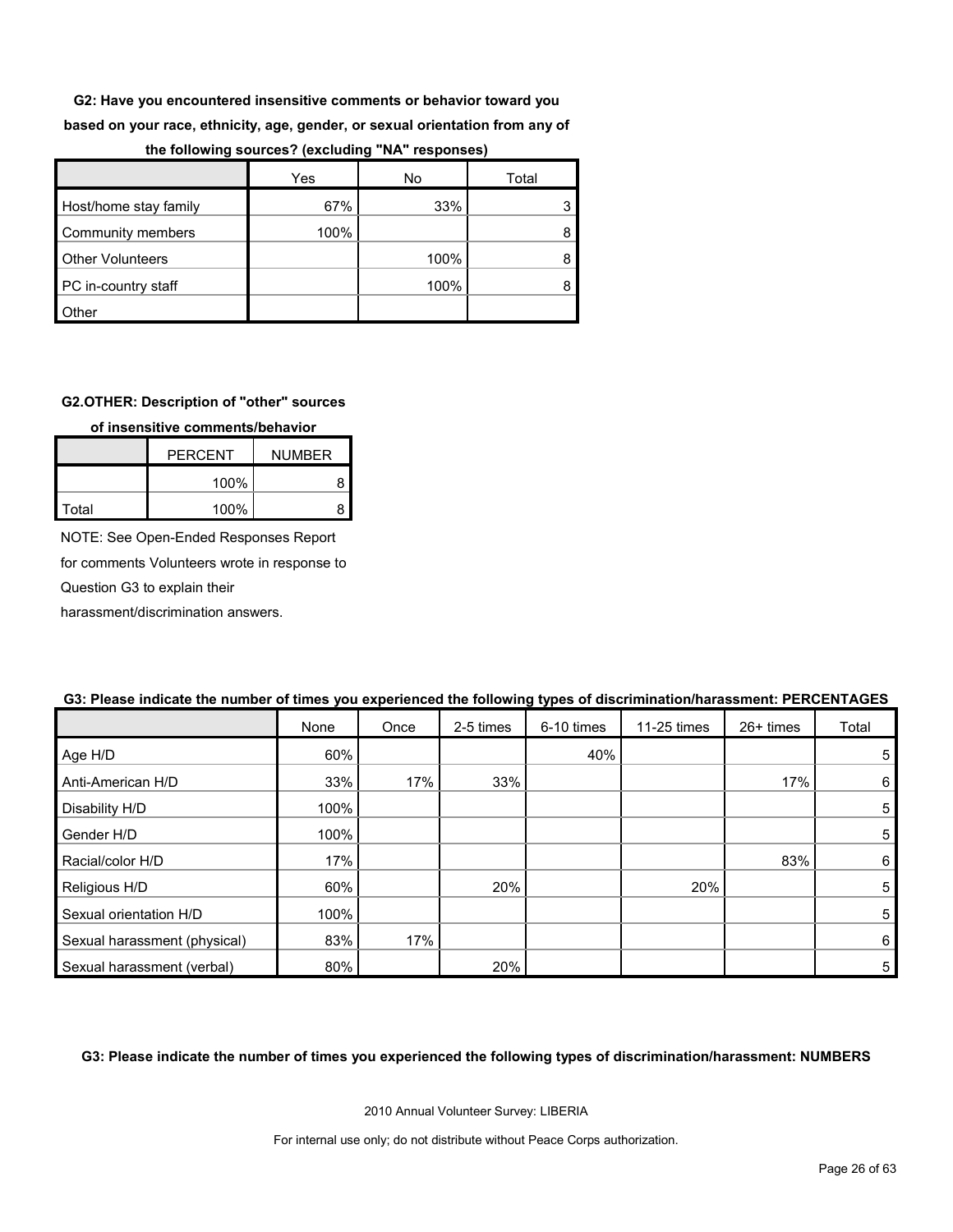|                              | None | Once | 2-5 times | 6-10 times | 11-25 times | 26+ times | Total |
|------------------------------|------|------|-----------|------------|-------------|-----------|-------|
| Age H/D                      | 3    |      |           |            |             |           |       |
| Anti-American H/D            | ◠    |      |           |            |             |           | 6     |
| Disability H/D               | 5    |      |           |            |             |           | 5     |
| Gender H/D                   | 5    |      |           |            |             |           | 5     |
| Racial/color H/D             |      |      |           |            |             | 5         | 6     |
| Religious H/D                | 3    |      |           |            |             |           | 5     |
| Sexual orientation H/D       | 5    |      |           |            |             |           | 5     |
| Sexual harassment (physical) | 5    |      |           |            |             |           | 6     |
| Sexual harassment (verbal)   |      |      |           |            |             |           | 5     |

# **G3: Volunteers experiencing AGE discrimination/harassment: Events by Number of Reports to PC**

|                                                                      |             |                |  |  | Reported Age H/D |  |  |                |
|----------------------------------------------------------------------|-------------|----------------|--|--|------------------|--|--|----------------|
| 26+ times<br>6-10 times<br>2-5 times<br>11-25 times<br>Never<br>Once |             |                |  |  |                  |  |  | Total          |
| Age H/D                                                              | Once        |                |  |  |                  |  |  |                |
|                                                                      | 2-5 times   |                |  |  |                  |  |  |                |
|                                                                      | 6-10 times  | 2 <sub>1</sub> |  |  |                  |  |  | $\overline{2}$ |
|                                                                      | 11-25 times |                |  |  |                  |  |  |                |
|                                                                      | 26+ times   |                |  |  |                  |  |  |                |
|                                                                      | Total       | ົ              |  |  |                  |  |  | $\overline{2}$ |

NOTE: Some PCVs provided the number of events without answering how many times they reported the event/s.

#### **G3: Volunteers experiencing AGE discrimination/harassment: Events by Person Responsible**

|         |                   |             | Someone you | Counterpart,<br>supervisor, | Peace Corps |                   |
|---------|-------------------|-------------|-------------|-----------------------------|-------------|-------------------|
|         |                   | Stranger    | know        | co-worker                   | Volunteer   | Peace Corps staff |
|         |                   | Responsible | Responsible | Responsible                 | Responsible | Responsible       |
| Age H/D | Once              |             |             |                             |             |                   |
|         | 2-5 times         |             |             |                             |             |                   |
|         | 6-10 times        |             |             |                             |             |                   |
|         | 11-25 times       |             |             |                             |             |                   |
|         | 26+ times         |             |             |                             |             |                   |
|         | <b>Total PCVs</b> |             |             |                             |             |                   |

NOTE: Some PCVs provided the number of events without answering who was responsible.

2010 Annual Volunteer Survey: LIBERIA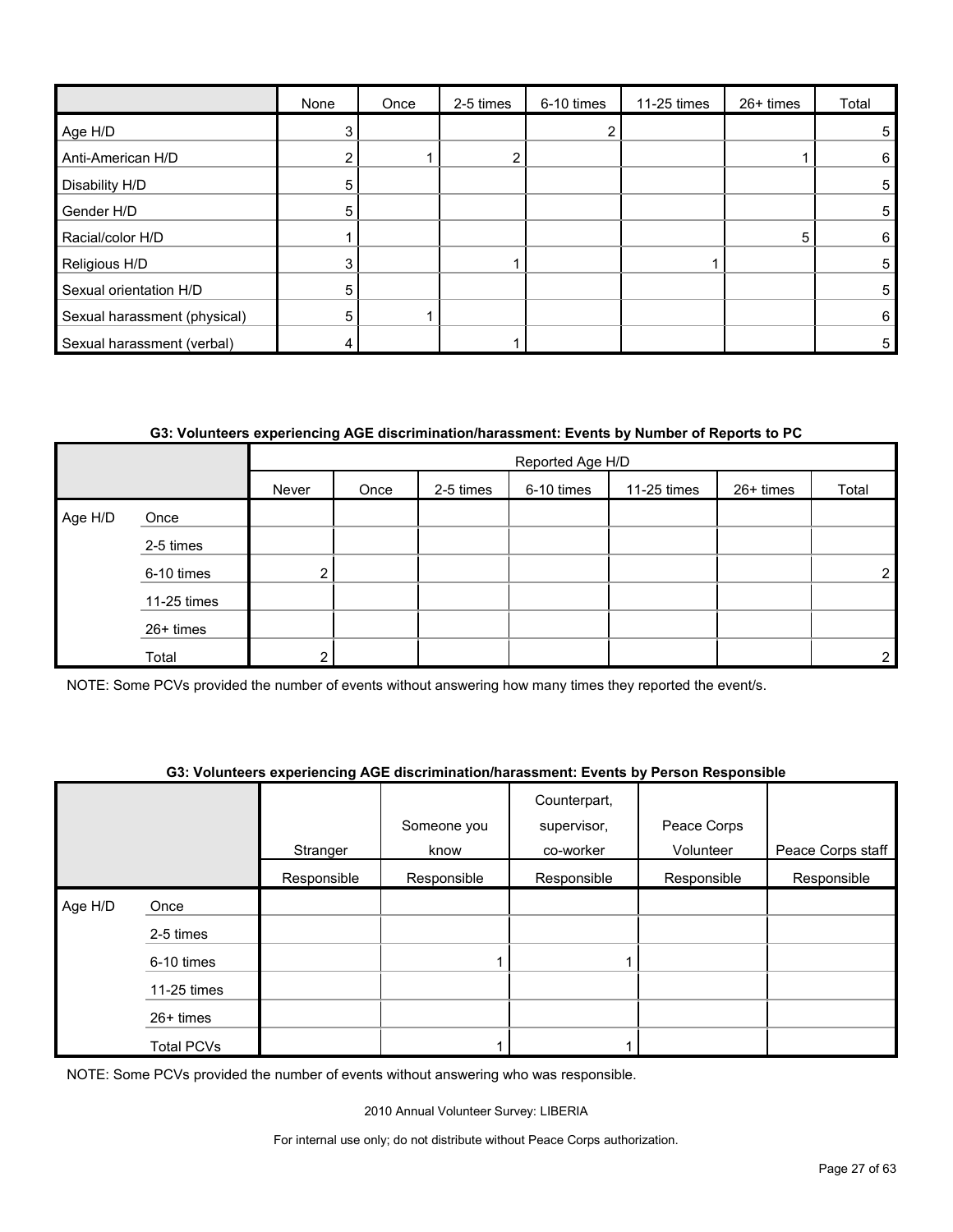#### **G3: Volunteers experiencing AGE discrimination/harassment:**

|         |                   | Host country family<br>member | Other       |
|---------|-------------------|-------------------------------|-------------|
|         |                   | Responsible                   | Responsible |
| Age H/D | Once              |                               |             |
|         | 2-5 times         |                               |             |
|         | 6-10 times        |                               |             |
|         | 11-25 times       |                               |             |
|         | 26+ times         |                               |             |
|         | <b>Total PCVs</b> |                               |             |

# **Events by Person Responsible**

NOTE: Some PCVs provided the number of events without answering who was responsible.

#### **G3: Volunteers experiencing ANTI-AMERICAN discrimination/harassment: Events by Number of Reports to PC**

|                   |             |       | Reported Anti-American H/D |           |            |             |           |       |
|-------------------|-------------|-------|----------------------------|-----------|------------|-------------|-----------|-------|
|                   |             | Never | Once                       | 2-5 times | 6-10 times | 11-25 times | 26+ times | Total |
| Anti-American H/D | Once        |       |                            |           |            |             |           |       |
|                   | 2-5 times   | ົ     |                            |           |            |             |           | 2     |
|                   | 6-10 times  |       |                            |           |            |             |           |       |
|                   | 11-25 times |       |                            |           |            |             |           |       |
|                   | 26+ times   |       |                            |           |            |             |           |       |
|                   | Total       | 4     |                            |           |            |             |           | 4     |

NOTE: Some PCVs provided the number of events without answering how many times they reported the event/s .

#### **G3: Volunteers experiencing ANTI-AMERICAN discrimination/harassment: Events by Person Responsible**

|                   |            |             |             | Counterpart, |             |             |
|-------------------|------------|-------------|-------------|--------------|-------------|-------------|
|                   |            |             | Someone you | supervisor,  | Peace Corps | Peace Corps |
|                   |            | Stranger    | know        | co-worker    | Volunteer   | staff       |
|                   |            | Responsible | Responsible | Responsible  | Responsible | Responsible |
| Anti-American H/D | Once       |             |             |              |             |             |
|                   | 2-5 times  | c           |             |              |             |             |
|                   | 6-10 times |             |             |              |             |             |

2010 Annual Volunteer Survey: LIBERIA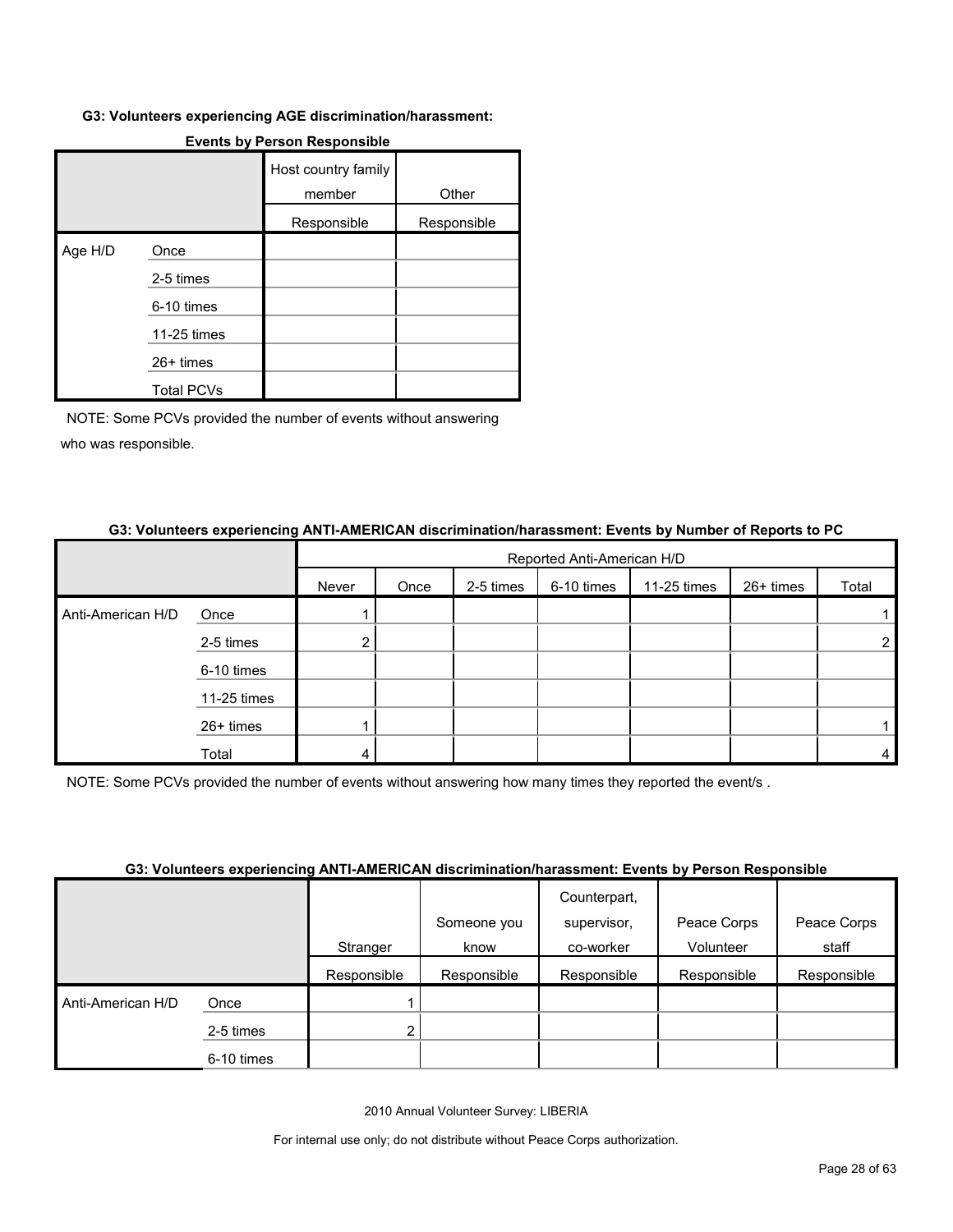| 11-25 times       |  |  |  |
|-------------------|--|--|--|
| 26+ times         |  |  |  |
| <b>Total PCVs</b> |  |  |  |

NOTE: Some PCVs provided the number of events without answering who was responsible.

#### **G3: Volunteers experiencing ANTI-AMERICAN discrimination/harassment:**

| EXERIS DY LEISOII DESPOISIDIE |                   |                               |             |  |  |  |  |  |
|-------------------------------|-------------------|-------------------------------|-------------|--|--|--|--|--|
|                               |                   | Host country family<br>member | Other       |  |  |  |  |  |
|                               |                   | Responsible                   | Responsible |  |  |  |  |  |
| Anti-American H/D             | Once              |                               |             |  |  |  |  |  |
|                               | 2-5 times         |                               |             |  |  |  |  |  |
|                               | 6-10 times        |                               |             |  |  |  |  |  |
|                               | 11-25 times       |                               |             |  |  |  |  |  |
|                               | $26+$ times       |                               |             |  |  |  |  |  |
|                               | <b>Total PCVs</b> |                               |             |  |  |  |  |  |

**Events by Person Responsible**

NOTE: Some PCVs provided the number of events without answering who was responsible.

|                |             |       |      |           | Reported Disability H/D |             |           |       |  |  |
|----------------|-------------|-------|------|-----------|-------------------------|-------------|-----------|-------|--|--|
|                |             | Never | Once | 2-5 times | 6-10 times              | 11-25 times | 26+ times | Total |  |  |
| Disability H/D | Once        |       |      |           |                         |             |           |       |  |  |
|                | 2-5 times   |       |      |           |                         |             |           |       |  |  |
|                | 6-10 times  |       |      |           |                         |             |           |       |  |  |
|                | 11-25 times |       |      |           |                         |             |           |       |  |  |
|                | 26+ times   |       |      |           |                         |             |           |       |  |  |
|                | Total       |       |      |           |                         |             |           |       |  |  |

#### **G3: Volunteers experiencing DISABILITY discrimination/harassment: Events by Number of Reports to PC**

NOTE: Some PCVs provided the number of events without answering how many times they reported the event/s.

#### **G3: Volunteers experiencing DISABILITY discrimination/harassment: Events by Person Responsible**

|          |             | Counterpart, |             |                   |
|----------|-------------|--------------|-------------|-------------------|
|          | Someone you | supervisor,  | Peace Corps |                   |
| Stranger | know        | co-worker    | Volunteer   | Peace Corps staff |

2010 Annual Volunteer Survey: LIBERIA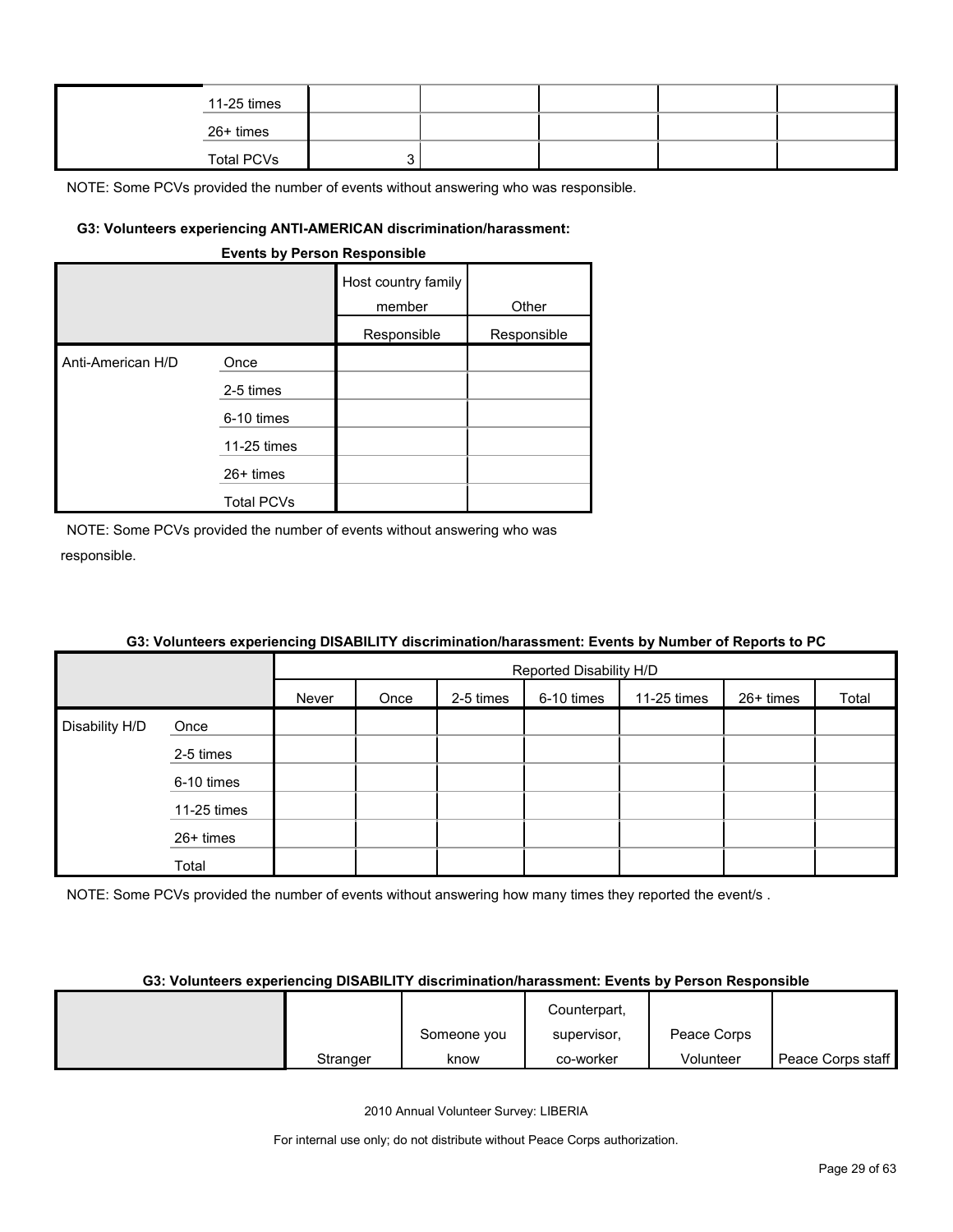|                |                   | Responsible | Responsible | Responsible | Responsible | Responsible |
|----------------|-------------------|-------------|-------------|-------------|-------------|-------------|
| Disability H/D | Once              |             |             |             |             |             |
|                | 2-5 times         |             |             |             |             |             |
|                | 6-10 times        |             |             |             |             |             |
|                | 11-25 times       |             |             |             |             |             |
|                | 26+ times         |             |             |             |             |             |
|                | <b>Total PCVs</b> |             |             |             |             |             |

NOTE: Some PCVs provided the number of events without answering who was responsible.

#### **G3: Volunteers experiencing DISABILITY discrimination/harassment:**

|                |                   | Host country family<br>member | Other       |
|----------------|-------------------|-------------------------------|-------------|
|                |                   | Responsible                   | Responsible |
| Disability H/D | Once              |                               |             |
|                | 2-5 times         |                               |             |
|                | 6-10 times        |                               |             |
|                | 11-25 times       |                               |             |
|                | $26+$ times       |                               |             |
|                | <b>Total PCVs</b> |                               |             |

#### **Events by Person Responsible**

NOTE: Some PCVs provided the number of events without answering who

was responsible.

#### **G3: Volunteers experiencing GENDER discrimination/harassment: Events by Number of Reports to PC**

|            |             | Reported Gender H/D |      |           |            |             |           |       |  |
|------------|-------------|---------------------|------|-----------|------------|-------------|-----------|-------|--|
|            |             | Never               | Once | 2-5 times | 6-10 times | 11-25 times | 26+ times | Total |  |
| Gender H/D | Once        |                     |      |           |            |             |           |       |  |
|            | 2-5 times   |                     |      |           |            |             |           |       |  |
|            | 6-10 times  |                     |      |           |            |             |           |       |  |
|            | 11-25 times |                     |      |           |            |             |           |       |  |
|            | 26+ times   |                     |      |           |            |             |           |       |  |
|            | Total       |                     |      |           |            |             |           |       |  |

NOTE: Some PCVs provided the number of events without answering how many times they reported the event/s .

2010 Annual Volunteer Survey: LIBERIA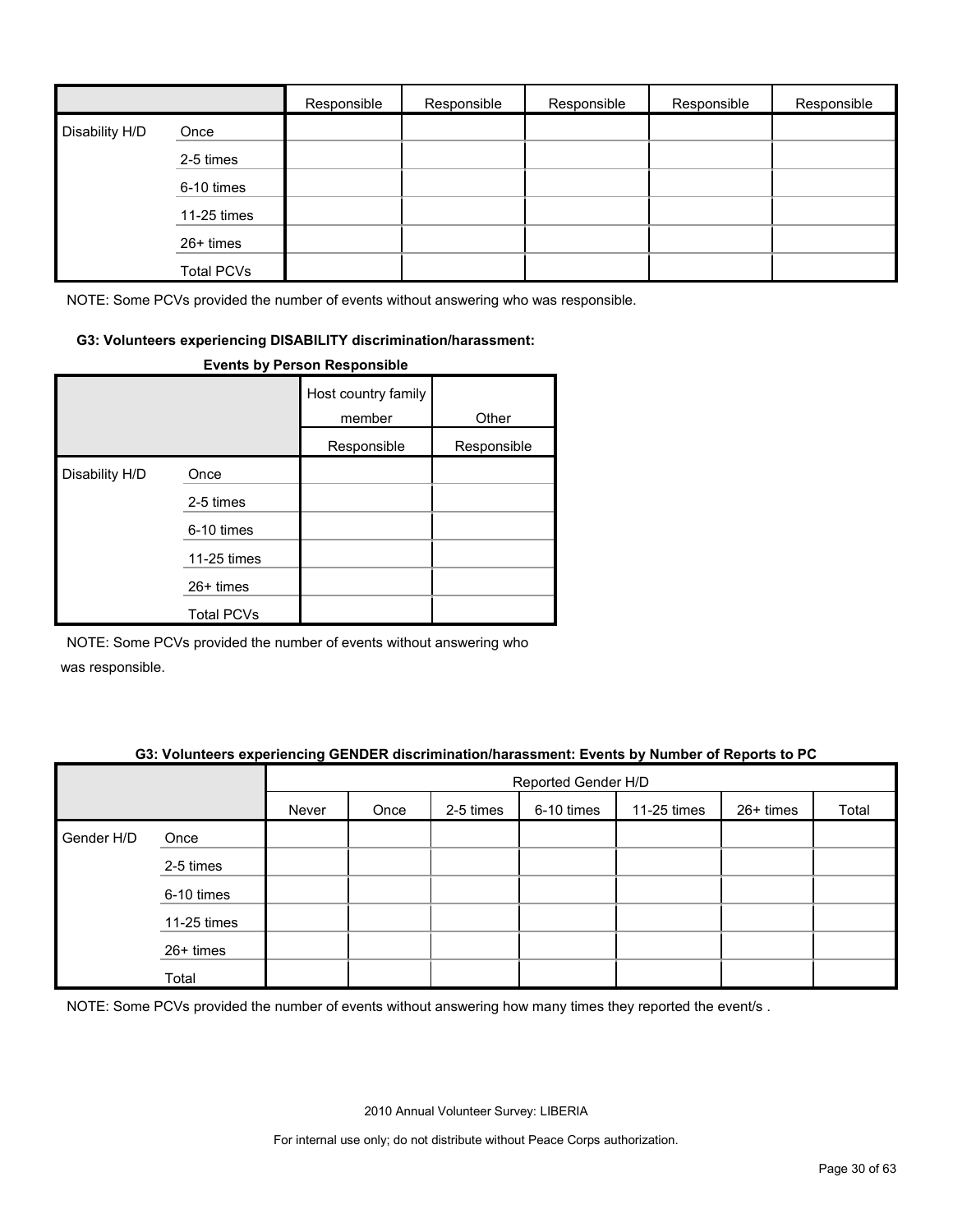#### **G3: Volunteers experiencing GENDER discrimination/harassment: Events by Person Responsible**

|            |             | Stranger    | Someone you<br>know | Counterpart,<br>supervisor,<br>co-worker | Peace Corps<br>Volunteer | Peace Corps staff |
|------------|-------------|-------------|---------------------|------------------------------------------|--------------------------|-------------------|
|            |             | Responsible | Responsible         | Responsible                              | Responsible              | Responsible       |
|            |             |             |                     |                                          |                          |                   |
| Gender H/D | Once        |             |                     |                                          |                          |                   |
|            | 2-5 times   |             |                     |                                          |                          |                   |
|            | 6-10 times  |             |                     |                                          |                          |                   |
|            | 11-25 times |             |                     |                                          |                          |                   |
|            | $26+$ times |             |                     |                                          |                          |                   |
|            | Total PCVs  |             |                     |                                          |                          |                   |

NOTE: Some PCVs provided the number of events without answering who was responsible.

#### **G3: Volunteers experiencing GENDER discrimination/harassment:**

|            |                   | Host country family<br>member | Other       |
|------------|-------------------|-------------------------------|-------------|
|            |                   | Responsible                   | Responsible |
| Gender H/D | Once              |                               |             |
|            | 2-5 times         |                               |             |
|            | 6-10 times        |                               |             |
|            | 11-25 times       |                               |             |
|            | $26+$ times       |                               |             |
|            | <b>Total PCVs</b> |                               |             |

#### **Events by Person Responsible**

NOTE: Some PCVs provided the number of events without answering who was responsible.

#### **G3: Volunteers experiencing RACIAL/COLOR discrimination/harassment: Events by Number of Reports to PC**

|                  |             |       | Reported Racial/color H/D |           |            |             |           |       |
|------------------|-------------|-------|---------------------------|-----------|------------|-------------|-----------|-------|
|                  |             | Never | Once                      | 2-5 times | 6-10 times | 11-25 times | 26+ times | Total |
| Racial/color H/D | Once        |       |                           |           |            |             |           |       |
|                  | 2-5 times   |       |                           |           |            |             |           |       |
|                  | 6-10 times  |       |                           |           |            |             |           |       |
|                  | 11-25 times |       |                           |           |            |             |           |       |
|                  | 26+ times   | 5     |                           |           |            |             |           | 5     |

2010 Annual Volunteer Survey: LIBERIA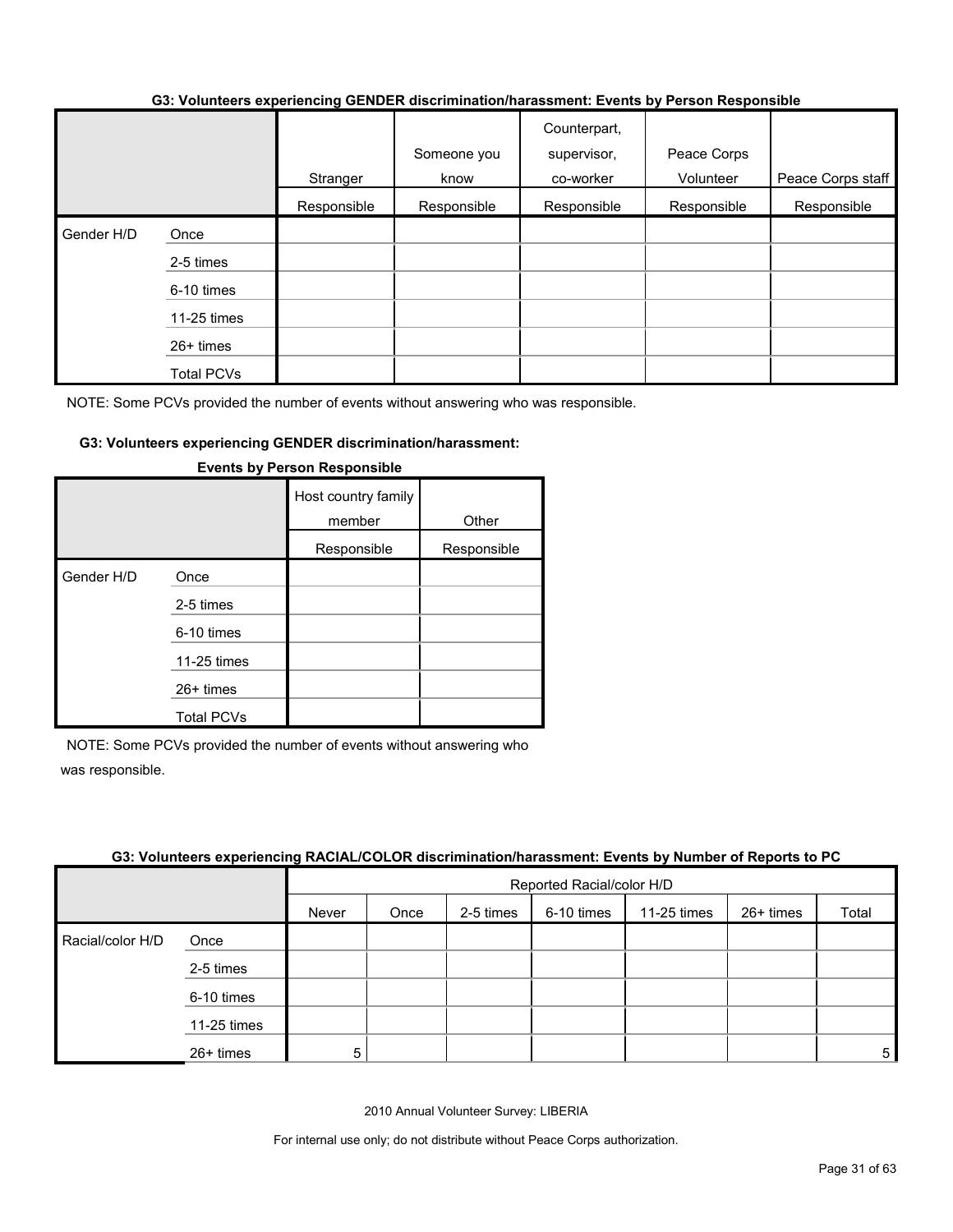NOTE: Some PCVs provided the number of events without answering how many times they reported the event/s.

#### **G3: Volunteers experiencing RACIAL/COLOR discrimination/harassment: Events by Person Responsible**

|                  |                   | Stranger    | Someone you<br>know | Counterpart,<br>supervisor,<br>co-worker | Peace Corps<br>Volunteer | Peace Corps<br>staff |
|------------------|-------------------|-------------|---------------------|------------------------------------------|--------------------------|----------------------|
|                  |                   | Responsible | Responsible         | Responsible                              | Responsible              | Responsible          |
| Racial/color H/D | Once              |             |                     |                                          |                          |                      |
|                  | 2-5 times         |             |                     |                                          |                          |                      |
|                  | 6-10 times        |             |                     |                                          |                          |                      |
|                  | 11-25 times       |             |                     |                                          |                          |                      |
|                  | $26+$ times       | ົ           | ◠                   |                                          |                          |                      |
|                  | <b>Total PCVs</b> |             |                     |                                          |                          |                      |

NOTE: Some PCVs provided the number of events without answering who was responsible.

# **G3: Volunteers experiencing RACIAL/COLOR discrimination/harassment:**

#### **Events by Person Responsible**

|                  |                   | Host country family<br>member | Other       |
|------------------|-------------------|-------------------------------|-------------|
|                  |                   | Responsible                   | Responsible |
| Racial/color H/D | Once              |                               |             |
|                  | 2-5 times         |                               |             |
|                  | 6-10 times        |                               |             |
|                  | 11-25 times       |                               |             |
|                  | 26+ times         |                               |             |
|                  | <b>Total PCVs</b> |                               |             |

NOTE: Some PCVs provided the number of events without answering who was responsible.

#### **G3: Volunteers experiencing RELIGIOUS discrimination/harassment: Events by Number of Reports to PC**

|               |      |       | Reported Religious H/D |           |            |             |             |       |  |
|---------------|------|-------|------------------------|-----------|------------|-------------|-------------|-------|--|
|               |      | Never | Once                   | 2-5 times | 6-10 times | 11-25 times | $26+$ times | Total |  |
| Religious H/D | Once |       |                        |           |            |             |             |       |  |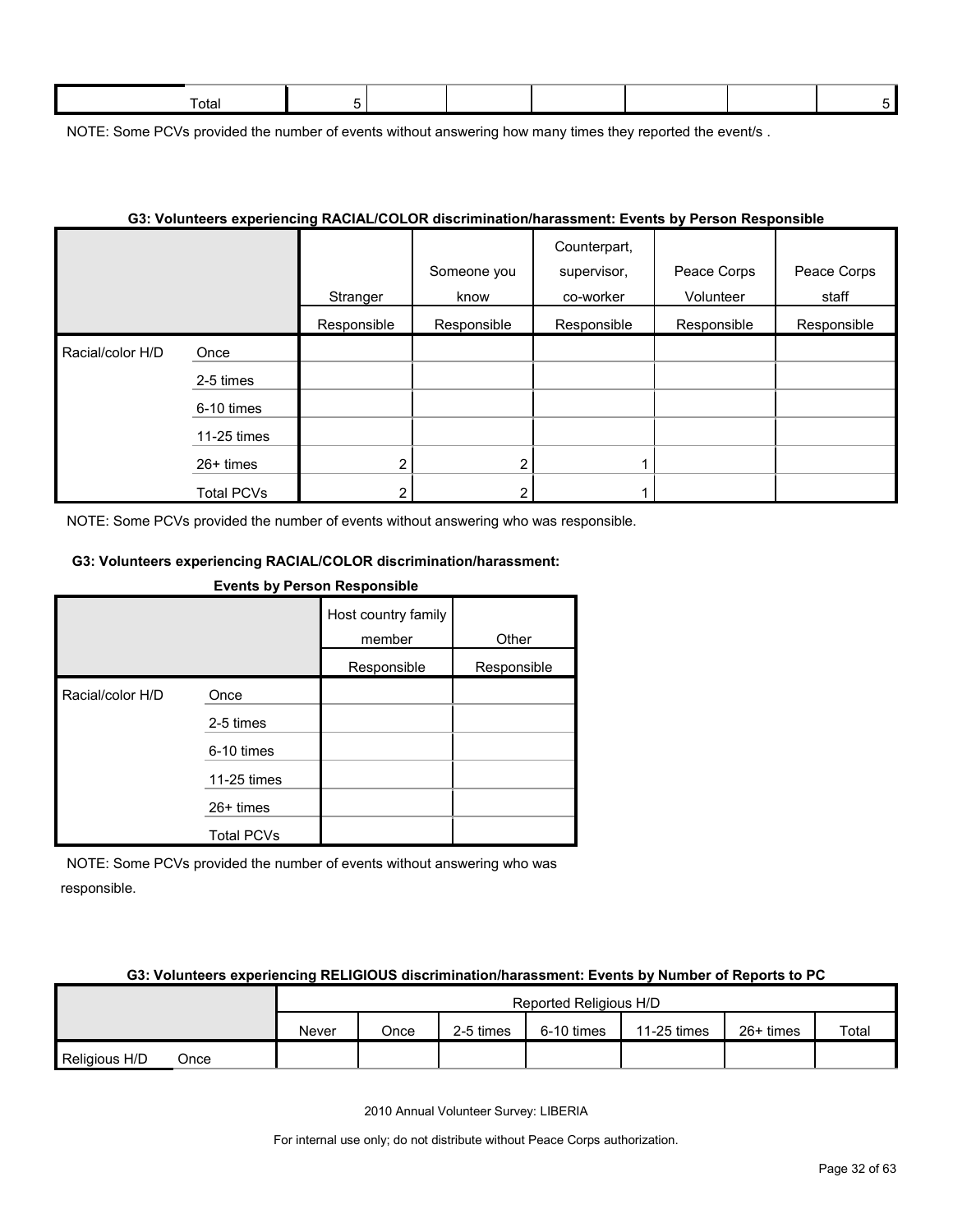| 2-5 times   |  |  |  |  |
|-------------|--|--|--|--|
| 6-10 times  |  |  |  |  |
| 11-25 times |  |  |  |  |
| 26+ times   |  |  |  |  |
| Total       |  |  |  |  |

NOTE: Some PCVs provided the number of events without answering how many times they reported the event/s.

#### **G3: Volunteers experiencing RELIGIOUS discrimination/harassment: Events by Person Responsible**

|               |                   | Stranger    | Someone you<br>know | Counterpart,<br>supervisor,<br>co-worker | Peace Corps<br>Volunteer | Peace Corps staff |
|---------------|-------------------|-------------|---------------------|------------------------------------------|--------------------------|-------------------|
|               |                   | Responsible | Responsible         | Responsible                              | Responsible              | Responsible       |
| Religious H/D | Once              |             |                     |                                          |                          |                   |
|               | 2-5 times         |             |                     |                                          |                          |                   |
|               | 6-10 times        |             |                     |                                          |                          |                   |
|               | 11-25 times       |             |                     |                                          |                          |                   |
|               | $26+$ times       |             |                     |                                          |                          |                   |
|               | <b>Total PCVs</b> |             |                     |                                          |                          |                   |

NOTE: Some PCVs provided the number of events without answering who was responsible.

### **G3: Volunteers experiencing RELIGIOUS discrimination/harassment:**

#### **Events by Person Responsible**

|               |                   | Host country family<br>member | Other       |
|---------------|-------------------|-------------------------------|-------------|
|               |                   | Responsible                   | Responsible |
| Religious H/D | Once              |                               |             |
|               | 2-5 times         |                               |             |
|               | 6-10 times        |                               |             |
|               | 11-25 times       |                               |             |
|               | $26+$ times       |                               |             |
|               | <b>Total PCVs</b> |                               |             |

NOTE: Some PCVs provided the number of events without answering who was responsible.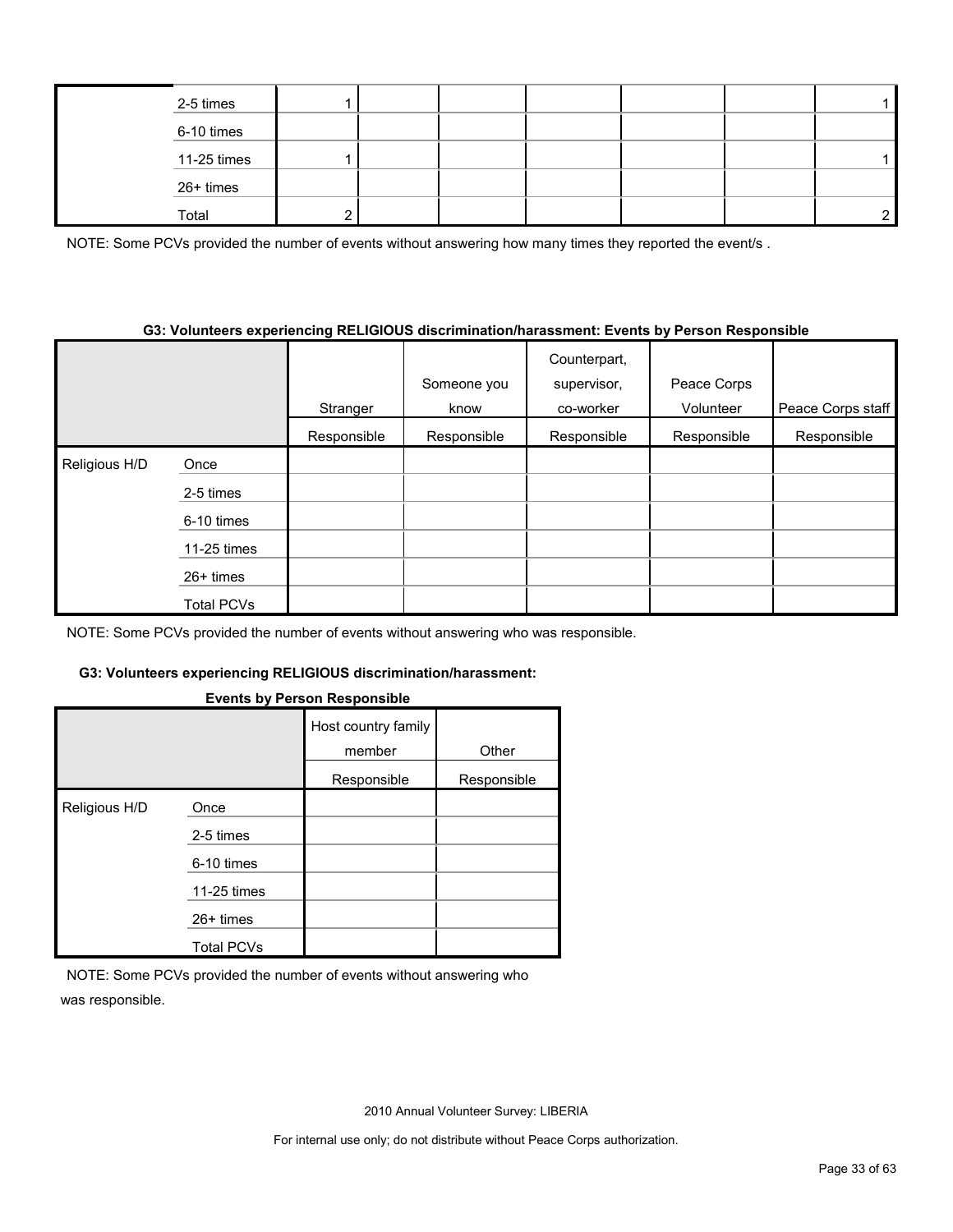#### **G3: Volunteers experiencing SEXUAL ORIENTATION discrimination/harassment: Events by Number of Reports to PC**

|                        |             | Reported Sexual orientation H/D |      |           |            |             |  |
|------------------------|-------------|---------------------------------|------|-----------|------------|-------------|--|
|                        |             | Never                           | Once | 2-5 times | 6-10 times | 11-25 times |  |
| Sexual orientation H/D | Once        |                                 |      |           |            |             |  |
|                        | 2-5 times   |                                 |      |           |            |             |  |
|                        | 6-10 times  |                                 |      |           |            |             |  |
|                        | 11-25 times |                                 |      |           |            |             |  |
|                        | 26+ times   |                                 |      |           |            |             |  |
|                        | Total       |                                 |      |           |            |             |  |

NOTE: Some PCVs provided the number of events without answering how many times they reported the event/s.

#### **G3: Volunteers experiencing SEXUAL ORIENTATION discrimination/harassment:**

|                        | Events by Number of Reports to PC |                                 |       |
|------------------------|-----------------------------------|---------------------------------|-------|
|                        |                                   | Reported Sexual orientation H/D |       |
|                        |                                   | $26+$ times                     | Total |
| Sexual orientation H/D | Once                              |                                 |       |
|                        | 2-5 times                         |                                 |       |
|                        | 6-10 times                        |                                 |       |
|                        | 11-25 times                       |                                 |       |
|                        | 26+ times                         |                                 |       |
|                        | Total                             |                                 |       |

NOTE: Some PCVs provided the number of events without answering how many times they reported the event/s .

#### **G3: Volunteers experiencing SEXUAL ORIENTATION discrimination/harassment: Events by Person Responsible**

|                        |                   | Stranger    | Someone you<br>know | Counterpart,<br>supervisor,<br>co-worker | Peace Corps<br>Volunteer | Peace Corps<br>staff |
|------------------------|-------------------|-------------|---------------------|------------------------------------------|--------------------------|----------------------|
|                        |                   | Responsible | Responsible         | Responsible                              | Responsible              | Responsible          |
| Sexual orientation H/D | Once              |             |                     |                                          |                          |                      |
|                        | 2-5 times         |             |                     |                                          |                          |                      |
|                        | 6-10 times        |             |                     |                                          |                          |                      |
|                        | 11-25 times       |             |                     |                                          |                          |                      |
|                        | $26+$ times       |             |                     |                                          |                          |                      |
|                        | <b>Total PCVs</b> |             |                     |                                          |                          |                      |

2010 Annual Volunteer Survey: LIBERIA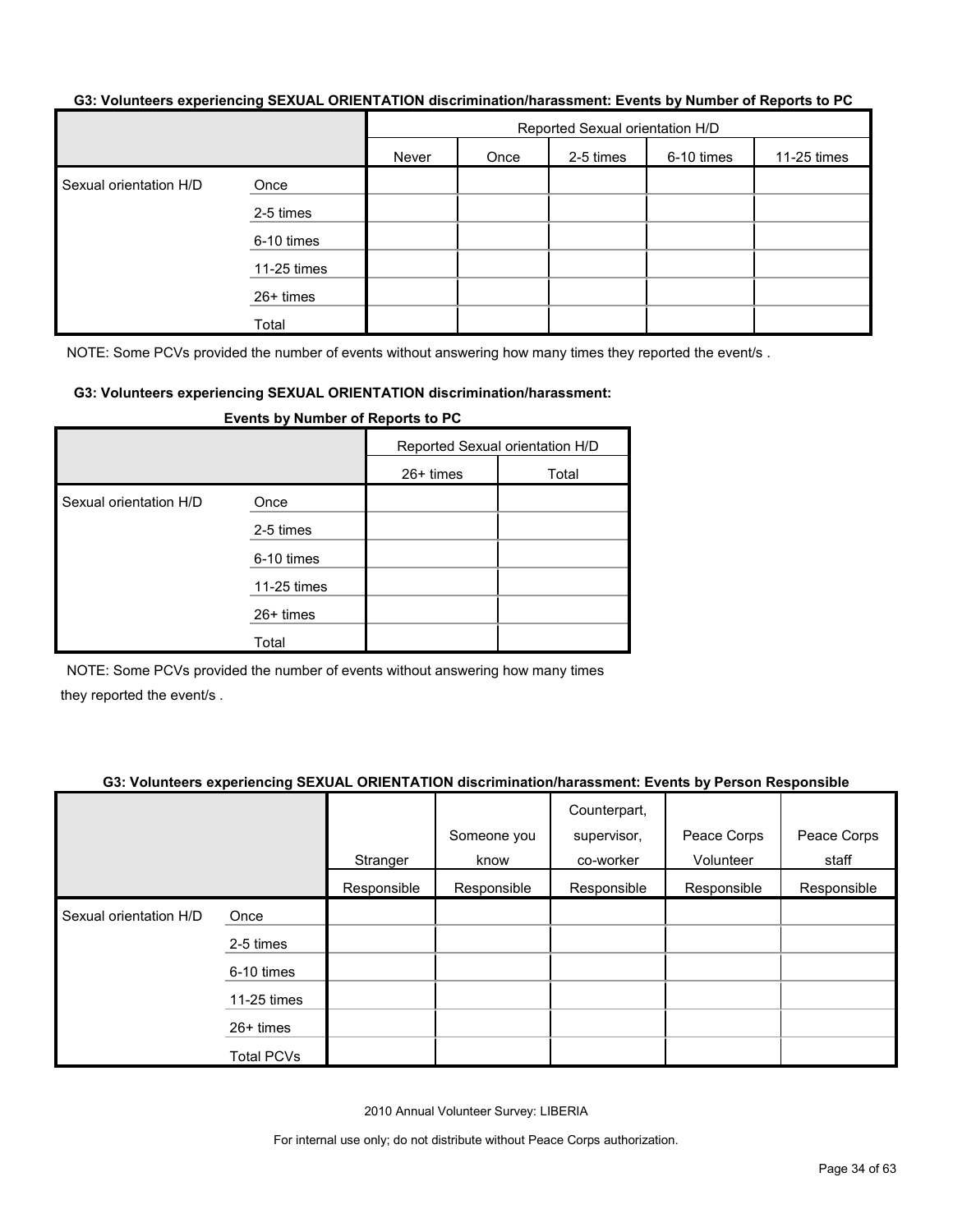#### **G3: Volunteers experiencing SEXUAL ORIENTATION discrimination/harassment: Events by Person Responsible**

|                        |                   |             | Someone you | Counterpart,<br>supervisor, | Peace Corps | Peace Corps |
|------------------------|-------------------|-------------|-------------|-----------------------------|-------------|-------------|
|                        |                   | Stranger    | know        | co-worker                   | Volunteer   | staff       |
|                        |                   | Responsible | Responsible | Responsible                 | Responsible | Responsible |
| Sexual orientation H/D | Once              |             |             |                             |             |             |
|                        | 2-5 times         |             |             |                             |             |             |
|                        | 6-10 times        |             |             |                             |             |             |
|                        | 11-25 times       |             |             |                             |             |             |
|                        | 26+ times         |             |             |                             |             |             |
|                        | <b>Total PCVs</b> |             |             |                             |             |             |

NOTE: Some PCVs provided the number of events without answering who was responsible.

#### **G3: Volunteers experiencing SEXUAL ORIENTATION discrimination/harassment:**

|                        |                   | Host country family<br>member<br>Responsible | Other<br>Responsible |
|------------------------|-------------------|----------------------------------------------|----------------------|
| Sexual orientation H/D | Once              |                                              |                      |
|                        | 2-5 times         |                                              |                      |
|                        | 6-10 times        |                                              |                      |
|                        | 11-25 times       |                                              |                      |
|                        | $26+$ times       |                                              |                      |
|                        | <b>Total PCVs</b> |                                              |                      |

#### **Events by Person Responsible**

NOTE: Some PCVs provided the number of events without answering who was responsible.

#### **G3: Volunteers experiencing PHYSICAL SEXUAL harassment: Events by Number of Reports to PC**

|                              |             | Reported Sexual harassment (physical) |      |           |            |             |  |
|------------------------------|-------------|---------------------------------------|------|-----------|------------|-------------|--|
|                              |             | Never                                 | Once | 2-5 times | 6-10 times | 11-25 times |  |
| Sexual harassment (physical) | Once        |                                       |      |           |            |             |  |
|                              | 2-5 times   |                                       |      |           |            |             |  |
|                              | 6-10 times  |                                       |      |           |            |             |  |
|                              | 11-25 times |                                       |      |           |            |             |  |
|                              | $26+$ times |                                       |      |           |            |             |  |

2010 Annual Volunteer Survey: LIBERIA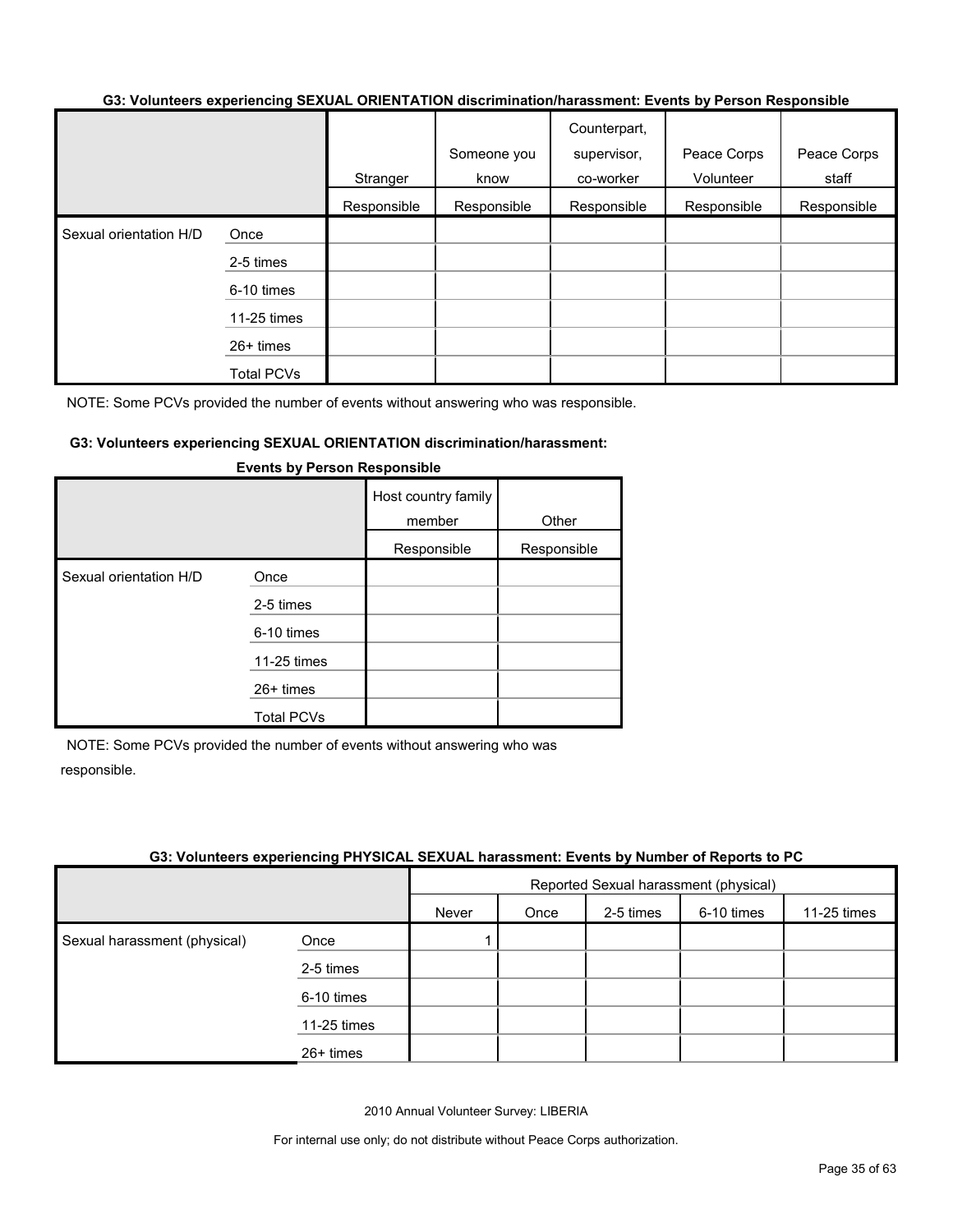| ⊺ota |  |  |  |
|------|--|--|--|
|      |  |  |  |

NOTE: Some PCVs provided the number of events without answering how many times they reported the event/s.

#### **G3: Volunteers experiencing PHYSICAL SEXUAL harassment: Events by Number of Reports**

|                              | to PC       |           |                                       |
|------------------------------|-------------|-----------|---------------------------------------|
|                              |             |           | Reported Sexual harassment (physical) |
|                              |             | 26+ times | Total                                 |
| Sexual harassment (physical) | Once        |           |                                       |
|                              | 2-5 times   |           |                                       |
|                              | 6-10 times  |           |                                       |
|                              | 11-25 times |           |                                       |
|                              | 26+ times   |           |                                       |
|                              | Total       |           |                                       |

NOTE: Some PCVs provided the number of events without answering how many times they reported the event/s .

# **G3: Volunteers experiencing PHYSICAL SEXUAL harassment: Events by Person Responsible**

|                              |             |             | Someone you | Counterpart,<br>supervisor, | Peace Corps |
|------------------------------|-------------|-------------|-------------|-----------------------------|-------------|
|                              |             | Stranger    | know        | co-worker                   | Volunteer   |
|                              |             | Responsible | Responsible | Responsible                 | Responsible |
| Sexual harassment (physical) | Once        |             |             |                             |             |
|                              | 2-5 times   |             |             |                             |             |
|                              | 6-10 times  |             |             |                             |             |
|                              | 11-25 times |             |             |                             |             |
|                              | 26+ times   |             |             |                             |             |
|                              | Total PCVs  |             |             |                             |             |

NOTE: Some PCVs provided the number of events without answering who was responsible.

#### **G3: Volunteers experiencing PHYSICAL SEXUAL harassment: Events by Person Responsible**

|                              |            | Peace Corps staff | Host country family<br>member | Other       |
|------------------------------|------------|-------------------|-------------------------------|-------------|
|                              |            | Responsible       | Responsible                   | Responsible |
| Sexual harassment (physical) | Once       |                   |                               |             |
|                              | 2-5 times  |                   |                               |             |
|                              | 6-10 times |                   |                               |             |

2010 Annual Volunteer Survey: LIBERIA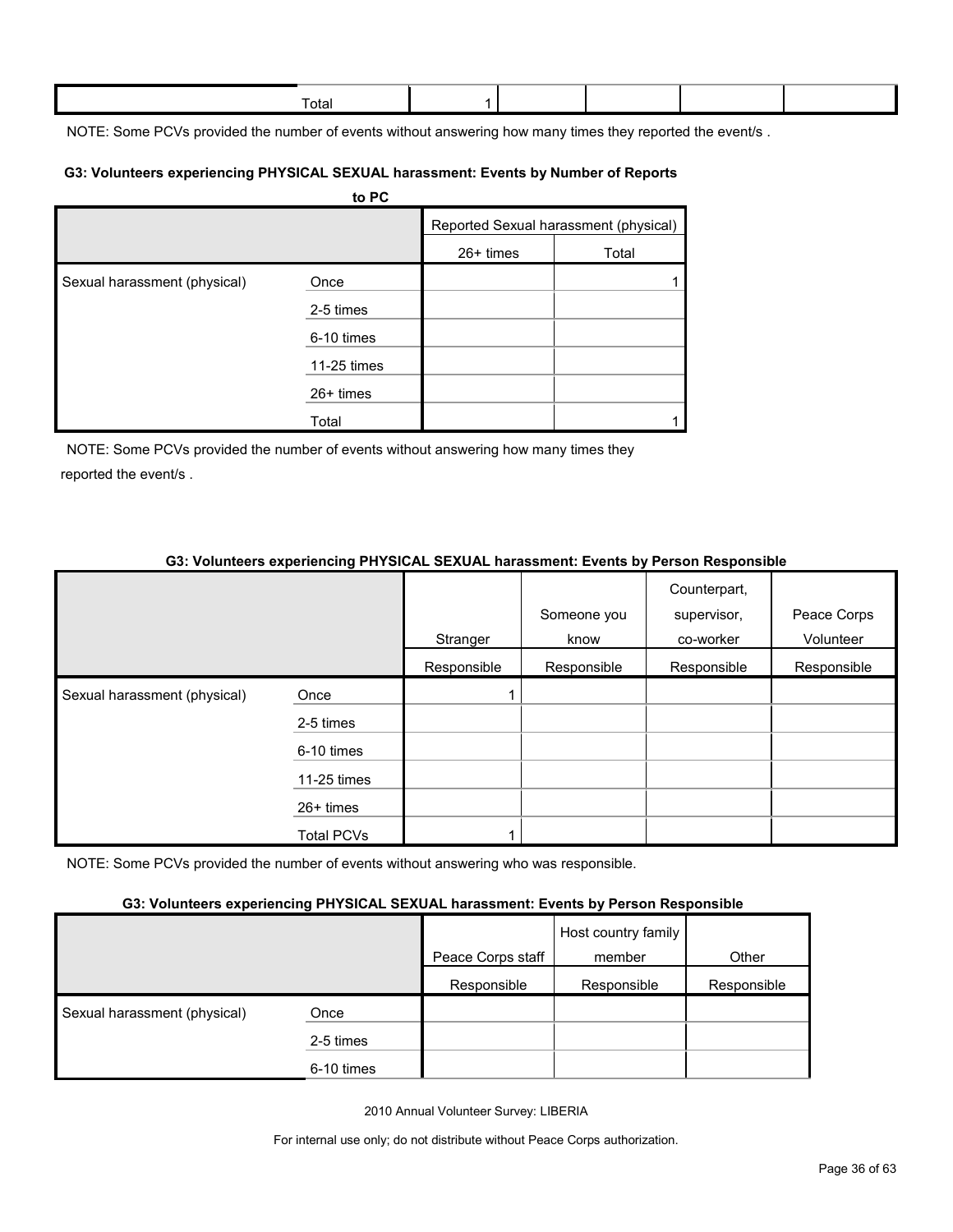| 11-25 times |  |  |
|-------------|--|--|
| 26+ times   |  |  |
| Total PCVs  |  |  |

NOTE: Some PCVs provided the number of events without answering who was responsible.

# **G3: Volunteers experiencing VERBAL SEXUAL harassment: Events by Number of Reports to PC**

|                            |             | Reported Sexual harassment (verbal) |      |           |            |             |  |
|----------------------------|-------------|-------------------------------------|------|-----------|------------|-------------|--|
|                            |             | Never                               | Once | 2-5 times | 6-10 times | 11-25 times |  |
| Sexual harassment (verbal) | Once        |                                     |      |           |            |             |  |
|                            | 2-5 times   |                                     |      |           |            |             |  |
|                            | 6-10 times  |                                     |      |           |            |             |  |
|                            | 11-25 times |                                     |      |           |            |             |  |
|                            | 26+ times   |                                     |      |           |            |             |  |
|                            | Total       |                                     |      |           |            |             |  |

NOTE: Some PCVs provided the number of events without answering how many times they reported the event/s .

#### **G3: Volunteers experiencing VERBAL SEXUAL harassment: Events by Number of Reports**

|                            | to PC       |           |                                     |
|----------------------------|-------------|-----------|-------------------------------------|
|                            |             |           | Reported Sexual harassment (verbal) |
|                            |             | 26+ times | Total                               |
| Sexual harassment (verbal) | Once        |           |                                     |
|                            | 2-5 times   |           |                                     |
|                            | 6-10 times  |           |                                     |
|                            | 11-25 times |           |                                     |
|                            | $26+$ times |           |                                     |
|                            | Total       |           |                                     |

NOTE: Some PCVs provided the number of events without answering how many times they reported the event/s .

#### **G3: Volunteers experiencing VERBAL SEXUAL harassment: Events by Person Responsible**

|             |             | Counterpart, |             |
|-------------|-------------|--------------|-------------|
|             | Someone you | supervisor,  | Peace Corps |
| Stranger    | know        | co-worker    | Volunteer   |
| Responsible | Responsible | Responsible  | Responsible |

2010 Annual Volunteer Survey: LIBERIA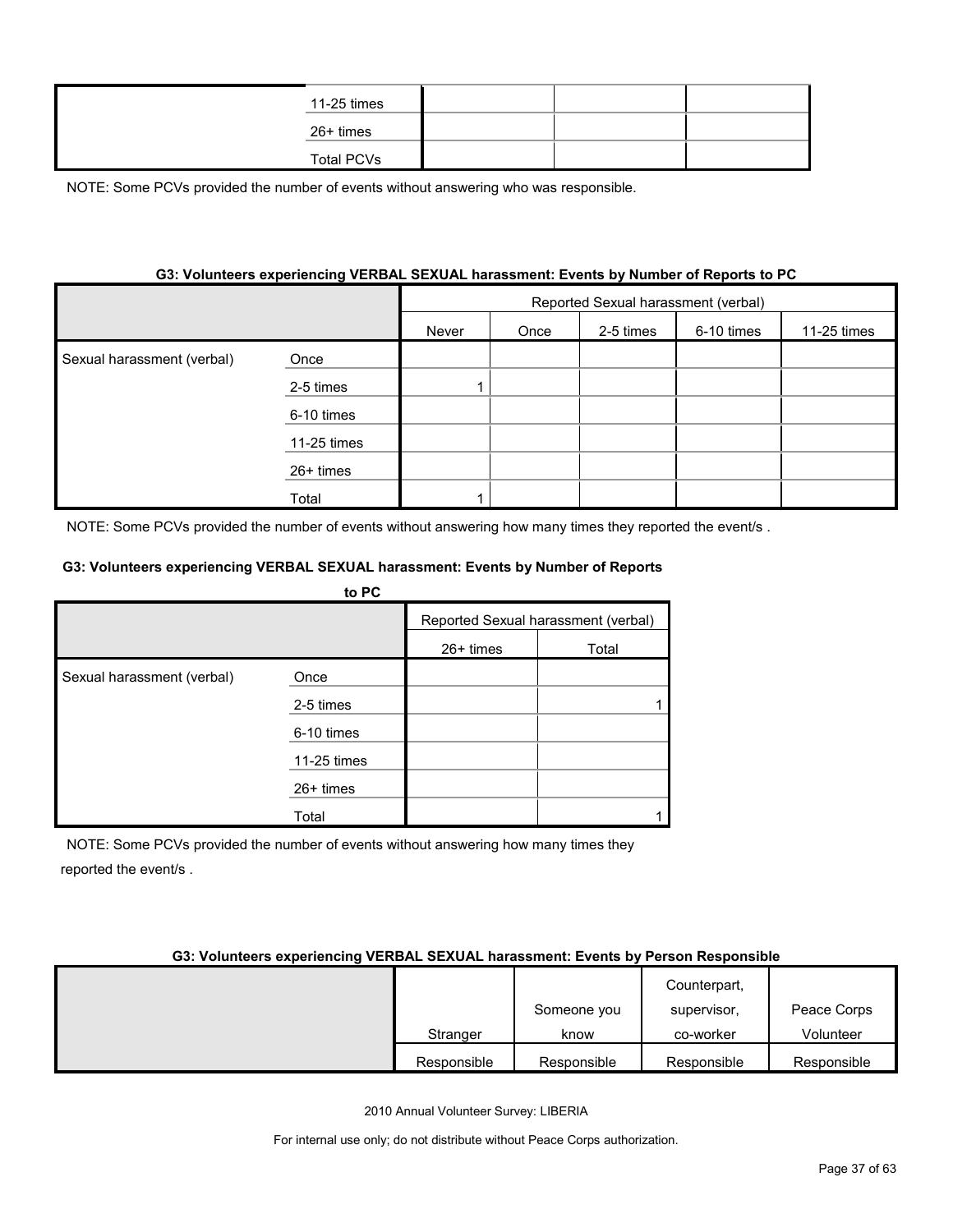| Sexual harassment (verbal) | Once              |  |  |
|----------------------------|-------------------|--|--|
|                            | 2-5 times         |  |  |
|                            | 6-10 times        |  |  |
|                            | 11-25 times       |  |  |
|                            | 26+ times         |  |  |
|                            | <b>Total PCVs</b> |  |  |

NOTE: Some PCVs provided the number of events without answering who was responsible.

# **G3: Volunteers experiencing VERBAL SEXUAL harassment: Events by Person Responsible**

|                            |             | Peace Corps staff | Host country family<br>member | Other       |
|----------------------------|-------------|-------------------|-------------------------------|-------------|
|                            |             | Responsible       | Responsible                   | Responsible |
| Sexual harassment (verbal) | Once        |                   |                               |             |
|                            | 2-5 times   |                   |                               |             |
|                            | 6-10 times  |                   |                               |             |
|                            | 11-25 times |                   |                               |             |
|                            | $26+$ times |                   |                               |             |
|                            | Total PCVs  |                   |                               |             |

NOTE: Some PCVs provided the number of events without answering who was responsible.

|                    | None | Once | 2-5 times | 6-10 times | 11-25 times | 26+ times | Total |
|--------------------|------|------|-----------|------------|-------------|-----------|-------|
| <b>Buglary</b>     | 43%  | 57%  |           |            |             |           |       |
| Theft              | 50%  | 50%  |           |            |             |           | 6     |
| Robbery            | 100% |      |           |            |             |           | 5     |
| Physical assault   | 100% |      |           |            |             |           | 5     |
| Aggravated assault | 100% |      |           |            |             |           | 5     |
| Sexual assault     | 100% |      |           |            |             |           | 5     |
| Rape               | 100% |      |           |            |             |           | 5     |

#### **G4: Please indicate the number of times you experienced the following types of crimes: PERCENTAGES**

# **G4: Please indicate the number of times you experienced the following types of crimes: NUMBERS**

|                | None | Once | 2-5 times | 6-10 times | 11-25 times | 26+ times | Total |
|----------------|------|------|-----------|------------|-------------|-----------|-------|
| <b>Buglary</b> |      |      |           |            |             |           |       |
| Theft          |      |      |           |            |             |           | 6 I   |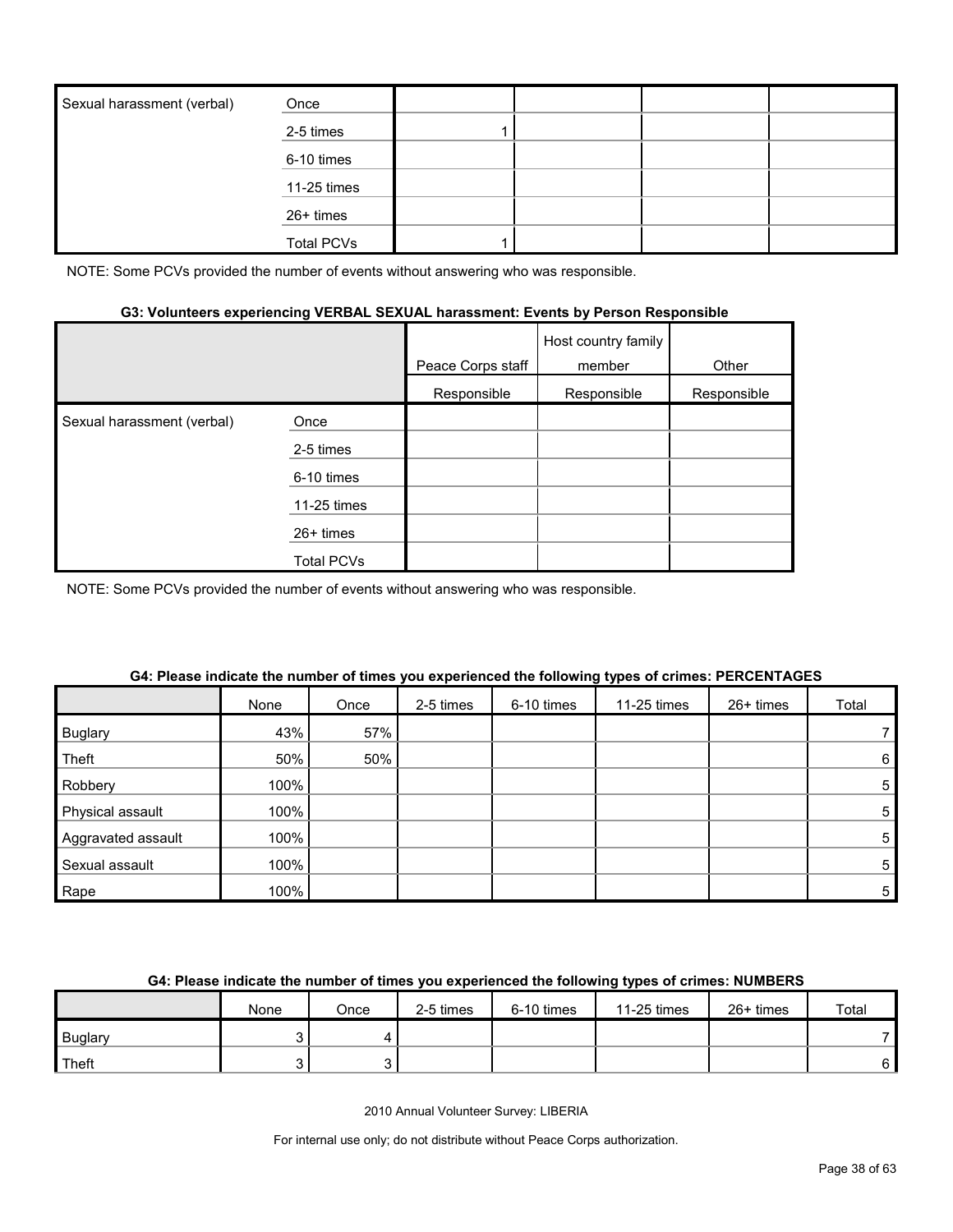| Robbery            |  |  |  | 5  |
|--------------------|--|--|--|----|
| Physical assault   |  |  |  | 5. |
| Aggravated assault |  |  |  | 5. |
| Sexual assault     |  |  |  | 5  |
| Rape               |  |  |  | 5  |
| Attempted rape     |  |  |  | 5. |

### **G4: Volunteers experiencing BURGLARY: Events by Number of Reports to PC**

|                |             |       | <b>Buglary Reported</b> |           |            |             |           |       |
|----------------|-------------|-------|-------------------------|-----------|------------|-------------|-----------|-------|
|                |             | Never | Once                    | 2-5 times | 6-10 times | 11-25 times | 26+ times | Total |
| <b>Buglary</b> | Once        |       | 3                       |           |            |             |           | 3     |
|                | 2-5 times   |       |                         |           |            |             |           |       |
|                | 6-10 times  |       |                         |           |            |             |           |       |
|                | 11-25 times |       |                         |           |            |             |           |       |
|                | 26+ times   |       |                         |           |            |             |           |       |
|                | Total       |       | 2                       |           |            |             |           | 3     |

NOTE: Some PCVs provided the number of events without answering how many times they reported the event/s .

# **G4: Volunteers experiencing BURGLARY: Events by Person Responsible**

|                |                   | Stranger    | Someone you<br>know | Counterpart,<br>supervisor,<br>co-worker | Peace Corps<br>Volunteer | Peace Corps staff |
|----------------|-------------------|-------------|---------------------|------------------------------------------|--------------------------|-------------------|
|                |                   | Responsible | Responsible         | Responsible                              | Responsible              | Responsible       |
| <b>Buglary</b> | Once              |             |                     |                                          |                          |                   |
|                | 2-5 times         |             |                     |                                          |                          |                   |
|                | 6-10 times        |             |                     |                                          |                          |                   |
|                | $11-25$ times     |             |                     |                                          |                          |                   |
|                | $26+$ times       |             |                     |                                          |                          |                   |
|                | <b>Total PCVs</b> |             |                     |                                          |                          |                   |

NOTE: Some PCVs provided the number of events without answering who was responsible.

#### **G4: Volunteers experiencing BURGLARY: Events by Person**

#### **Responsible**

2010 Annual Volunteer Survey: LIBERIA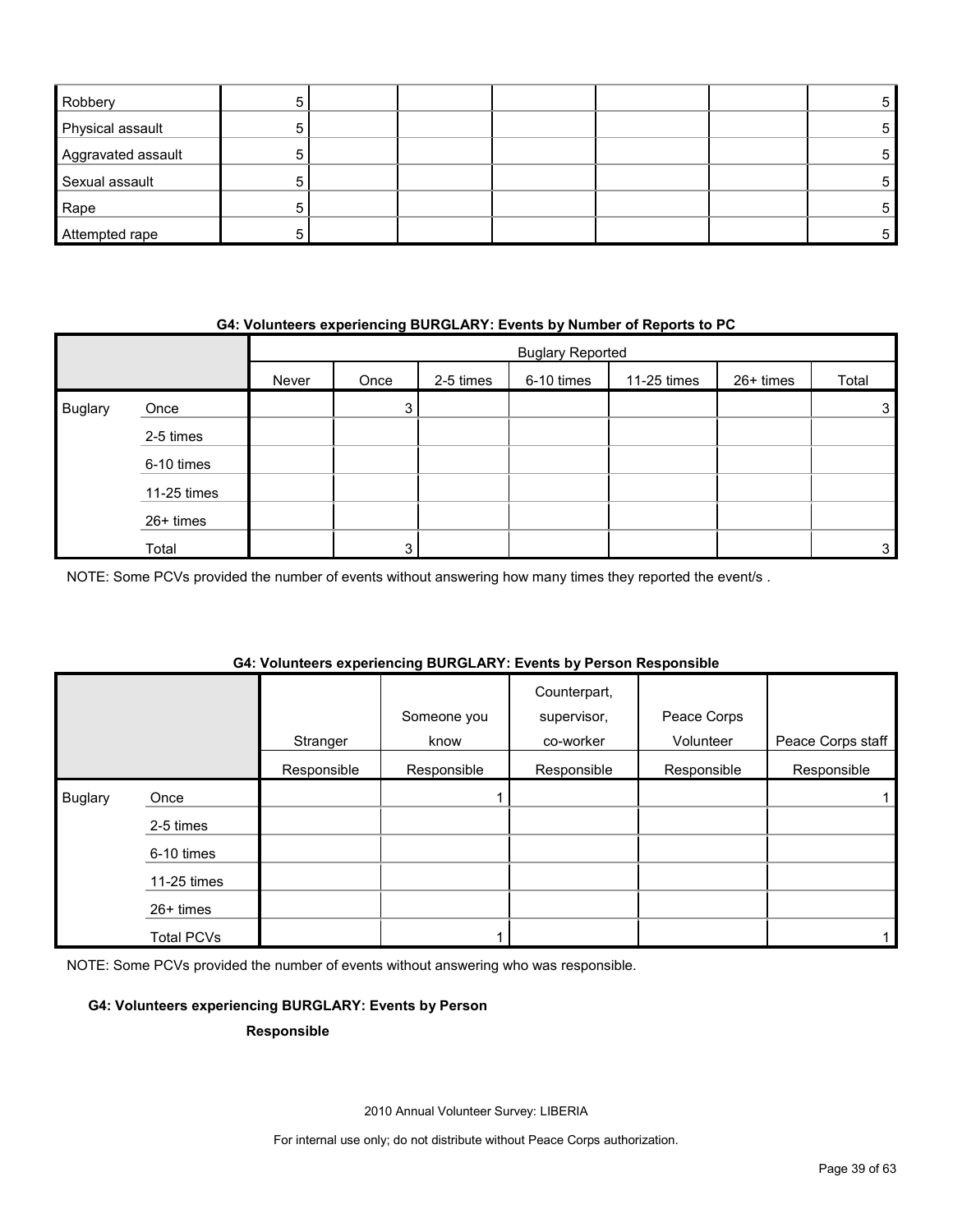|                |                   | Host country family<br>member | Other       |
|----------------|-------------------|-------------------------------|-------------|
|                |                   | Responsible                   | Responsible |
| <b>Buglary</b> | Once              |                               |             |
|                | 2-5 times         |                               |             |
|                | 6-10 times        |                               |             |
|                | 11-25 times       |                               |             |
|                | 26+ times         |                               |             |
|                | <b>Total PCVs</b> |                               |             |

NOTE: Some PCVs provided the number of events without answering who was responsible.

|       |             |       | <b>Theft Reported</b> |           |            |             |           |                |  |
|-------|-------------|-------|-----------------------|-----------|------------|-------------|-----------|----------------|--|
|       |             | Never | Once                  | 2-5 times | 6-10 times | 11-25 times | 26+ times | Total          |  |
| Theft | Once        | ◠     |                       |           |            |             |           | $\overline{2}$ |  |
|       | 2-5 times   |       |                       |           |            |             |           |                |  |
|       | 6-10 times  |       |                       |           |            |             |           |                |  |
|       | 11-25 times |       |                       |           |            |             |           |                |  |
|       | 26+ times   |       |                       |           |            |             |           |                |  |
|       | Total       | ົ     |                       |           |            |             |           | $\overline{2}$ |  |

# **G4: Volunteers experiencing THEFT: Events by Number of Reports to PC**

NOTE: Some PCVs provided the number of events without answering how many times they reported the event/s.

### **G4: Volunteers experiencing THEFT: Events by Person Responsible**

|       |                   |             | Someone you | Counterpart,<br>supervisor, | Peace Corps |                   |
|-------|-------------------|-------------|-------------|-----------------------------|-------------|-------------------|
|       |                   | Stranger    | know        | co-worker                   | Volunteer   | Peace Corps staff |
|       |                   | Responsible | Responsible | Responsible                 | Responsible | Responsible       |
| Theft | Once              |             |             |                             |             |                   |
|       | 2-5 times         |             |             |                             |             |                   |
|       | 6-10 times        |             |             |                             |             |                   |
|       | 11-25 times       |             |             |                             |             |                   |
|       | $26+$ times       |             |             |                             |             |                   |
|       | <b>Total PCVs</b> |             |             |                             |             |                   |

2010 Annual Volunteer Survey: LIBERIA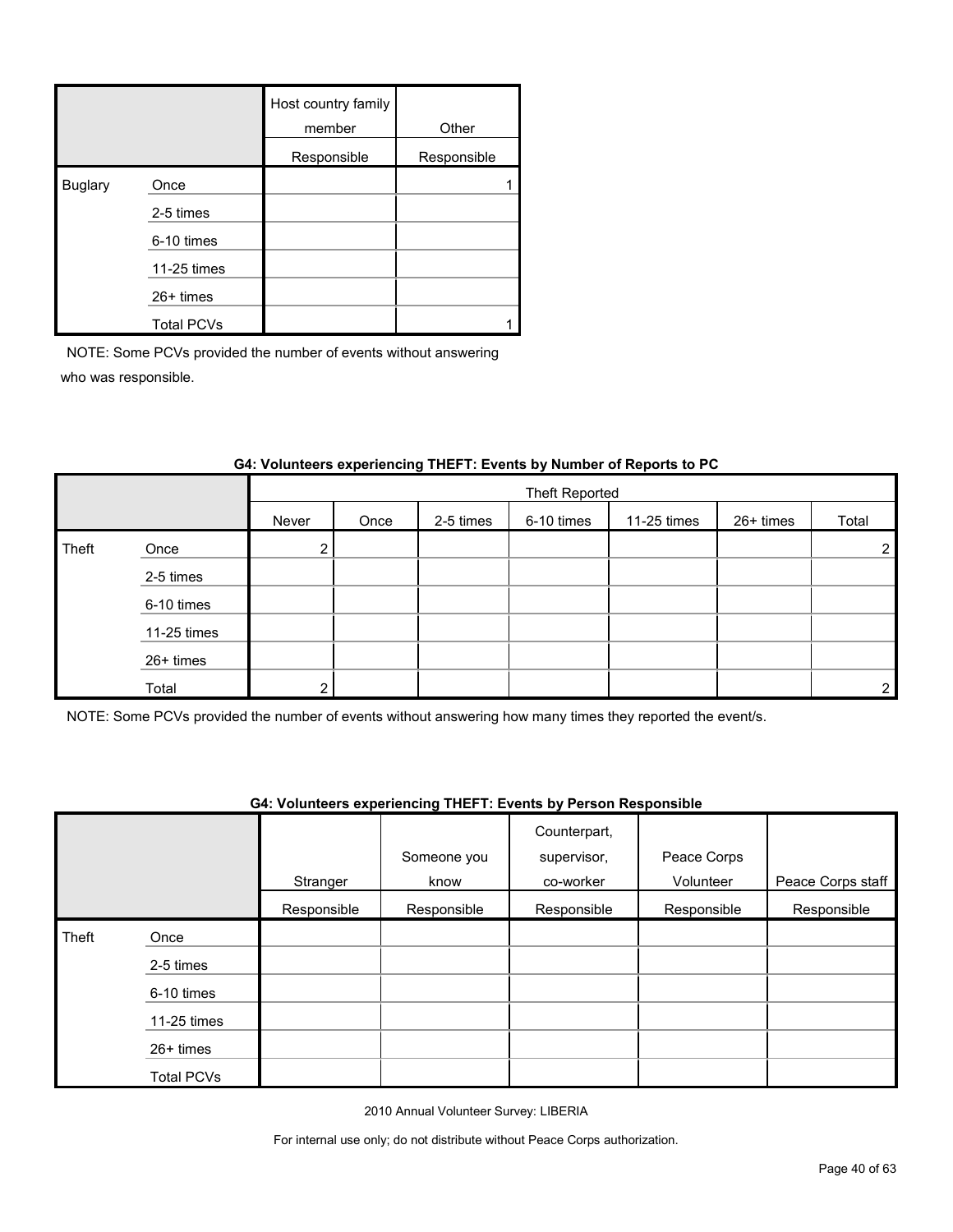#### **G4: Volunteers experiencing THEFT: Events by Person Responsible**

|       |                   | .           |                     | .                                        |                          |                   |
|-------|-------------------|-------------|---------------------|------------------------------------------|--------------------------|-------------------|
|       |                   | Stranger    | Someone you<br>know | Counterpart,<br>supervisor,<br>co-worker | Peace Corps<br>Volunteer | Peace Corps staff |
|       |                   | Responsible | Responsible         | Responsible                              | Responsible              | Responsible       |
| Theft | Once              |             |                     |                                          |                          |                   |
|       | 2-5 times         |             |                     |                                          |                          |                   |
|       | 6-10 times        |             |                     |                                          |                          |                   |
|       | 11-25 times       |             |                     |                                          |                          |                   |
|       | 26+ times         |             |                     |                                          |                          |                   |
|       | <b>Total PCVs</b> |             |                     |                                          |                          |                   |

NOTE: Some PCVs provided the number of events without answering who was responsible.

# **G4: Volunteers experiencing THEFT: Events by Person Responsible**

|       |                   | Host country family<br>member | Other       |
|-------|-------------------|-------------------------------|-------------|
|       |                   | Responsible                   | Responsible |
| Theft | Once              |                               |             |
|       | 2-5 times         |                               |             |
|       | 6-10 times        |                               |             |
|       | 11-25 times       |                               |             |
|       | 26+ times         |                               |             |
|       | <b>Total PCVs</b> |                               |             |

NOTE: Some PCVs provided the number of events without answering

who was responsible.

|         | G4: Volunteers experiencing ROBBERY: Events by Number of Reports to PC |       |      |           |                  |             |           |       |
|---------|------------------------------------------------------------------------|-------|------|-----------|------------------|-------------|-----------|-------|
|         |                                                                        |       |      |           | Robbery Reported |             |           |       |
|         |                                                                        | Never | Once | 2-5 times | 6-10 times       | 11-25 times | 26+ times | Total |
| Robbery | Once                                                                   |       |      |           |                  |             |           |       |
|         | 2-5 times                                                              |       |      |           |                  |             |           |       |
|         | 6-10 times                                                             |       |      |           |                  |             |           |       |
|         | 11-25 times                                                            |       |      |           |                  |             |           |       |
|         | 26+ times                                                              |       |      |           |                  |             |           |       |
|         | Total                                                                  |       |      |           |                  |             |           |       |

2010 Annual Volunteer Survey: LIBERIA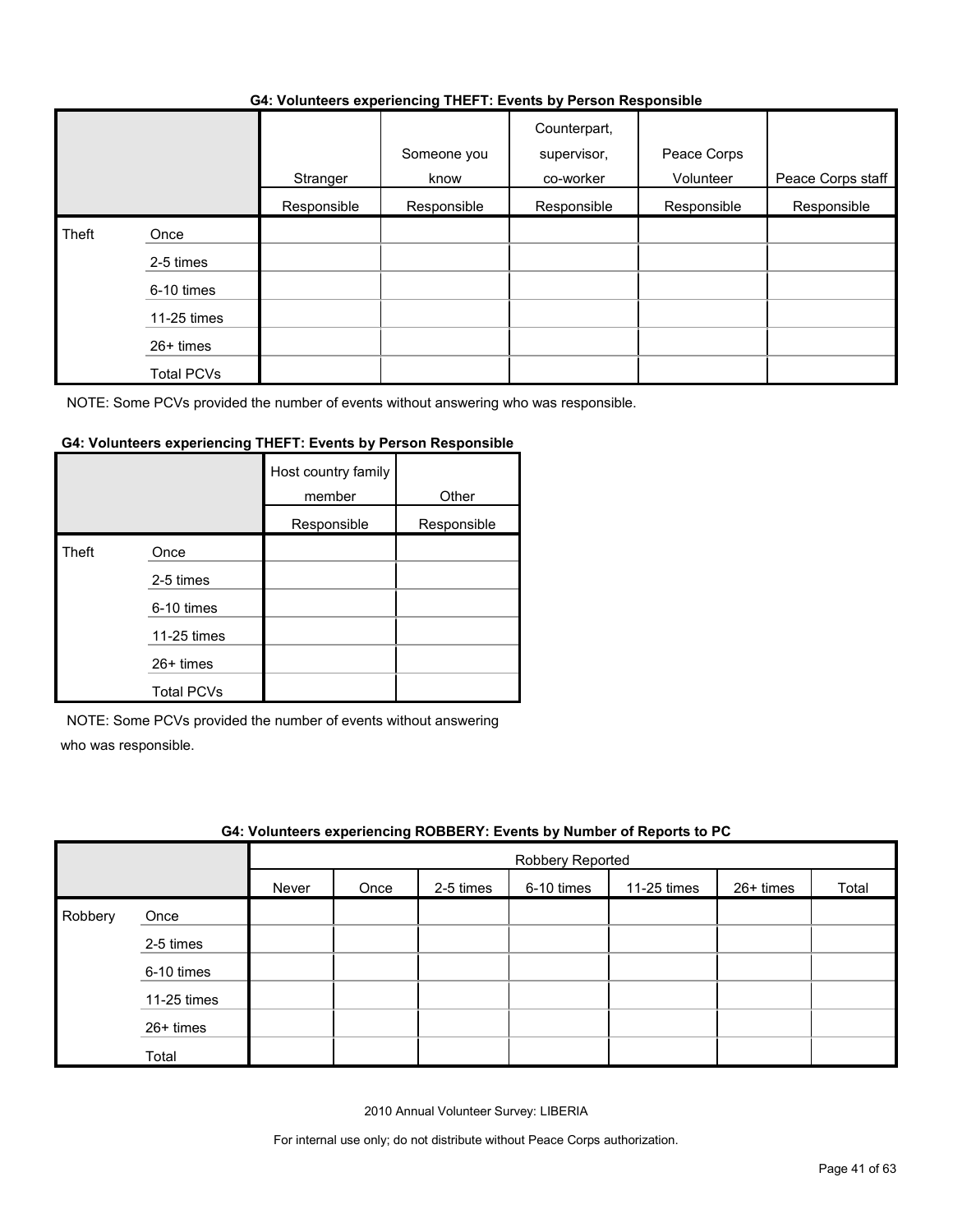|         |             |       | Robbery Reported |           |            |             |           |       |
|---------|-------------|-------|------------------|-----------|------------|-------------|-----------|-------|
|         |             | Never | Once             | 2-5 times | 6-10 times | 11-25 times | 26+ times | Total |
| Robbery | Once        |       |                  |           |            |             |           |       |
|         | 2-5 times   |       |                  |           |            |             |           |       |
|         | 6-10 times  |       |                  |           |            |             |           |       |
|         | 11-25 times |       |                  |           |            |             |           |       |
|         | 26+ times   |       |                  |           |            |             |           |       |
|         | Total       |       |                  |           |            |             |           |       |

NOTE: Some PCVs provided the number of events without answering how many times they reported the event/s.

# **G4: Volunteers experiencing ROBBERY: Events by Person Responsible**

|         |                   | Stranger    | Someone you<br>know | Counterpart,<br>supervisor,<br>co-worker | Peace Corps<br>Volunteer | Peace Corps staff |
|---------|-------------------|-------------|---------------------|------------------------------------------|--------------------------|-------------------|
|         |                   | Responsible | Responsible         | Responsible                              | Responsible              | Responsible       |
| Robbery | Once              |             |                     |                                          |                          |                   |
|         | 2-5 times         |             |                     |                                          |                          |                   |
|         | 6-10 times        |             |                     |                                          |                          |                   |
|         | 11-25 times       |             |                     |                                          |                          |                   |
|         | $26+$ times       |             |                     |                                          |                          |                   |
|         | <b>Total PCVs</b> |             |                     |                                          |                          |                   |

NOTE: Some PCVs provided the number of events without answering who was responsible.

#### **G4: Volunteers experiencing ROBBERY: Events by Person**

|         |                   | Responsible                   |             |
|---------|-------------------|-------------------------------|-------------|
|         |                   | Host country family<br>member | Other       |
|         |                   | Responsible                   | Responsible |
| Robbery | Once              |                               |             |
|         | 2-5 times         |                               |             |
|         | 6-10 times        |                               |             |
|         | 11-25 times       |                               |             |
|         | 26+ times         |                               |             |
|         | <b>Total PCVs</b> |                               |             |

2010 Annual Volunteer Survey: LIBERIA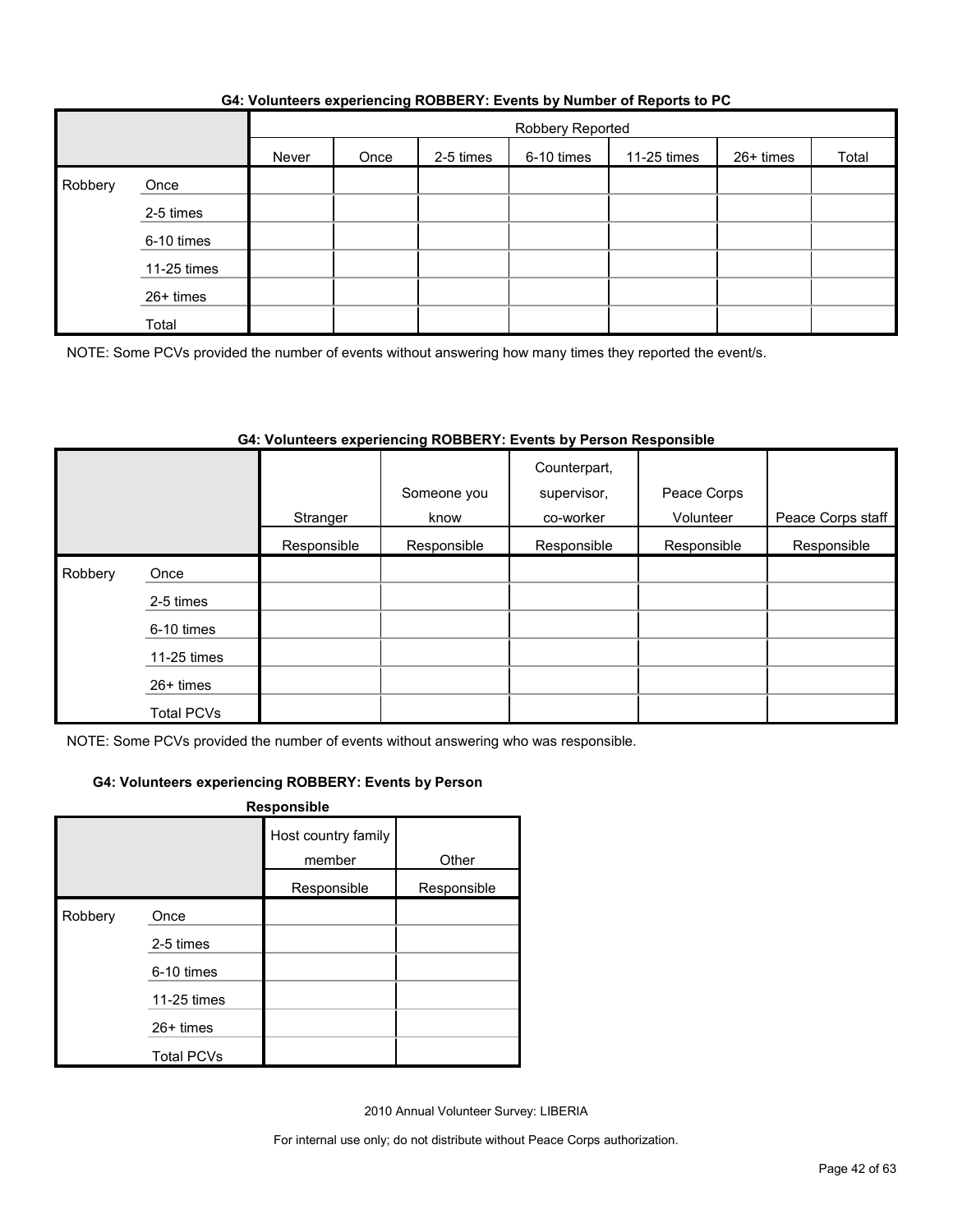#### **G4: Volunteers experiencing ROBBERY: Events by Person**

| <b>Responsible</b> |                   |                               |             |  |  |  |  |
|--------------------|-------------------|-------------------------------|-------------|--|--|--|--|
|                    |                   | Host country family<br>member | Other       |  |  |  |  |
|                    |                   | Responsible                   | Responsible |  |  |  |  |
| Robbery            | Once              |                               |             |  |  |  |  |
|                    | 2-5 times         |                               |             |  |  |  |  |
|                    | 6-10 times        |                               |             |  |  |  |  |
|                    | 11-25 times       |                               |             |  |  |  |  |
|                    | 26+ times         |                               |             |  |  |  |  |
|                    | <b>Total PCVs</b> |                               |             |  |  |  |  |

NOTE: Some PCVs provided the number of events without answering who was responsible.

#### **G4: Volunteers experiencing PHYSICAL ASSAULT: Events by Number of Reports to PC**

|                  |             |       | Physical assault Reported |           |            |             |           |       |  |
|------------------|-------------|-------|---------------------------|-----------|------------|-------------|-----------|-------|--|
|                  |             | Never | Once                      | 2-5 times | 6-10 times | 11-25 times | 26+ times | Total |  |
| Physical assault | Once        |       |                           |           |            |             |           |       |  |
|                  | 2-5 times   |       |                           |           |            |             |           |       |  |
|                  | 6-10 times  |       |                           |           |            |             |           |       |  |
|                  | 11-25 times |       |                           |           |            |             |           |       |  |
|                  | 26+ times   |       |                           |           |            |             |           |       |  |
|                  | Total       |       |                           |           |            |             |           |       |  |

NOTE: Some PCVs provided the number of events without answering how many times they reported the event/s.

#### **G4: Volunteers experiencing PHYSICAL ASSAULT: Events by Person Responsible**

|                  |             | $\overline{\phantom{a}}$ |             | .<br>Counterpart, |             |             |
|------------------|-------------|--------------------------|-------------|-------------------|-------------|-------------|
|                  |             |                          | Someone you | supervisor,       | Peace Corps | Peace Corps |
|                  |             | Stranger                 | know        | co-worker         | Volunteer   | staff       |
|                  |             | Responsible              | Responsible | Responsible       | Responsible | Responsible |
| Physical assault | Once        |                          |             |                   |             |             |
|                  | 2-5 times   |                          |             |                   |             |             |
|                  | 6-10 times  |                          |             |                   |             |             |
|                  | 11-25 times |                          |             |                   |             |             |

2010 Annual Volunteer Survey: LIBERIA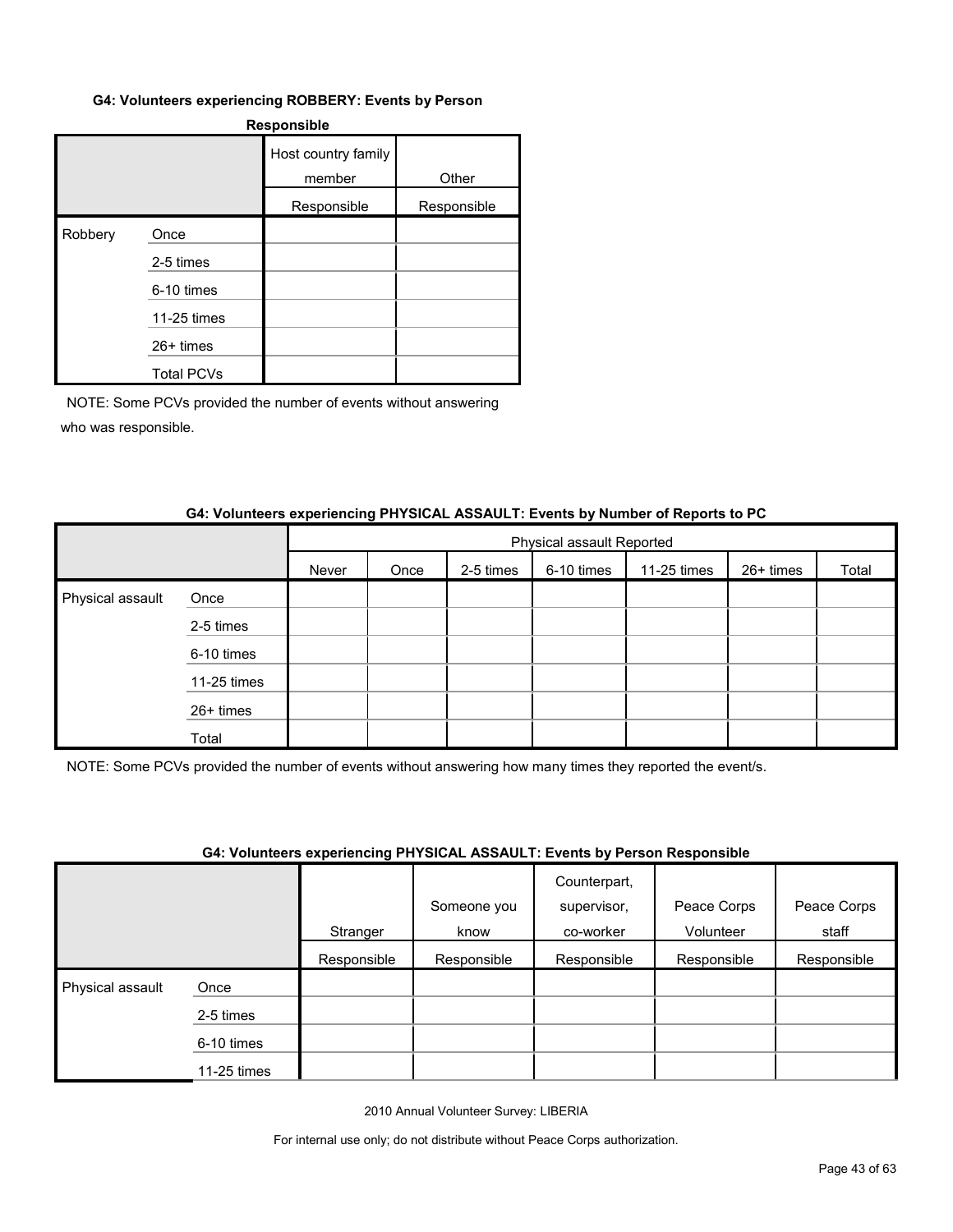| 26+ times         |  |  |  |
|-------------------|--|--|--|
| <b>Total PCVs</b> |  |  |  |

NOTE: Some PCVs provided the number of events without answering who was responsible.

### **G4: Volunteers experiencing PHYSICAL ASSAULT: Events by Person**

|                  |                   | Host country family<br>member | Other       |
|------------------|-------------------|-------------------------------|-------------|
|                  |                   | Responsible                   | Responsible |
| Physical assault | Once              |                               |             |
|                  | 2-5 times         |                               |             |
|                  | 6-10 times        |                               |             |
|                  | 11-25 times       |                               |             |
|                  | $26+$ times       |                               |             |
|                  | <b>Total PCVs</b> |                               |             |

NOTE: Some PCVs provided the number of events without answering who was responsible.

|                    | <u>on relatively experiencing result in the restriction of number of hepene to re</u> |       |                             |           |            |             |  |
|--------------------|---------------------------------------------------------------------------------------|-------|-----------------------------|-----------|------------|-------------|--|
|                    |                                                                                       |       | Aggravated assault Reported |           |            |             |  |
|                    |                                                                                       | Never | Once                        | 2-5 times | 6-10 times | 11-25 times |  |
| Aggravated assault | Once                                                                                  |       |                             |           |            |             |  |
|                    | 2-5 times                                                                             |       |                             |           |            |             |  |
|                    | 6-10 times                                                                            |       |                             |           |            |             |  |
|                    | 11-25 times                                                                           |       |                             |           |            |             |  |
|                    | 26+ times                                                                             |       |                             |           |            |             |  |
|                    | Total                                                                                 |       |                             |           |            |             |  |

# **G4: Volunteers experiencing AGGRAVATED ASSAULT: Events by Number of Reports to PC**

NOTE: Some PCVs provided the number of events without answering how many times they reported the event/s.

#### **G4: Volunteers experiencing AGGRAVATED ASSAULT: Events by Number of**

**Reports to PC**

|                    |            | Aggravated assault Reported |       |  |
|--------------------|------------|-----------------------------|-------|--|
|                    |            | $26+$ times                 | Total |  |
| Aggravated assault | Once       |                             |       |  |
|                    | 2-5 times  |                             |       |  |
|                    | 6-10 times |                             |       |  |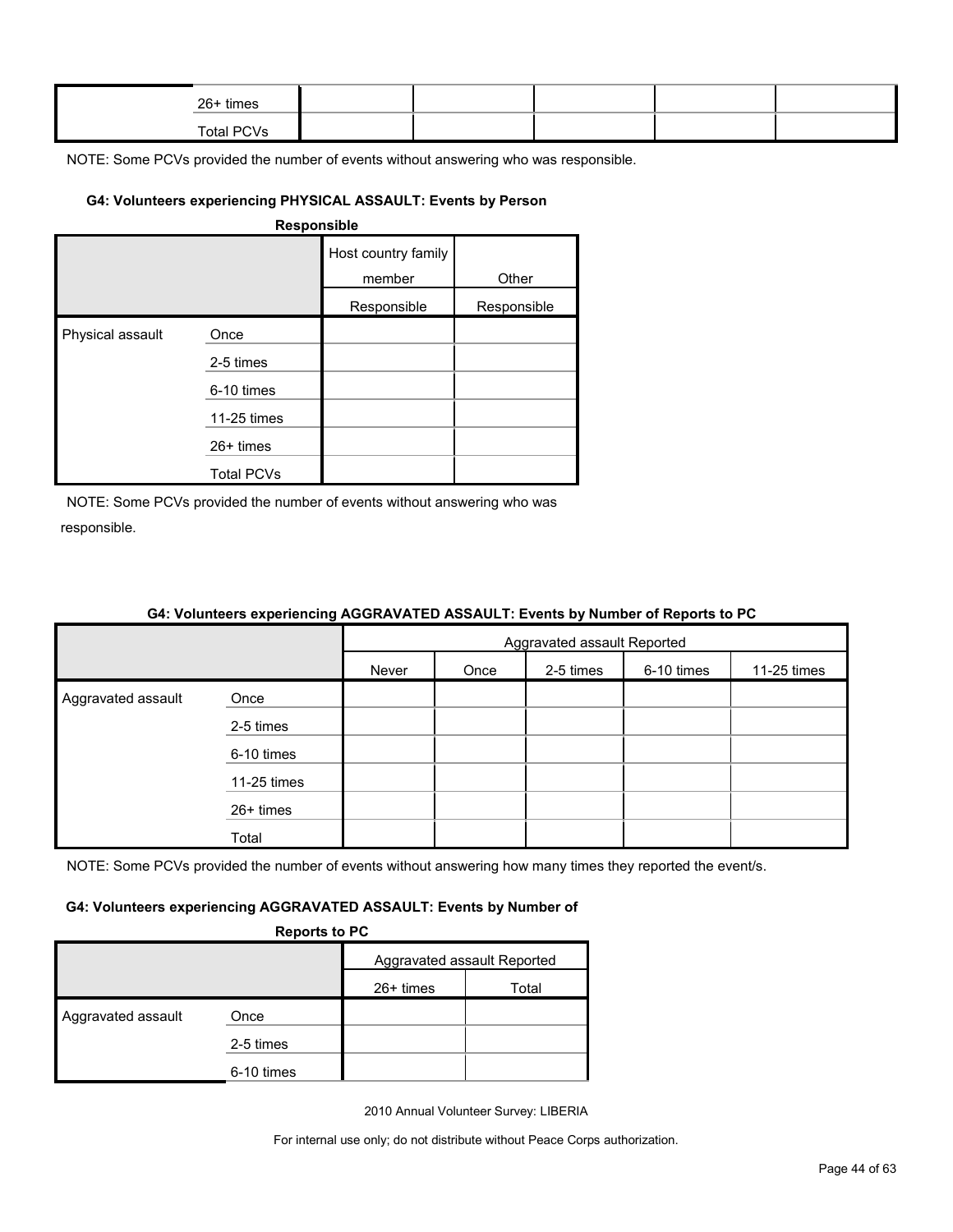| 11-25 times |  |
|-------------|--|
| 26+ times   |  |
| Total       |  |

NOTE: Some PCVs provided the number of events without answering how many times they reported the event/s.

### **G4: Volunteers experiencing AGGRAVATED ASSAULT: Events by Person Responsible**

|                    |             | Stranger    | Someone you<br>know | Counterpart,<br>supervisor,<br>co-worker | Peace Corps<br>Volunteer | Peace Corps<br>staff |
|--------------------|-------------|-------------|---------------------|------------------------------------------|--------------------------|----------------------|
|                    |             | Responsible | Responsible         | Responsible                              | Responsible              | Responsible          |
| Aggravated assault | Once        |             |                     |                                          |                          |                      |
|                    | 2-5 times   |             |                     |                                          |                          |                      |
|                    | 6-10 times  |             |                     |                                          |                          |                      |
|                    | 11-25 times |             |                     |                                          |                          |                      |
|                    | $26+$ times |             |                     |                                          |                          |                      |
|                    | Total PCVs  |             |                     |                                          |                          |                      |

NOTE: Some PCVs provided the number of events without answering who was responsible.

#### **G4: Volunteers experiencing AGGRAVATED ASSAULT: Events by Person**

| Responsible        |                   |                               |             |  |  |  |  |  |
|--------------------|-------------------|-------------------------------|-------------|--|--|--|--|--|
|                    |                   | Host country family<br>member | Other       |  |  |  |  |  |
|                    |                   | Responsible                   | Responsible |  |  |  |  |  |
| Aggravated assault | Once              |                               |             |  |  |  |  |  |
|                    | 2-5 times         |                               |             |  |  |  |  |  |
|                    | 6-10 times        |                               |             |  |  |  |  |  |
|                    | 11-25 times       |                               |             |  |  |  |  |  |
|                    | 26+ times         |                               |             |  |  |  |  |  |
|                    | <b>Total PCVs</b> |                               |             |  |  |  |  |  |

NOTE: Some PCVs provided the number of events without answering who was responsible.

#### **G4: Volunteers experiencing SEXUAL ASSAULT: Events by Number of Reports to PC**

2010 Annual Volunteer Survey: LIBERIA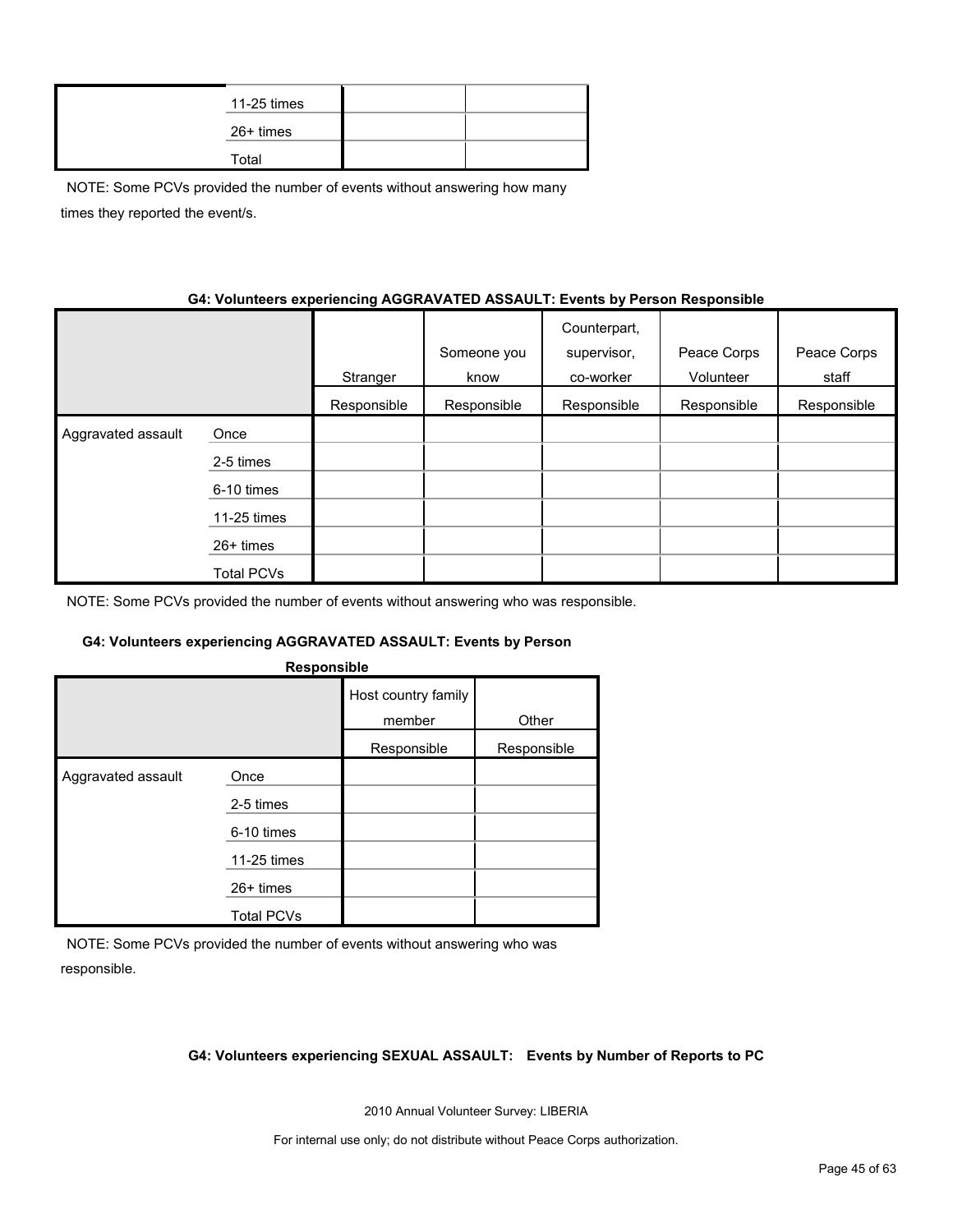|                |             |       | Sexual assault Reported |           |            |             |           |       |  |
|----------------|-------------|-------|-------------------------|-----------|------------|-------------|-----------|-------|--|
|                |             | Never | Once                    | 2-5 times | 6-10 times | 11-25 times | 26+ times | Total |  |
| Sexual assault | Once        |       |                         |           |            |             |           |       |  |
|                | 2-5 times   |       |                         |           |            |             |           |       |  |
|                | 6-10 times  |       |                         |           |            |             |           |       |  |
|                | 11-25 times |       |                         |           |            |             |           |       |  |
|                | 26+ times   |       |                         |           |            |             |           |       |  |
|                | Total       |       |                         |           |            |             |           |       |  |

NOTE: Some PCVs provided the number of events without answering how many times they reported the event/s.

#### **G4: Volunteers experiencing SEXUAL ASSAULT: Events by Person Responsible**

|                |                   |             |             | Counterpart, |             |             |
|----------------|-------------------|-------------|-------------|--------------|-------------|-------------|
|                |                   |             | Someone you | supervisor,  | Peace Corps | Peace Corps |
|                |                   | Stranger    | know        | co-worker    | Volunteer   | staff       |
|                |                   | Responsible | Responsible | Responsible  | Responsible | Responsible |
| Sexual assault | Once              |             |             |              |             |             |
|                | 2-5 times         |             |             |              |             |             |
|                | 6-10 times        |             |             |              |             |             |
|                | 11-25 times       |             |             |              |             |             |
|                | $26+$ times       |             |             |              |             |             |
|                | <b>Total PCVs</b> |             |             |              |             |             |

NOTE: Some PCVs provided the number of events without answering who was responsible.

#### **G4: Volunteers experiencing SEXUAL ASSAULT: Events by Person**

#### **Responsible**

|                |                   | Host country family<br>member | Other       |
|----------------|-------------------|-------------------------------|-------------|
|                |                   | Responsible                   | Responsible |
| Sexual assault | Once              |                               |             |
|                | 2-5 times         |                               |             |
|                | 6-10 times        |                               |             |
|                | 11-25 times       |                               |             |
|                | $26+$ times       |                               |             |
|                | <b>Total PCVs</b> |                               |             |

2010 Annual Volunteer Survey: LIBERIA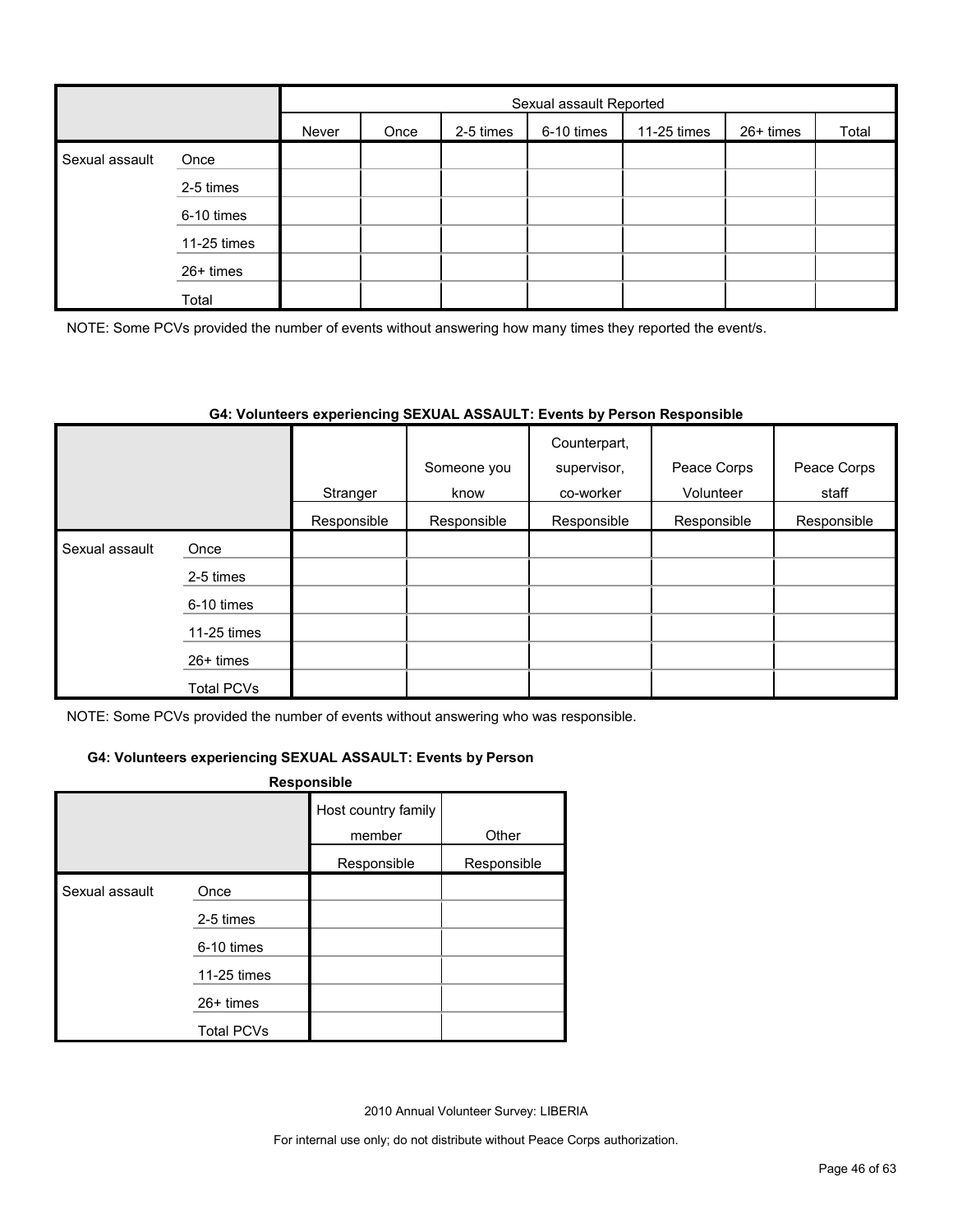#### **G4: Volunteers experiencing SEXUAL ASSAULT: Events by Person**

#### **Responsible**

|                |                   | Host country family<br>member | Other       |
|----------------|-------------------|-------------------------------|-------------|
|                |                   | Responsible                   | Responsible |
| Sexual assault | Once              |                               |             |
|                | 2-5 times         |                               |             |
|                | 6-10 times        |                               |             |
|                | 11-25 times       |                               |             |
|                | $26+$ times       |                               |             |
|                | <b>Total PCVs</b> |                               |             |

NOTE: Some PCVs provided the number of events without answering who was responsible.

#### **G4: Volunteers experiencing RAPE: Events by Number of Reports to PC**

|      |             |       | Rape Reported |           |            |             |           |       |
|------|-------------|-------|---------------|-----------|------------|-------------|-----------|-------|
|      |             | Never | Once          | 2-5 times | 6-10 times | 11-25 times | 26+ times | Total |
| Rape | Once        |       |               |           |            |             |           |       |
|      | 2-5 times   |       |               |           |            |             |           |       |
|      | 6-10 times  |       |               |           |            |             |           |       |
|      | 11-25 times |       |               |           |            |             |           |       |
|      | 26+ times   |       |               |           |            |             |           |       |
|      | Total       |       |               |           |            |             |           |       |

NOTE: Some PCVs provided the number of events without answering how many times they reported the event/s .

# **G4: Volunteers experiencing RAPE: Events by Person Responsible**

|      |             | Stranger    | Someone you<br>know | Counterpart,<br>supervisor,<br>co-worker | Peace Corps<br>Volunteer | Peace Corps staff |
|------|-------------|-------------|---------------------|------------------------------------------|--------------------------|-------------------|
|      |             | Responsible | Responsible         | Responsible                              | Responsible              | Responsible       |
| Rape | Once        |             |                     |                                          |                          |                   |
|      | 2-5 times   |             |                     |                                          |                          |                   |
|      | 6-10 times  |             |                     |                                          |                          |                   |
|      | 11-25 times |             |                     |                                          |                          |                   |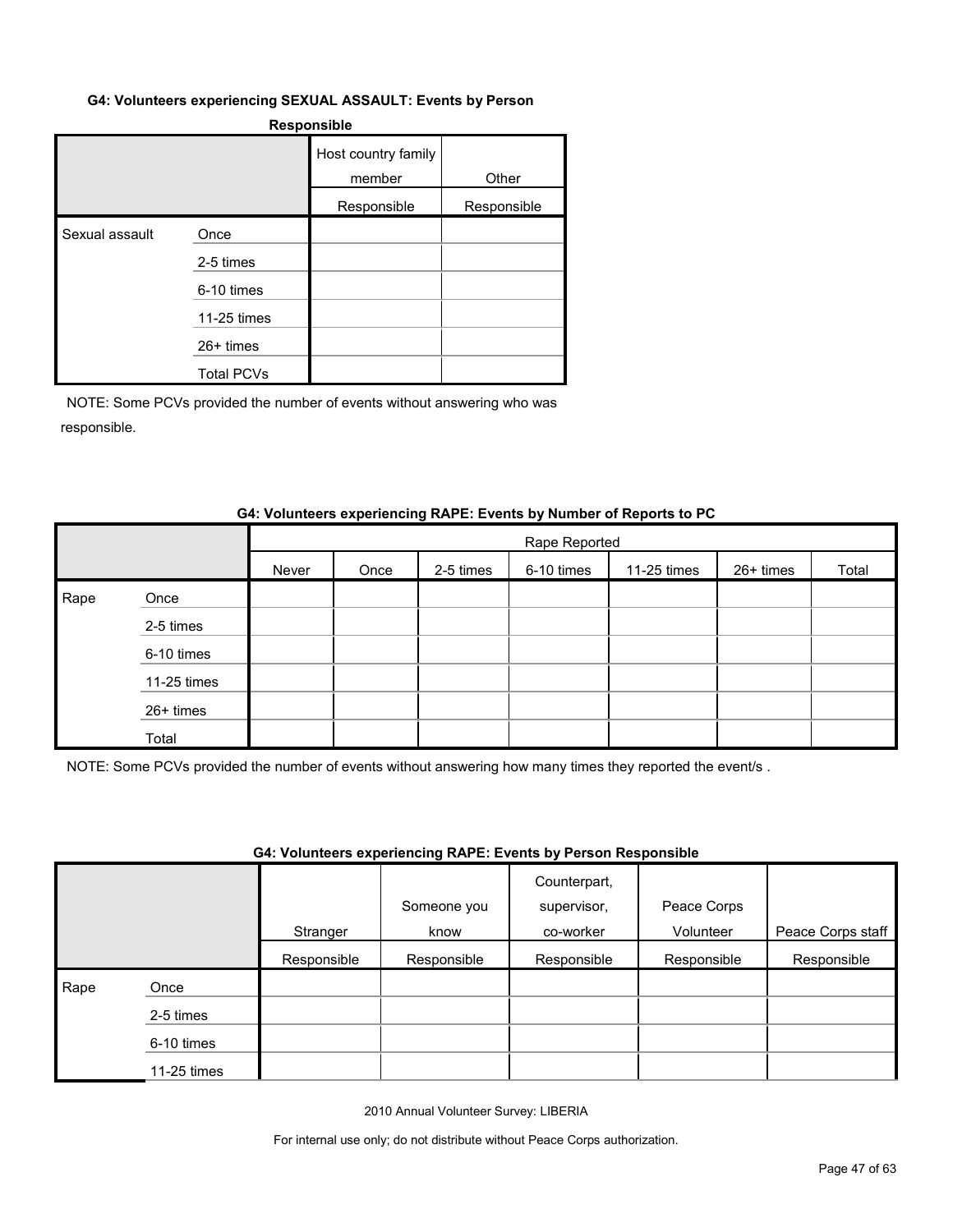| 26+ times  |  |  |  |
|------------|--|--|--|
| Total PCVs |  |  |  |

NOTE: Some PCVs provided the number of events without answering who was responsible.

#### **G4: Volunteers experiencing RAPE: Events by Person Responsible**

|      |                   | Host country family<br>member | Other       |
|------|-------------------|-------------------------------|-------------|
|      |                   | Responsible                   | Responsible |
| Rape | Once              |                               |             |
|      | 2-5 times         |                               |             |
|      | 6-10 times        |                               |             |
|      | 11-25 times       |                               |             |
|      | $26+$ times       |                               |             |
|      | <b>Total PCVs</b> |                               |             |

NOTE: Some PCVs provided the number of events without answering who was responsible.

#### **G4: Volunteers experiencing ATTEMPTED RAPE: Events by Number of Reports to PC**

|                |             |       | Attempted rape Reported |           |            |             |           |       |
|----------------|-------------|-------|-------------------------|-----------|------------|-------------|-----------|-------|
|                |             | Never | Once                    | 2-5 times | 6-10 times | 11-25 times | 26+ times | Total |
| Attempted rape | Once        |       |                         |           |            |             |           |       |
|                | 2-5 times   |       |                         |           |            |             |           |       |
|                | 6-10 times  |       |                         |           |            |             |           |       |
|                | 11-25 times |       |                         |           |            |             |           |       |
|                | 26+ times   |       |                         |           |            |             |           |       |
|                | Total       |       |                         |           |            |             |           |       |

NOTE: Some PCVs provided the number of events without answering how many times they reported the event/s.

#### **G4: Volunteers experiencing ATTEMPTED RAPE: Events by Person Responsible**

|                        |             |             | Counterpart, |             |             |
|------------------------|-------------|-------------|--------------|-------------|-------------|
|                        |             | Someone you | supervisor.  | Peace Corps | Peace Corps |
|                        | Stranger    | know        | co-worker    | Volunteer   | staff       |
|                        | Responsible | Responsible | Responsible  | Responsible | Responsible |
| Attempted rape<br>Once |             |             |              |             |             |

2010 Annual Volunteer Survey: LIBERIA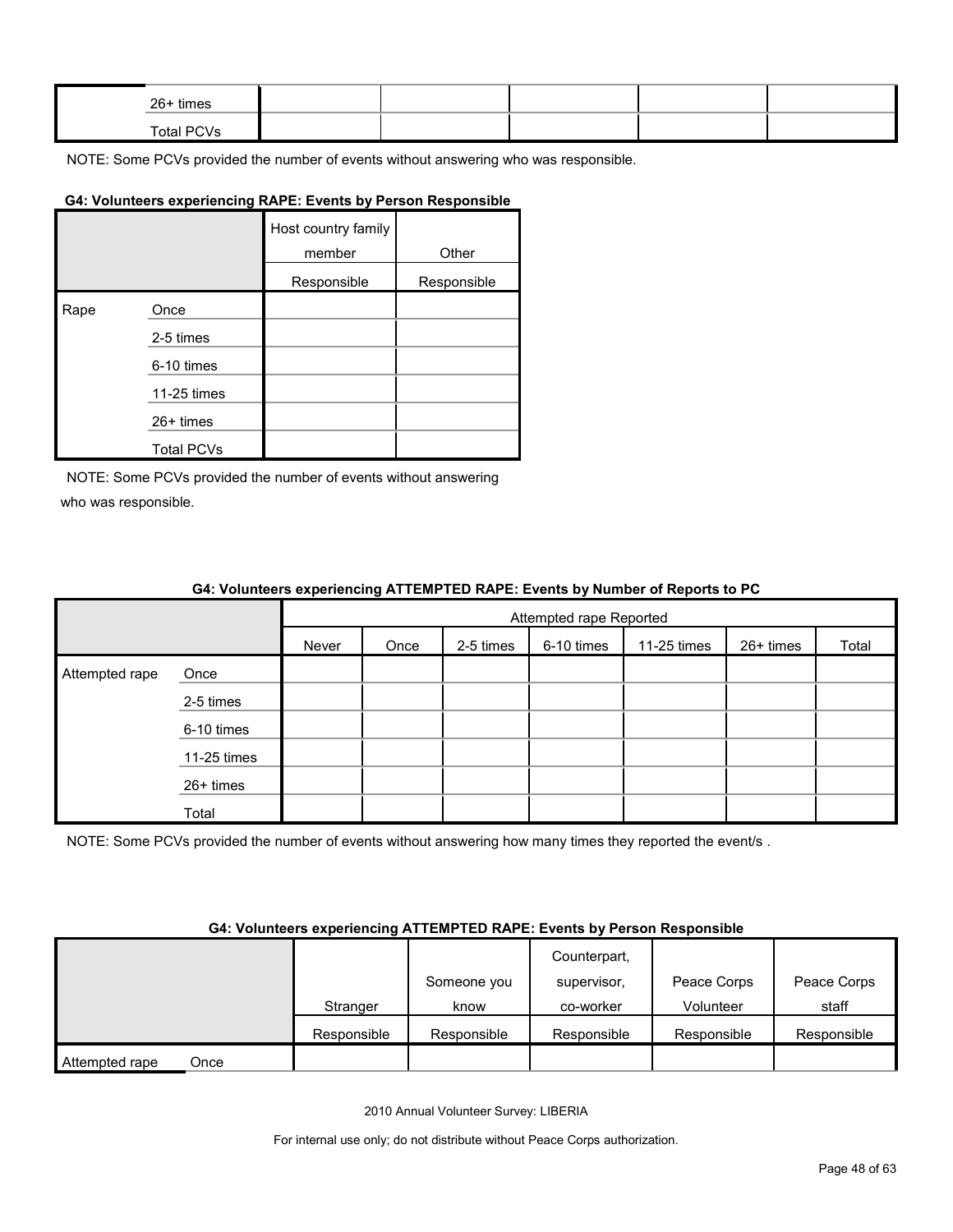|  | 2-5 times         |  |  |  |
|--|-------------------|--|--|--|
|  | 6-10 times        |  |  |  |
|  | 11-25 times       |  |  |  |
|  | 26+ times         |  |  |  |
|  | <b>Total PCVs</b> |  |  |  |

NOTE: Some PCVs provided the number of events without answering who was responsible.

#### **G4: Volunteers experiencing ATTEMPTED RAPE: Events by Person**

| Responsible    |                   |                               |             |  |  |  |  |  |
|----------------|-------------------|-------------------------------|-------------|--|--|--|--|--|
|                |                   | Host country family<br>member | Other       |  |  |  |  |  |
|                |                   | Responsible                   | Responsible |  |  |  |  |  |
| Attempted rape | Once<br>2-5 times |                               |             |  |  |  |  |  |
|                | 6-10 times        |                               |             |  |  |  |  |  |
|                | 11-25 times       |                               |             |  |  |  |  |  |
|                | $26+$ times       |                               |             |  |  |  |  |  |
|                | <b>Total PCVs</b> |                               |             |  |  |  |  |  |

NOTE: Some PCVs provided the number of events without answering who was responsible.

# <span id="page-48-0"></span>**H. Volunteers Working in HIV/AIDS**

This section reports Volunteers' level of involvement in HIV/AIDS work. It also reports Volunteers' assessment of their Peace Corps HIV/AIDS training and the perceived effectiveness of their HIV/AIDS work with host country individuals or groups.

#### **H1: Which of the following best describes your involvement in HIV/AIDS**

| activities?                                           |         |        |
|-------------------------------------------------------|---------|--------|
|                                                       | Percent | Number |
| HIV/AIDS work is my primary assignment.               |         |        |
| HIV/AIDS work is part of my secondary activities.     | 13%     |        |
| My HIV/AIDS efforts are not part of primary/secondary | 25%     |        |
| actvities.                                            |         |        |
| I have not been involved in any HIV/AIDS activities.  | 63%     |        |
| Total                                                 | 100%    |        |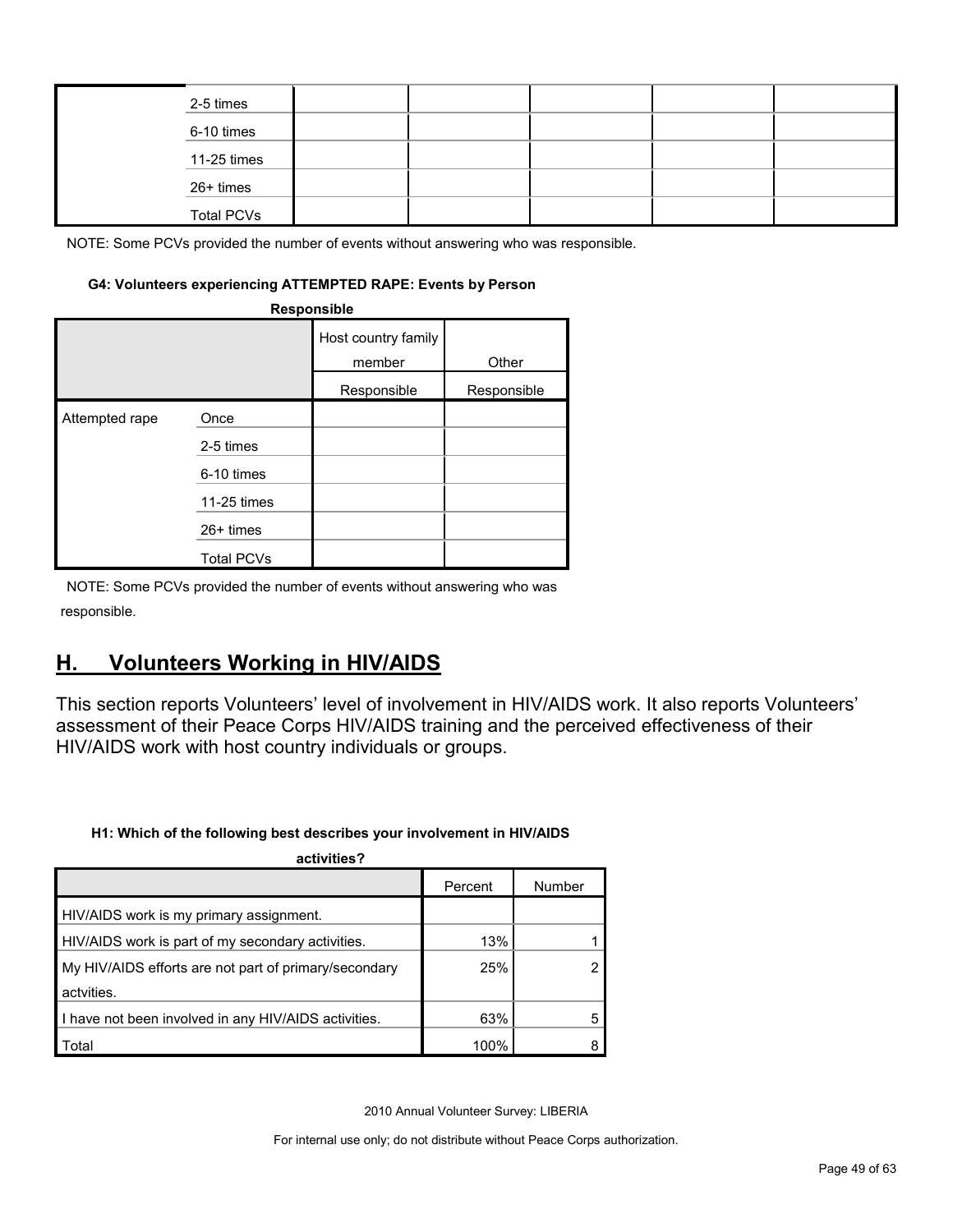**H2: How effective was the PC training you received in preparing you to undertake your HIV/AIDS activities?**

|                | Not effective | Poor | Adequate | Effective | Very effective | <b>NA</b> | Total |
|----------------|---------------|------|----------|-----------|----------------|-----------|-------|
| H <sub>2</sub> |               |      | 67%      | 33%       |                |           | ີ     |

# **H2: How effective was the PC training you received in preparing you to undertake your HIV/AIDS**

| activities? (excluding the "NA" responses) |               |      |          |           |                |       |  |  |  |
|--------------------------------------------|---------------|------|----------|-----------|----------------|-------|--|--|--|
|                                            | Not effective | Poor | Adequate | Effective | Verv effective | Total |  |  |  |
| H <sub>2</sub>                             |               |      | 67%      | 33%       |                | ົ     |  |  |  |

# **H3: In working with HC individuals or groups, how would you rate the effectiveness of your specific HIV/AIDS activities?**

|                |                  | Sometimes |                 | Almost always |            |       |
|----------------|------------------|-----------|-----------------|---------------|------------|-------|
|                | Seldom effective | effective | Often effective | effective     | Don't know | Total |
| H <sub>3</sub> |                  | 33%       | 33%             | 33%           |            |       |

# **H3: In working with HC individuals or groups, how would you rate the effectiveness of your specific HIV/AIDS activities? (excluding both the "NA" and the H1="No involvement in HIV/AIDS activities"**

|--|

|      |                  | Sometimes |                 | Almost always |       |
|------|------------------|-----------|-----------------|---------------|-------|
|      | Seldom effective | effective | Often effective | effective     | Total |
| l H3 |                  | 33%       | 33%             | 33%           |       |

NOTE: See Open-Ended Responses Report for PCV explanations and examples of their H3 answers)

# <span id="page-49-0"></span>**I. Your Life in the Peace Corps**

This section reports Volunteers' descriptions of and adjustments to their living conditions, including stress factors and how Volunteers cope with stress.

# **I1: Have you lived with a host country individual or family?**

|                                                        | Percent | Number |
|--------------------------------------------------------|---------|--------|
| No. I have never lived with a HC individual or family. | 50%     |        |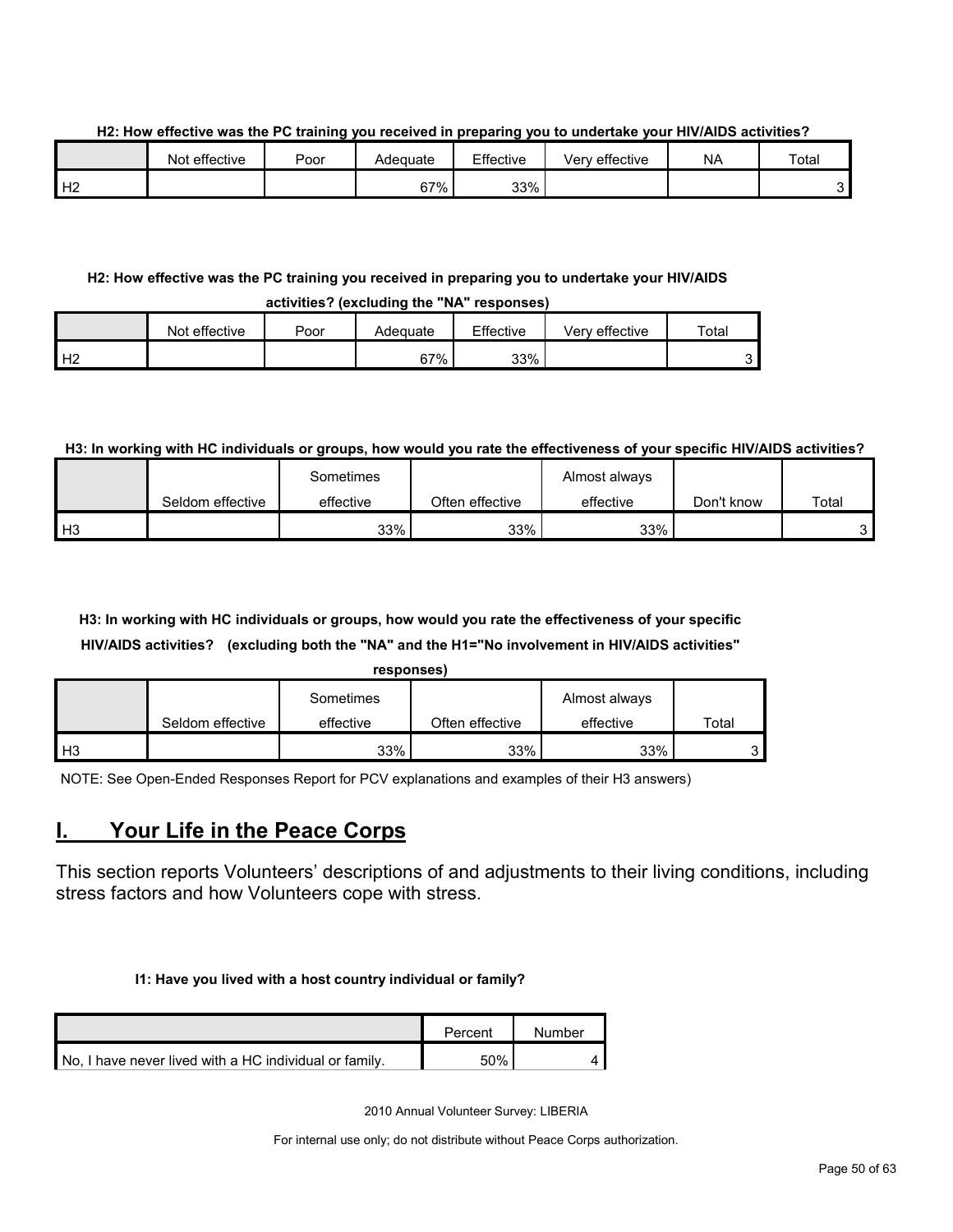| Yes, I lived with a HC individual or family only during | 38%  |  |
|---------------------------------------------------------|------|--|
| I PST.                                                  |      |  |
| Yes, in my community (not during PST).                  | 13%  |  |
| Yes, both during PST and later in my community.         |      |  |
| Total                                                   | 100% |  |

# **I1: How long (in months) have you lived with a host country individual or family?**

|             | month |      | 4 |  | $7 - 11$ | $12 - 16$ | 17-26 |
|-------------|-------|------|---|--|----------|-----------|-------|
| PST Only    |       | 100% |   |  |          |           |       |
| Post-PST    |       |      |   |  | 100%     |           |       |
| PST & Later |       |      |   |  |          |           |       |

# **I1: How long (in months) have you lived**

|  | with a host country individual or family? |
|--|-------------------------------------------|
|--|-------------------------------------------|

|                        | $27+$ mos | Total |
|------------------------|-----------|-------|
| <b>PST Only</b>        |           |       |
| Post-PST               |           |       |
| <b>PST &amp; Later</b> |           |       |

# **I2: How often do you interact with HCNs in community/family social events?**

|                |       | Several times a |        | Several times a |         | Less than once a |       |
|----------------|-------|-----------------|--------|-----------------|---------|------------------|-------|
|                | Daily | week            | Weekly | month           | Monthly | month            | Total |
| $\blacksquare$ | 50%   |                 | $13\%$ | 13%             | 25%     |                  | 81    |

#### **I3: How integrated into your community do you feel now?**

|    | Not at all | Minimally | Adequately | onsiderabl∨ٽ | Exceptionally | Total |
|----|------------|-----------|------------|--------------|---------------|-------|
| 13 |            | 13%       | 25%        | 63%          |               |       |

#### **I4a: Do you have the following at your worksite?**

| <b>Never</b> | - ---<br>mes<br>⊶பட | Jsuall∗ | \lwavs<br>71 V V | $\overline{\phantom{0}}$<br>otal |
|--------------|---------------------|---------|------------------|----------------------------------|
|              |                     |         |                  |                                  |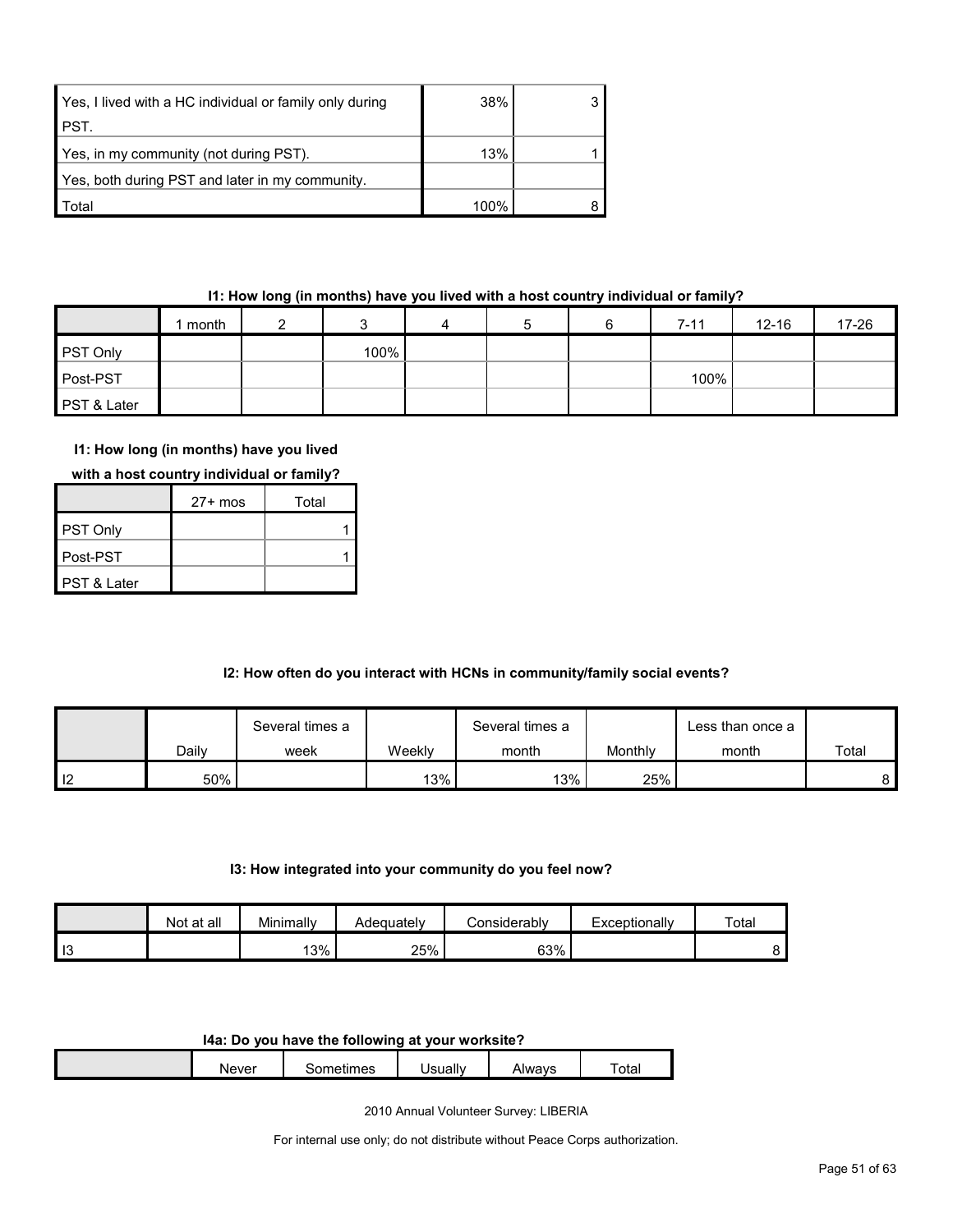| <b>Electricity</b>   | 88% | 13% |  |  |
|----------------------|-----|-----|--|--|
| <b>Running water</b> | 00% |     |  |  |

#### **I4b: Do you have the following at your residence?**

|                      | Never | Sometimes | <b>Usually</b> | Always | $\tau$ otal |
|----------------------|-------|-----------|----------------|--------|-------------|
| <b>Electricity</b>   | 75%   | 25%       |                |        |             |
| <b>Running water</b> | 100%  |           |                |        |             |

#### **I5: How often do you have access to--?**

|                                  | Not at all | Less than monthly | Monthly | Weekly | Daily | Total          |
|----------------------------------|------------|-------------------|---------|--------|-------|----------------|
| Landline phone                   | 100%       |                   |         |        |       | 8 <sup>1</sup> |
| Computer                         |            | 25%               | 13%     | 25%    | 38%   | 8 <sup>1</sup> |
| Internet                         |            | 25%               | 25%     | 13%    | 38%   | 8 <sup>1</sup> |
| Cell phone (voice)               |            |                   |         | 13%    | 88%   | 8              |
| Text messaging                   |            |                   |         | 13%    | 88%   | 8 <sup>1</sup> |
| Voice over internet, e.g., SKYPE | 75%        |                   | 13%     | 13%    |       | 8              |
| Webcam/internet video            | 88%        |                   |         | 13%    |       | 8 <sup>1</sup> |

#### **I6: Where do you most frequently connect to the Internet?**

|   |                |         | Another person's |               | <b>PC</b> office/satellite | Other: Please |       |
|---|----------------|---------|------------------|---------------|----------------------------|---------------|-------|
|   | Your residence | At work | home             | Internet cafe | office                     | specify       | Total |
| 6 | 38%            |         | 38%              |               | 13%                        | 13%           | 8.    |

#### **I6.TEXT: Description of "other" location to connect to Internet**

|                                                | Percent | <b>Number</b> |  |
|------------------------------------------------|---------|---------------|--|
| Open-ended results. Not responsive to request. |         |               |  |
|                                                |         |               |  |
| ⊺otal                                          | 100%    | 8             |  |

**I7: How long do you travel to access the internet using your typical transport method (one-way trip)?**

2010 Annual Volunteer Survey: LIBERIA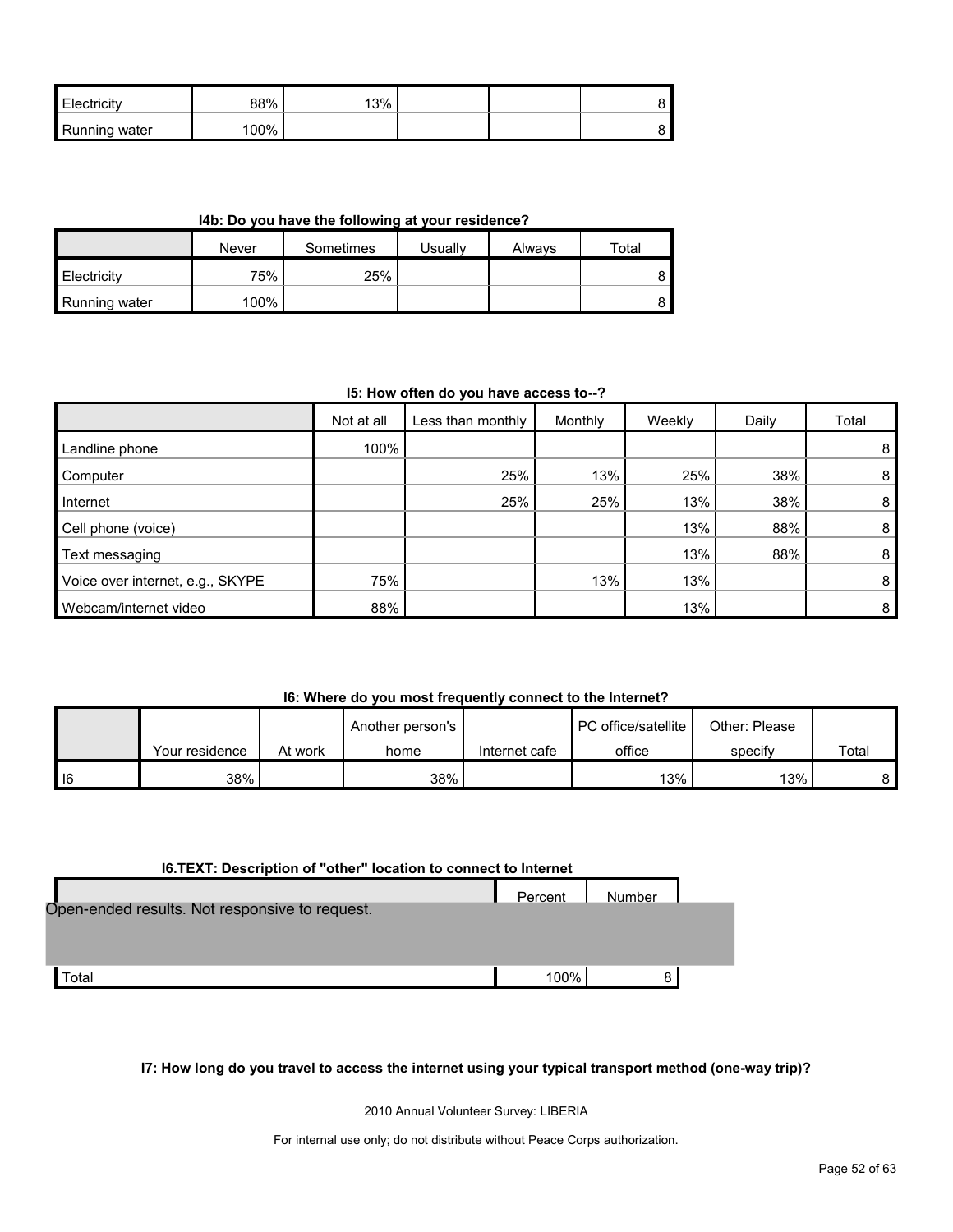| Less than one |                  | From two to four |                     | More than eight |       |
|---------------|------------------|------------------|---------------------|-----------------|-------|
| hour          | One to two hours | hours            | Four to eight hours | hours           | Total |
| 75%           |                  |                  | 13%                 | $13\%$          |       |

# **Percent of Volunteers Traveling to/from Internet Connection in One Day (I8) by Travel Time (I7)**

|                                               |                        | 18 Return same day from traveling to Internet<br>connection? |      |       |
|-----------------------------------------------|------------------------|--------------------------------------------------------------|------|-------|
|                                               |                        | Yes                                                          | No   | Total |
| 17 Typical time to reach Internect connection | Less than one hour     | 100%                                                         |      | 6     |
|                                               | One to two hours       |                                                              |      |       |
|                                               | From two to four hours |                                                              |      |       |
|                                               | Four to eight hours    |                                                              | 50%  |       |
|                                               | More than eight hours  |                                                              | 50%  |       |
|                                               | Total                  | 100%                                                         | 100% | 8     |

# **Number of Volunteers Traveling to/from Internet Connection in One Day (I8) by Travel Time (I7)**

|                                               |                        | 18 Return same day from traveling to Internet<br>connection? |    |       |
|-----------------------------------------------|------------------------|--------------------------------------------------------------|----|-------|
|                                               |                        | Yes                                                          | No | Total |
| I7 Typical time to reach Internect connection | Less than one hour     | 6                                                            |    | 6     |
|                                               | One to two hours       |                                                              |    |       |
|                                               | From two to four hours |                                                              |    |       |
|                                               | Four to eight hours    |                                                              |    |       |
|                                               | More than eight hours  |                                                              |    |       |
|                                               | Total                  | 6                                                            |    | 8     |

# **I9: Have you participated in the Coverdell World Wise**

# **Schools/Correspondence Match (CWWS/CM)?**

| Yes - Please          | No - Please       |       |
|-----------------------|-------------------|-------|
| describe your         | describe your     |       |
| activities/interactio | reason(s) for not |       |
| n withCWWS/CM         | participating     | Total |

2010 Annual Volunteer Survey: LIBERIA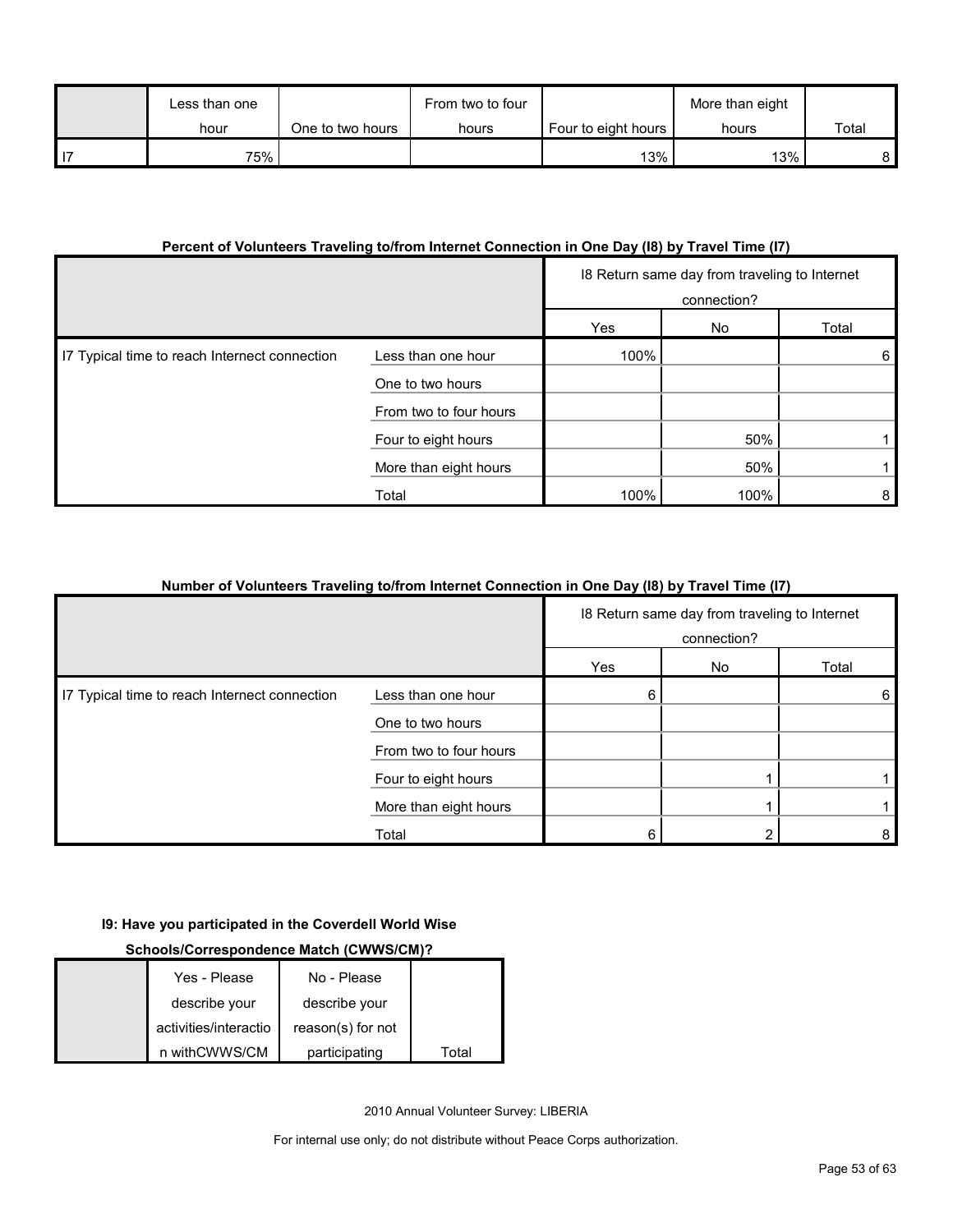| . |  |
|---|--|
|   |  |

NOTE: See the Open-Ended Responses Report for PCV descriptions

of participation and reasons for not participating.

|                                                      | Not at all stressful | Minimally<br>stressful | Moderately<br>stressful | Considerably<br>stressful |
|------------------------------------------------------|----------------------|------------------------|-------------------------|---------------------------|
|                                                      |                      |                        |                         |                           |
| Cultural issues                                      |                      | 50%                    | 25%                     | 13%                       |
| Dealing with violence in country                     |                      | 50%                    | 38%                     | 13%                       |
| Health/medical problems                              | 25%                  | 25%                    | 50%                     |                           |
| Issues including family, friends, loved ones in U.S. | 38%                  | 25%                    | 13%                     | 25%                       |
| Isolation/Ioneliness                                 | 13%                  | 25%                    | 25%                     | 25%                       |
| Local language                                       | 25%                  | 50%                    | 13%                     |                           |
| Primary assignment                                   |                      | 13%                    | 50%                     | 13%                       |
| Romantic relationships in-country                    | 25%                  | 13%                    | 38%                     |                           |
| Interactions with other Volunteers                   | 50%                  | 38%                    | 13%                     |                           |
| Interactions with PC Staff                           | 38%                  | 25%                    | 38%                     |                           |
| Safety and security                                  | 13%                  | 50%                    | 25%                     | 13%                       |
| Please specify below<br>Other:                       |                      |                        |                         |                           |

# **I10: To what extent do the following create stress and/or emotional health issues for you?**

# **I10: To what extent do the following create stress and/or emotional health issues for you?**

|                                                      | Exceptionally |      |       |
|------------------------------------------------------|---------------|------|-------|
|                                                      | stressful     | NA.  | Total |
| Cultural issues                                      | 13%           |      | 8     |
| Dealing with violence in country                     |               |      | 8     |
| Health/medical problems                              |               |      | 8     |
| Issues including family, friends, loved ones in U.S. |               |      | 8     |
| Isolation/loneliness                                 | 13%           |      | 8     |
| Local language                                       |               | 13%  | 8     |
| Primary assignment                                   | 13%           | 13%  | 8     |
| Romantic relationships in-country                    |               | 25%  | 8     |
| Interactions with other Volunteers                   |               |      | 8     |
| Interactions with PC Staff                           |               |      | 8     |
| Safety and security                                  |               |      | 8     |
| Please specify below<br>Other:                       |               | 100% |       |

2010 Annual Volunteer Survey: LIBERIA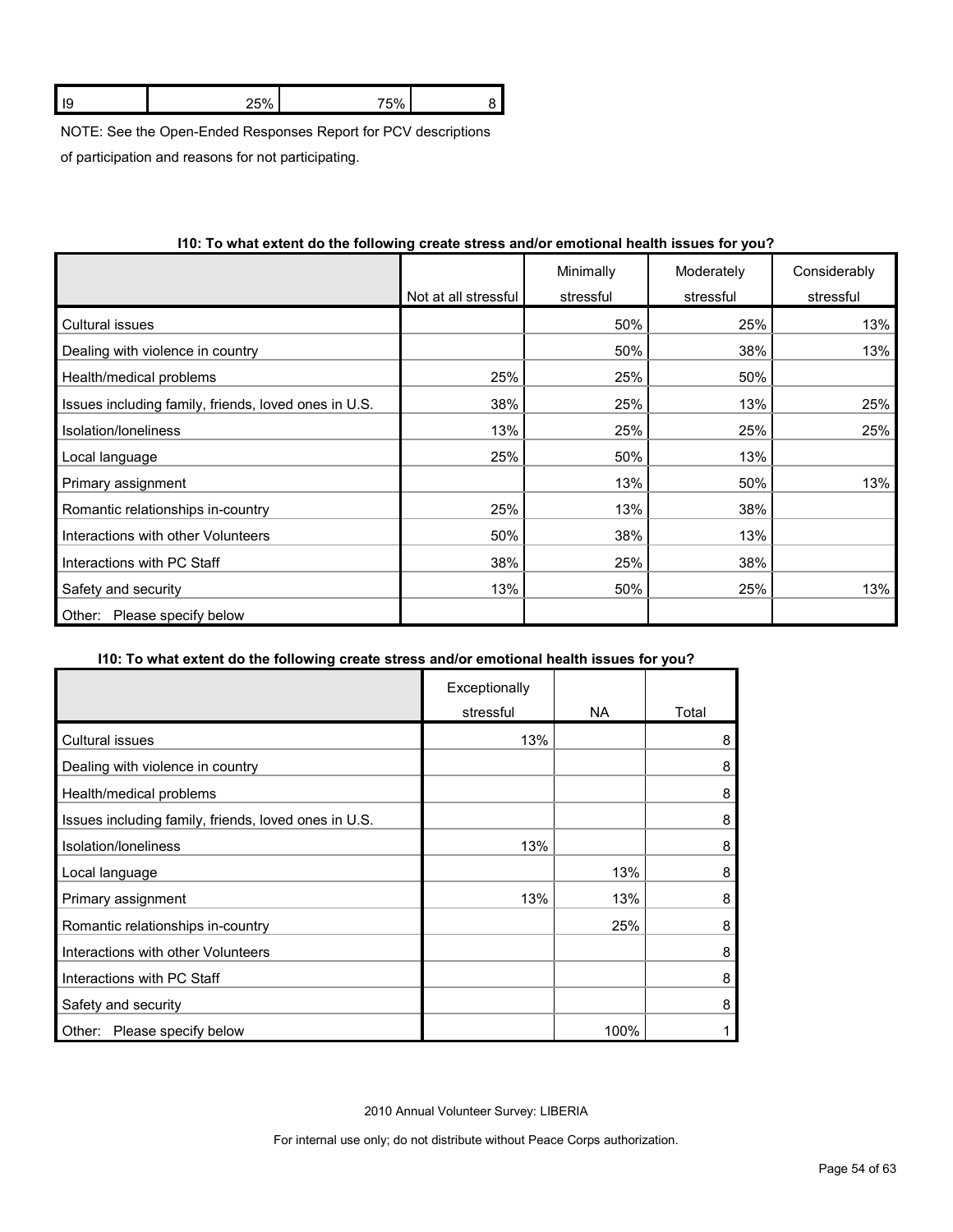| of the miliar externt as the following create choose alleger emotional health locates for your (exclusion) that responses | Not at all stressful | Minimally stressful | Moderately<br>stressful | Considerably<br>stressful |
|---------------------------------------------------------------------------------------------------------------------------|----------------------|---------------------|-------------------------|---------------------------|
| <b>Cultural issues</b>                                                                                                    |                      | 50%                 | 25%                     | 13%                       |
| Dealing with violence in country                                                                                          |                      | 50%                 | 38%                     | 13%                       |
| Health/medical problems                                                                                                   | 25%                  | 25%                 | 50%                     |                           |
| Issues including family, friends, loved                                                                                   | 38%                  | 25%                 | 13%                     | 25%                       |
| ones in U.S.                                                                                                              |                      |                     |                         |                           |
| Isolation/loneliness                                                                                                      | 13%                  | 25%                 | 25%                     | 25%                       |
| Local language                                                                                                            | 29%                  | 57%                 | 14%                     |                           |
| Primary assignment                                                                                                        |                      | 14%                 | 57%                     | 14%                       |
| Romantic relationships in-country                                                                                         | 33%                  | 17%                 | 50%                     |                           |
| Interactions with other Volunteers                                                                                        | 50%                  | 38%                 | 13%                     |                           |
| Interactions with PC Staff                                                                                                | 38%                  | 25%                 | 38%                     |                           |
| Safety and security                                                                                                       | 13%                  | 50%                 | 25%                     | 13%                       |
| Other: Please specify below                                                                                               |                      |                     |                         |                           |

**I10: To what extent do the following create stress and/or emotional health issues for you? (excluding "NA" responses)**

# **I10: To what extent do the following create stress and/or emotional**

# **health issues for you? (excluding "NA" responses)**

|                                         | Exceptionally |       |
|-----------------------------------------|---------------|-------|
|                                         | stressful     | Total |
| <b>Cultural issues</b>                  | 13%           | 8     |
| Dealing with violence in country        |               | 8     |
| Health/medical problems                 |               | 8     |
| Issues including family, friends, loved |               | 8     |
| ones in U.S.                            |               |       |
| Isolation/loneliness                    | 13%           | 8     |
| Local language                          |               |       |
| Primary assignment                      | 14%           |       |
| Romantic relationships in-country       |               | 6     |
| Interactions with other Volunteers      |               | 8     |
| Interactions with PC Staff              |               | 8     |
| Safety and security                     |               | 8     |
| Please specify below<br>Other:          |               |       |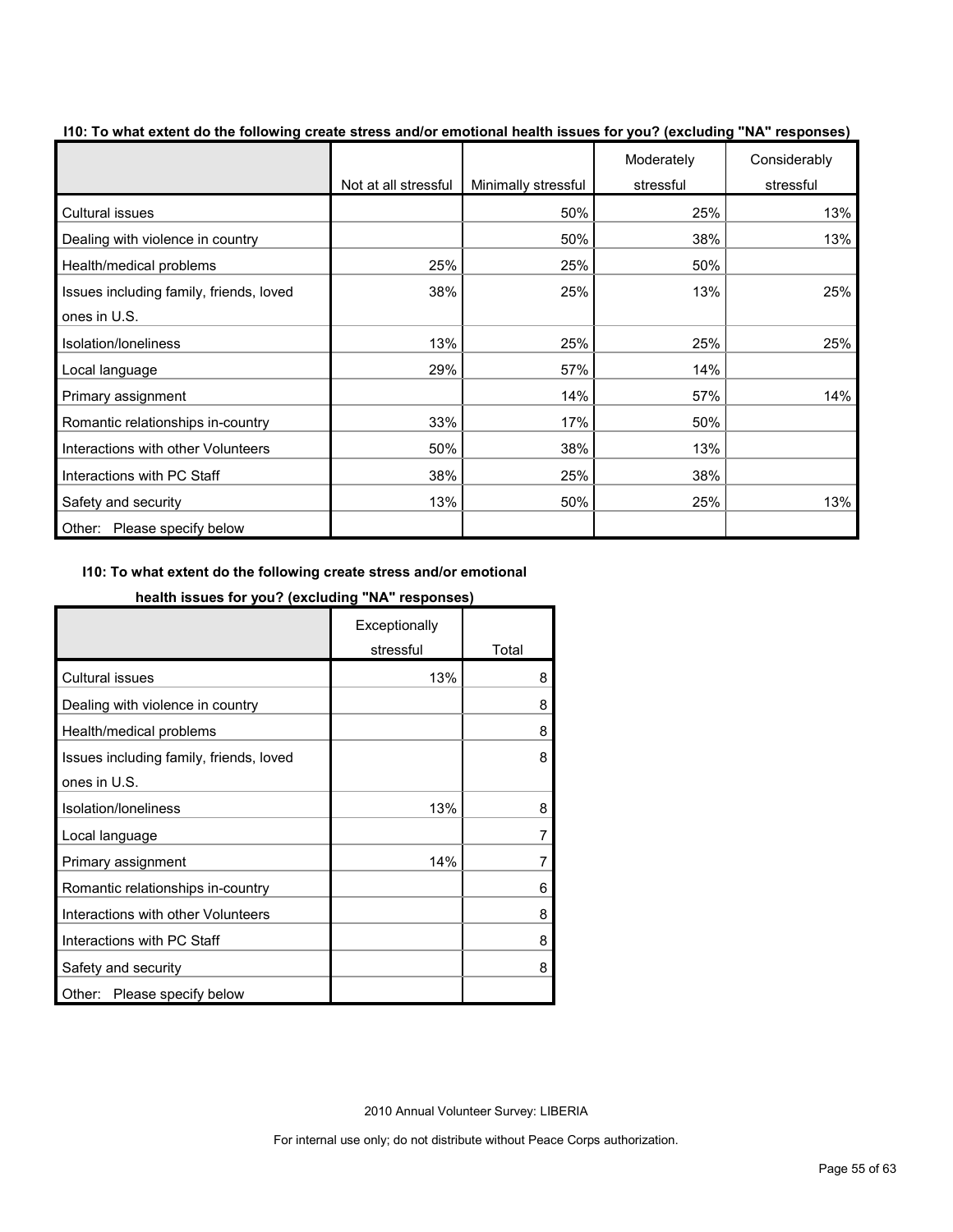#### **I10.TEXT: Description of "other" stress**

| factor |                   |   |  |  |  |
|--------|-------------------|---|--|--|--|
|        | Number<br>Percent |   |  |  |  |
|        | 100%              | R |  |  |  |
| Total  | 100%              |   |  |  |  |

NOTE: Long PCV descriptions of "other" factors may have be cut off in this table. The complete text is available upon request from OSIRP.

|                                    |                      | % Using This          | <b>Total PCVs</b> |
|------------------------------------|----------------------|-----------------------|-------------------|
|                                    | <b>PCV Responses</b> | <b>Stress Reducer</b> | Responding        |
| Friends/family in U.S.             | 8                    | 100%                  |                   |
| Pursue personal hobbies/interests  | 8                    | 100%                  |                   |
| PCVs in my community               | 7                    | 88%                   |                   |
| PCVs outside my community          | 6                    | 75%                   |                   |
| Leave community for a time         | 6                    | 75%                   |                   |
| Get involved in other projects     | 5                    | 63%                   |                   |
| Participate in sports/exercise     | 5                    | 63%                   |                   |
| PC in-country staff                | 2                    | 25%                   |                   |
| Meditate                           | $\overline{2}$       | 25%                   |                   |
| Co-workers/friends (not PCVs)      | 1                    | 13%                   |                   |
| My host family                     |                      | 13%                   |                   |
| Peer Support Network               |                      | 13%                   |                   |
| Other activities                   |                      | 13%                   |                   |
| Office of Special Services         |                      |                       |                   |
| <b>Others</b>                      |                      |                       |                   |
| Attend individual/group counseling |                      |                       |                   |
| Pray                               |                      |                       |                   |
| Total                              |                      |                       | 8                 |

# **I11: Please mark all of the typical ways in which you cope with stress.**

\*Percents total to more than 100% since Volunteers were asked to "mark all that apply."

# **I11: Others I talk with to reduce stress**

Percent Number

2010 Annual Volunteer Survey: LIBERIA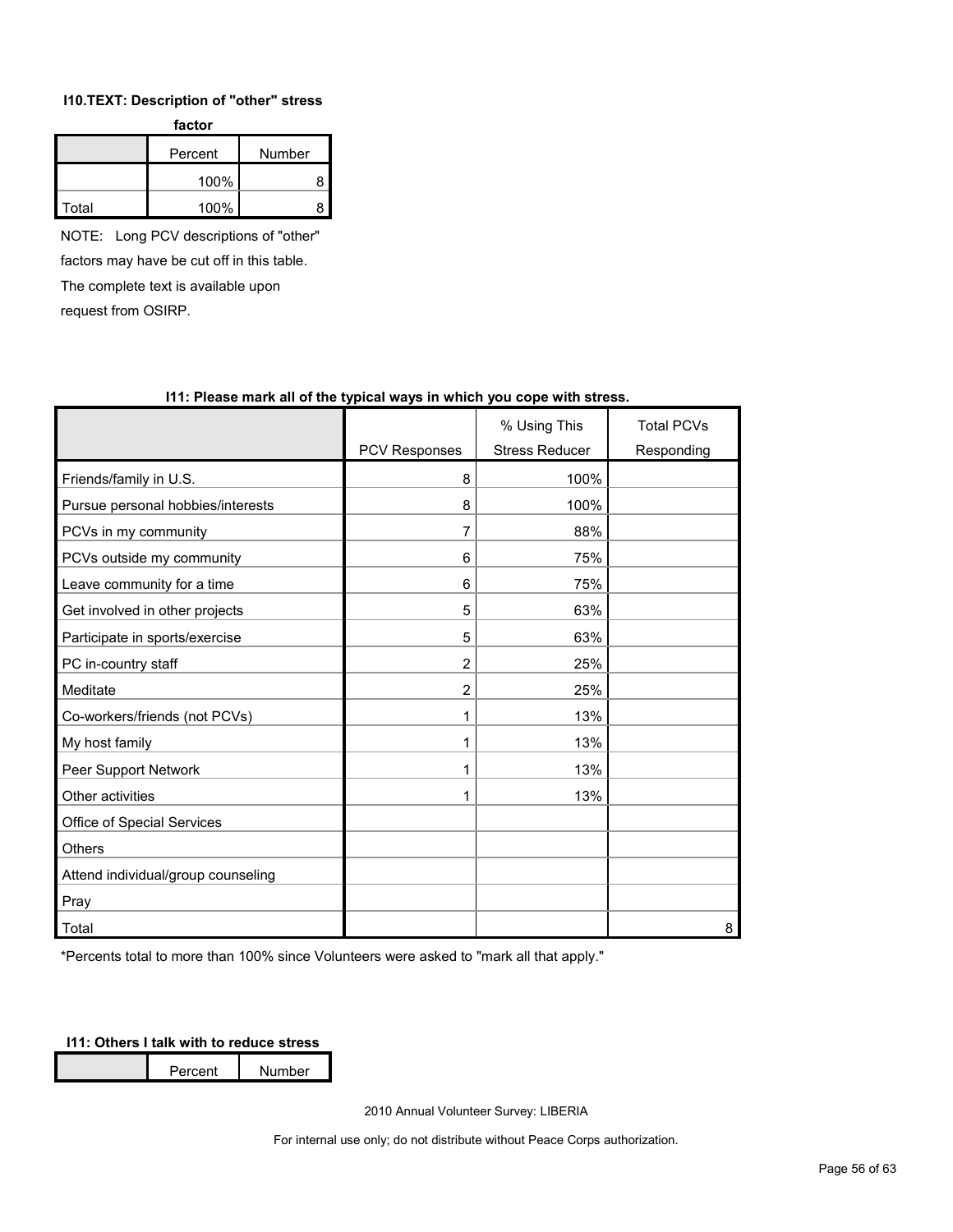|         | $100\%$ |  |
|---------|---------|--|
| l Total | 100%    |  |

| 111: Other activities to reduce stress        |      |   |  |  |  |  |
|-----------------------------------------------|------|---|--|--|--|--|
| Den-ended results. Not responsive to request. |      |   |  |  |  |  |
|                                               |      |   |  |  |  |  |
|                                               |      |   |  |  |  |  |
| otal                                          | 100% | Զ |  |  |  |  |

**I8: When asked about ways of coping with stress, Volunteers who** 

**answered "No stress"** 

|                     | ΝA   | Yes, I have no<br>stress | Total |
|---------------------|------|--------------------------|-------|
| <b>I11.NOSTRESS</b> | 100% |                          |       |

# <span id="page-56-0"></span>**J. Overall Assessment of Your Peace Corps Service**

This section reports Volunteers' level of satisfaction with their Peace Corps service and their expectations about completing their service.

|                                    | Not at all | Minimally | Adequately | Considerably | Exceptionally | Total          |
|------------------------------------|------------|-----------|------------|--------------|---------------|----------------|
| Overall Peace Corps service        |            | 25%       |            | 63%          | 13%           | 8              |
| Community involvement              |            | 13%       | 38%        | 38%          | 13%           | 8 <sup>1</sup> |
| Experience with other Volunteers   |            |           |            | 75%          | 25%           | 8 <sup>1</sup> |
| Work with counterparts/community   |            | 13%       | 38%        | 50%          |               | 8 <sup>1</sup> |
| partners                           |            |           |            |              |               |                |
| Experience with other host country |            |           | 50%        | 50%          |               | 8 <sup>1</sup> |
| nationals                          |            |           |            |              |               |                |

**J1: How personally rewarding do you find your--?** 

NOTE: See the Open-Ended Responses Report for PCV comments on J7 "What has been the best aspect of your PC service?"

2010 Annual Volunteer Survey: LIBERIA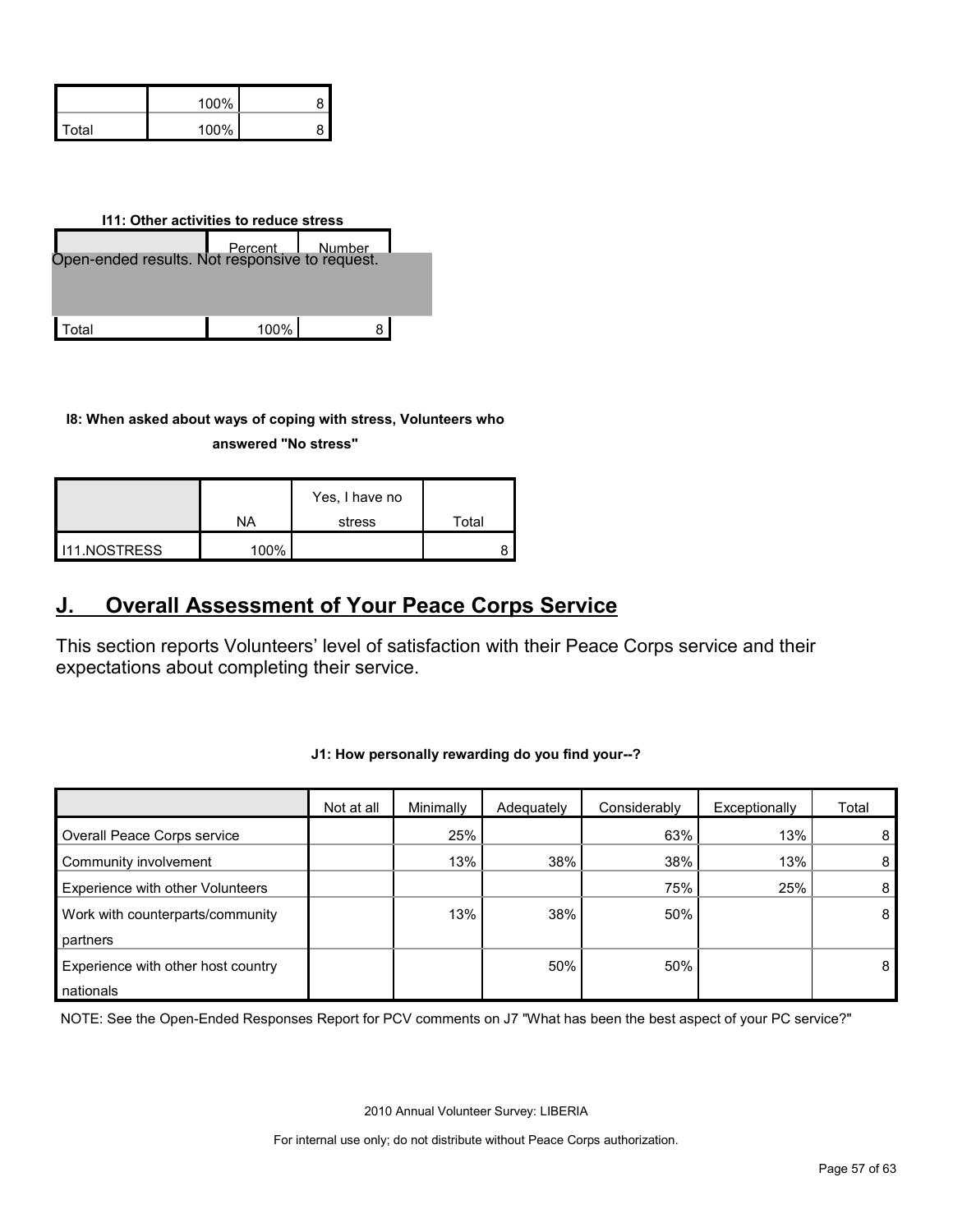**J2: Today, would you make the same decision to join the Peace Corps?**

|                | Νo | Probably<br>ำnot | Possibly | Probably | Definitely | Total |
|----------------|----|------------------|----------|----------|------------|-------|
| $\sim$<br>∠∪ י |    |                  |          | 13%      | 88%        |       |

### **J3: Would you recommend Peace Corps service to others you think are qualified?**

|                      | No | Probably not | Possibly | Probably | $\Delta$ efinitelv | $\tau$ otal |
|----------------------|----|--------------|----------|----------|--------------------|-------------|
| $\mathsf{L}$<br>- J3 |    |              |          | 13%      | 88%                |             |

# **J4: Do you intend to complete your Peace Corps service?**

|      | No | Not sure | Yes | Might extend | Total |
|------|----|----------|-----|--------------|-------|
| I J4 |    |          | 88% | 13%          |       |

# **J5: Would your host country benefit most if the Peace Corps program was---?**

|      |              |         | Refocused/redesig |                  |          |       |
|------|--------------|---------|-------------------|------------------|----------|-------|
|      | Discontinued | Reduced | ned               | Maintained as is | Expanded | Total |
| l J5 |              |         | 43%               | 14%              | 43%      |       |

NOTE: See the Open-Ended Responses Report for PCV comments on J6 "How can the PC better address the needs of your host country?"

# <span id="page-57-0"></span>**K. Demographics and Factors Affecting Extensions**

This section reports on the age and gender of all respondents. It also reports on the importance Volunteers place on various factors that may influence their decision to extend or not extend their service beyond two years. Volunteers who answered that they either were considering an extension or were already serving beyond two years were asked to rate nine "motivating" factors and nine "challenging" factors. Volunteers could also write in any of their own motivating or challenging factors not included in the list.

#### **K1: What is your age?**

|         | 20-29 | $30 - 49$ | -50 | $\tau$ otal |
|---------|-------|-----------|-----|-------------|
| AGE3grp | 100%  | 0%        | ገ%  |             |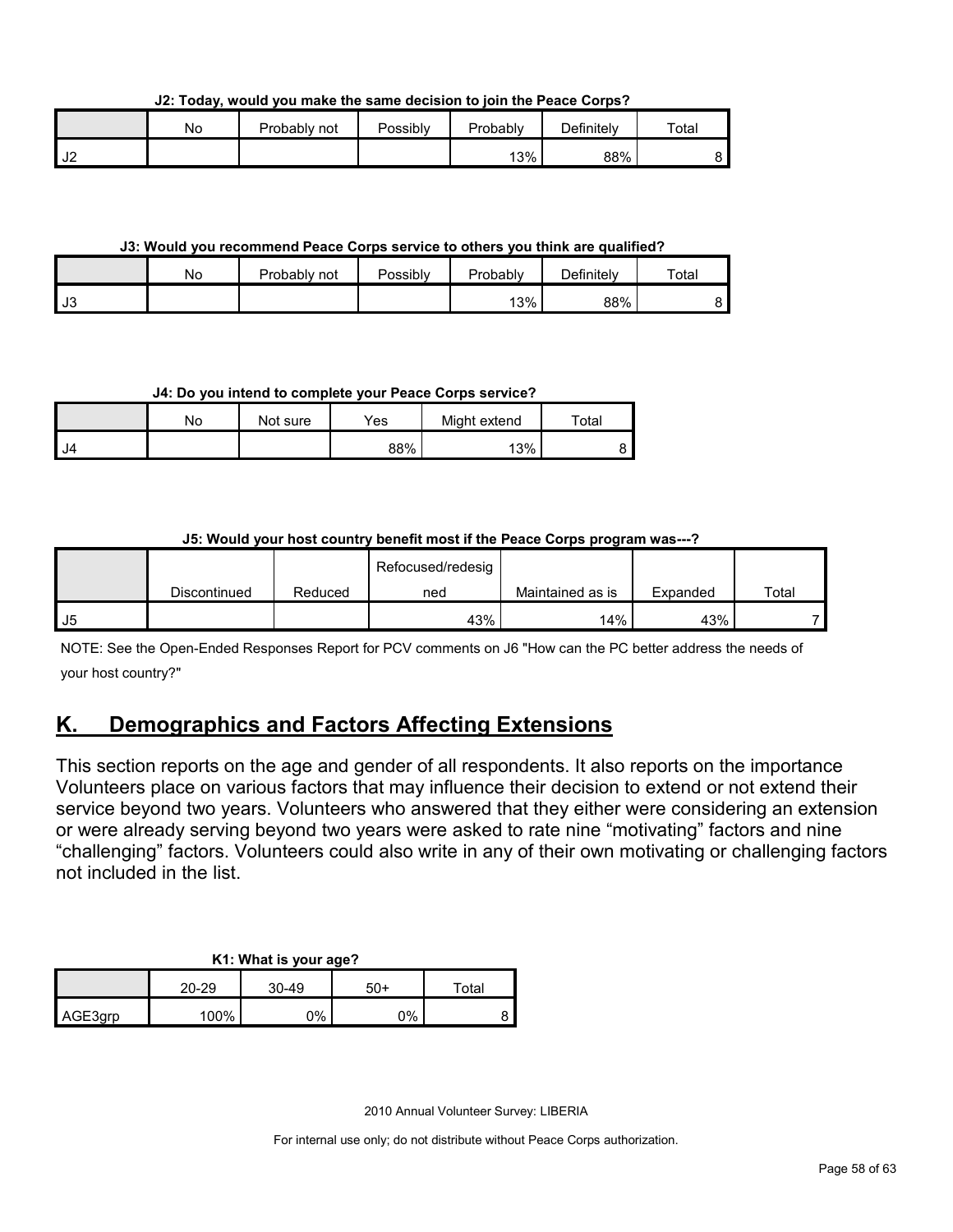| K2: What is your gender? |  |  |  |  |  |  |
|--------------------------|--|--|--|--|--|--|
|--------------------------|--|--|--|--|--|--|

|               | Female | Male | Total |  |
|---------------|--------|------|-------|--|
| <b>GENDER</b> | 13%    | 88%  |       |  |

Other demographic tables are available upon request

#### **K8: Are you considering a 3rd year extension?**

|                                              | Percent | Number |
|----------------------------------------------|---------|--------|
| No                                           | 75%     |        |
| May extend beyond my original COS date       | 25%     |        |
| I am now serving beyond my original COS date |         |        |
| Total                                        | 100%    |        |

#### **Ext Q1: Comparison of Reasons for Extending by Importance to PCVs Who May Extend Beyond COS**

|                                                         |               | Somewhat  |           |           |       |
|---------------------------------------------------------|---------------|-----------|-----------|-----------|-------|
|                                                         | Not Important | important | Important | <b>NA</b> | Total |
| Ability to partner with an NGO and/or government        |               |           | 100%      |           |       |
| counterpart                                             |               |           |           |           |       |
| Additional financial compensation (higher living        |               |           | 100%      |           |       |
| allowance, etc.)                                        |               |           |           |           |       |
| Flexibility to design my extension assignment           |               |           | 100%      |           |       |
| Opportunity for more substantive work                   |               |           | 100%      |           |       |
| Opportunity to finish or be more productive in my       |               |           | 100%      |           |       |
| project                                                 |               |           |           |           |       |
| Opportunity to serve in a different site, country or    |               |           | 100%      |           |       |
| project                                                 |               |           |           |           |       |
| Opportunity to take on additional responsibilities with |               |           | 100%      |           |       |
| PC at post                                              |               |           |           |           |       |
| Recognition of excellent performance                    |               |           | 100%      |           |       |
| Support from local Peace Corps staff                    |               |           | 100%      |           |       |
| Other: Please specify below                             |               |           | 100%      |           |       |

NOTE: This table includes only PCVs who answered K8="May extend beyond my original COS date"

# **Ext Q1: Comparison of Reasons for Extending by Importance to PCVs Who May Extend and PCVs Serving an Extension (excluding all "NA" responses)**

2010 Annual Volunteer Survey: LIBERIA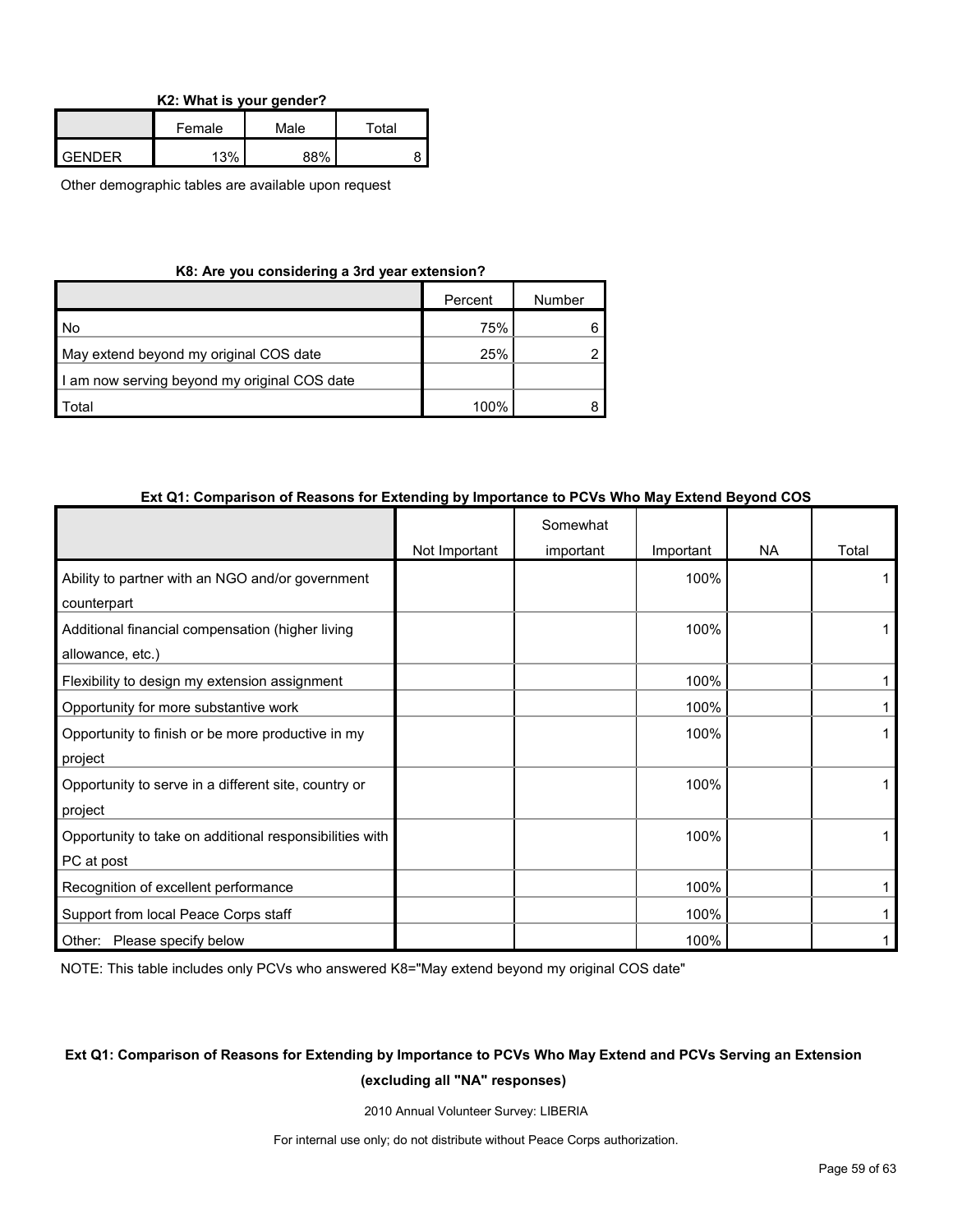|                                                              | Are you considering a 3rd year extension? |           |           |       |  |
|--------------------------------------------------------------|-------------------------------------------|-----------|-----------|-------|--|
|                                                              | May extend beyond my original COS date    |           |           |       |  |
|                                                              | Somewhat                                  |           |           |       |  |
|                                                              | Not Important                             | important | Important | Total |  |
| Ability to partner with an NGO and/or government             |                                           |           | 100%      |       |  |
| counterpart                                                  |                                           |           |           |       |  |
| Additional financial compensation (higher living             |                                           |           | 100%      |       |  |
| allowance, etc.)                                             |                                           |           |           |       |  |
| Flexibility to design my extension assignment                |                                           |           | 100%      |       |  |
| Opportunity for more substantive work                        |                                           |           | 100%      |       |  |
| Opportunity to finish or be more productive in my project    |                                           |           | 100%      |       |  |
| Opportunity to serve in a different site, country or project |                                           |           | 100%      |       |  |
| Opportunity to take on additional responsibilities with PC   |                                           |           | 100%      |       |  |
| at post                                                      |                                           |           |           |       |  |
| Recognition of excellent performance                         |                                           |           | 100%      |       |  |
| Support from local Peace Corps staff                         |                                           |           | 100%      |       |  |
| Other: Please specify below                                  |                                           |           | 100%      |       |  |

NOTE: See Open-Ended Responses Report for "other" reasons for extending beyond COS

# **Ext Q1: Comparison of Reasons for Extending by Importance to PCVs Who May Extend and PCVs Serving an Extension**

**(excluding all "NA" responses)**

|                                                              | Are you considering a 3rd year extension?    |           |           |       |  |
|--------------------------------------------------------------|----------------------------------------------|-----------|-----------|-------|--|
|                                                              | I am now serving beyond my original COS date |           |           |       |  |
|                                                              | Somewhat                                     |           |           |       |  |
|                                                              | Not Important                                | important | Important | Total |  |
| Ability to partner with an NGO and/or government             |                                              |           |           |       |  |
| counterpart                                                  |                                              |           |           |       |  |
| Additional financial compensation (higher living             |                                              |           |           |       |  |
| allowance, etc.)                                             |                                              |           |           |       |  |
| Flexibility to design my extension assignment                |                                              |           |           |       |  |
| Opportunity for more substantive work                        |                                              |           |           |       |  |
| Opportunity to finish or be more productive in my project    |                                              |           |           |       |  |
| Opportunity to serve in a different site, country or project |                                              |           |           |       |  |
| Opportunity to take on additional responsibilities with PC   |                                              |           |           |       |  |
| at post                                                      |                                              |           |           |       |  |
| Recognition of excellent performance                         |                                              |           |           |       |  |
| Support from local Peace Corps staff                         |                                              |           |           |       |  |
| Other: Please specify below                                  |                                              |           |           |       |  |

2010 Annual Volunteer Survey: LIBERIA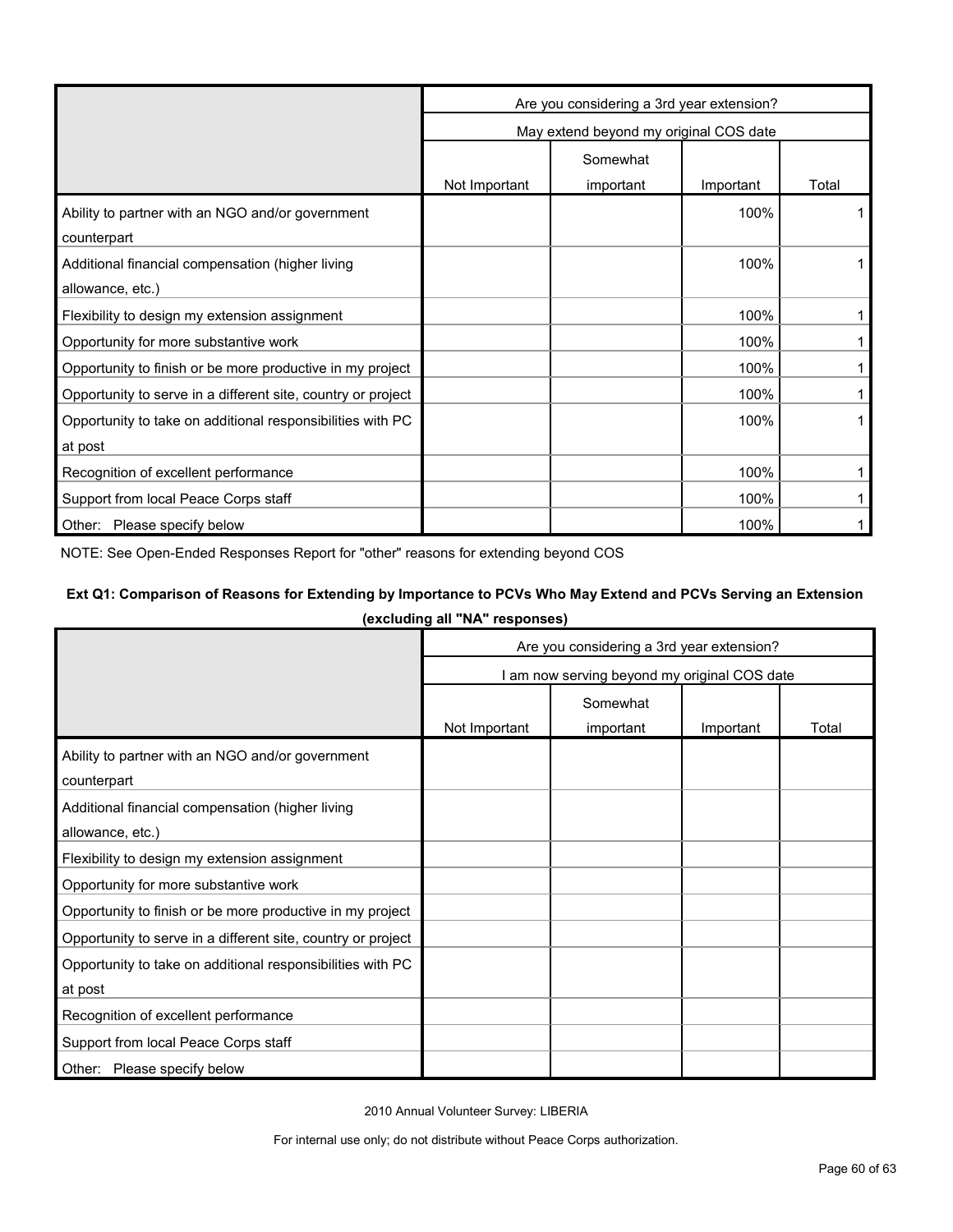# **Ext Q1: Comparison of Reasons for Extending by Importance to PCVs Who May Extend and PCVs Serving an Extension**

|                                                              | Are you considering a 3rd year extension?    |           |           |       |  |
|--------------------------------------------------------------|----------------------------------------------|-----------|-----------|-------|--|
|                                                              | I am now serving beyond my original COS date |           |           |       |  |
|                                                              | Somewhat                                     |           |           |       |  |
|                                                              | Not Important                                | important | Important | Total |  |
| Ability to partner with an NGO and/or government             |                                              |           |           |       |  |
| counterpart                                                  |                                              |           |           |       |  |
| Additional financial compensation (higher living             |                                              |           |           |       |  |
| allowance, etc.)                                             |                                              |           |           |       |  |
| Flexibility to design my extension assignment                |                                              |           |           |       |  |
| Opportunity for more substantive work                        |                                              |           |           |       |  |
| Opportunity to finish or be more productive in my project    |                                              |           |           |       |  |
| Opportunity to serve in a different site, country or project |                                              |           |           |       |  |
| Opportunity to take on additional responsibilities with PC   |                                              |           |           |       |  |
| at post                                                      |                                              |           |           |       |  |
| Recognition of excellent performance                         |                                              |           |           |       |  |
| Support from local Peace Corps staff                         |                                              |           |           |       |  |
| Other: Please specify below                                  |                                              |           |           |       |  |

**(excluding all "NA" responses)**

NOTE: See Open-Ended Responses Report for "other" reasons for extending beyond COS

| LAT QUE OUTIQUISUITUI REQSUIIS IUI NUI LAIENUNIG DYNINDI IQNUE IU I OYS YYNU MAY OEI YE DEYUNU OOO |               | Somewhat  |           |           |       |
|----------------------------------------------------------------------------------------------------|---------------|-----------|-----------|-----------|-------|
|                                                                                                    |               |           |           |           |       |
|                                                                                                    | Not Important | important | Important | <b>NA</b> | Total |
| Adjustment to new country or site                                                                  |               |           |           |           |       |
| Bureaucratic challenges related to extension                                                       |               |           |           |           |       |
| process                                                                                            |               |           |           |           |       |
| Delaying the pursuit of professional/educational                                                   |               |           |           |           |       |
| opportunities                                                                                      |               |           |           |           |       |
| Family and personal reasons                                                                        |               |           |           |           |       |
| Feeling that I am ready to go home                                                                 |               |           |           |           |       |
| Fellow Volunteers are leaving/have left                                                            |               |           |           |           |       |
| Lack of information about/difficulty defining the 3rd                                              |               |           |           |           |       |
| year extension role                                                                                |               |           |           |           |       |
| Lack of professional development opportunities                                                     |               |           |           |           |       |
| Lack of support from Peace Corps staff                                                             |               |           |           |           |       |

#### **Ext Q2: Comparison of Reasons for Not Extending by Importance to PCVs Who May Serve Beyond COS**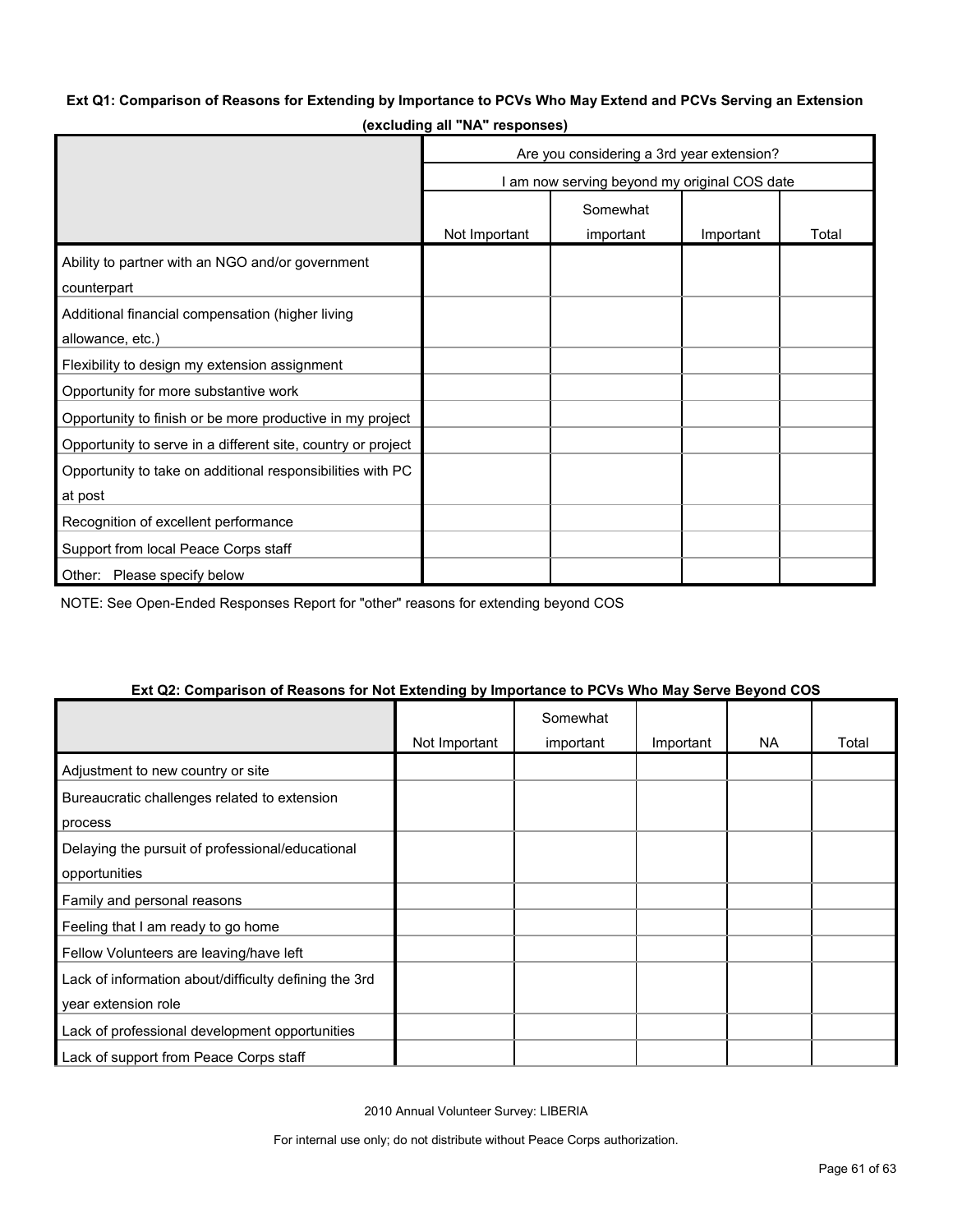| Other:<br>יוכ<br>below<br>: snecitv<br>11 F<br>$\cdots$ |  |  |  |
|---------------------------------------------------------|--|--|--|
|                                                         |  |  |  |

NOTE: This table includes only PCVs who answered K8="May extend beyond my original COS date"

# **Ext Q2: Comparison of Reasons for Not Extending by Importance to PCVs Who May Extend and PCVs Serving an Extension (excluding all "NA" responses)**

|                                                            | Are you considering a 3rd year extension? |           |           |       |  |  |
|------------------------------------------------------------|-------------------------------------------|-----------|-----------|-------|--|--|
|                                                            | May extend beyond my original COS date    |           |           |       |  |  |
|                                                            | Somewhat                                  |           |           |       |  |  |
|                                                            | Not Important                             | important | Important | Total |  |  |
| Adjustment to new country or site                          |                                           |           |           |       |  |  |
| Bureaucratic challenges related to extension process       |                                           |           |           |       |  |  |
| Delaying the pursuit of professional/educational           |                                           |           |           |       |  |  |
| opportunities                                              |                                           |           |           |       |  |  |
| Family and personal reasons                                |                                           |           |           |       |  |  |
| Feeling that I am ready to go home                         |                                           |           |           |       |  |  |
| Fellow Volunteers are leaving/have left                    |                                           |           |           |       |  |  |
| Lack of information about/difficulty defining the 3rd year |                                           |           |           |       |  |  |
| extension role                                             |                                           |           |           |       |  |  |
| Lack of professional development opportunities             |                                           |           |           |       |  |  |
| Lack of support from Peace Corps staff                     |                                           |           |           |       |  |  |
| Other: Please specify below                                |                                           |           |           |       |  |  |

NOTE: See Open-Ended Responses Report for "other" reasons for not extending beyond COS

#### **Ext Q2: Comparison of Reasons for Not Extending by Importance to PCVs Who May Extend and PCVs Serving an**

**Extension (excluding all "NA" responses)**

|                                                      | Are you considering a 3rd year extension?<br>am now serving beyond my original COS date |           |           |       |  |
|------------------------------------------------------|-----------------------------------------------------------------------------------------|-----------|-----------|-------|--|
|                                                      |                                                                                         |           |           |       |  |
|                                                      |                                                                                         | Somewhat  |           |       |  |
|                                                      | Not Important                                                                           | important | Important | Total |  |
| Adjustment to new country or site                    |                                                                                         |           |           |       |  |
| Bureaucratic challenges related to extension process |                                                                                         |           |           |       |  |
| Delaying the pursuit of professional/educational     |                                                                                         |           |           |       |  |
| opportunities                                        |                                                                                         |           |           |       |  |
| Family and personal reasons                          |                                                                                         |           |           |       |  |
| Feeling that I am ready to go home                   |                                                                                         |           |           |       |  |
| Fellow Volunteers are leaving/have left              |                                                                                         |           |           |       |  |